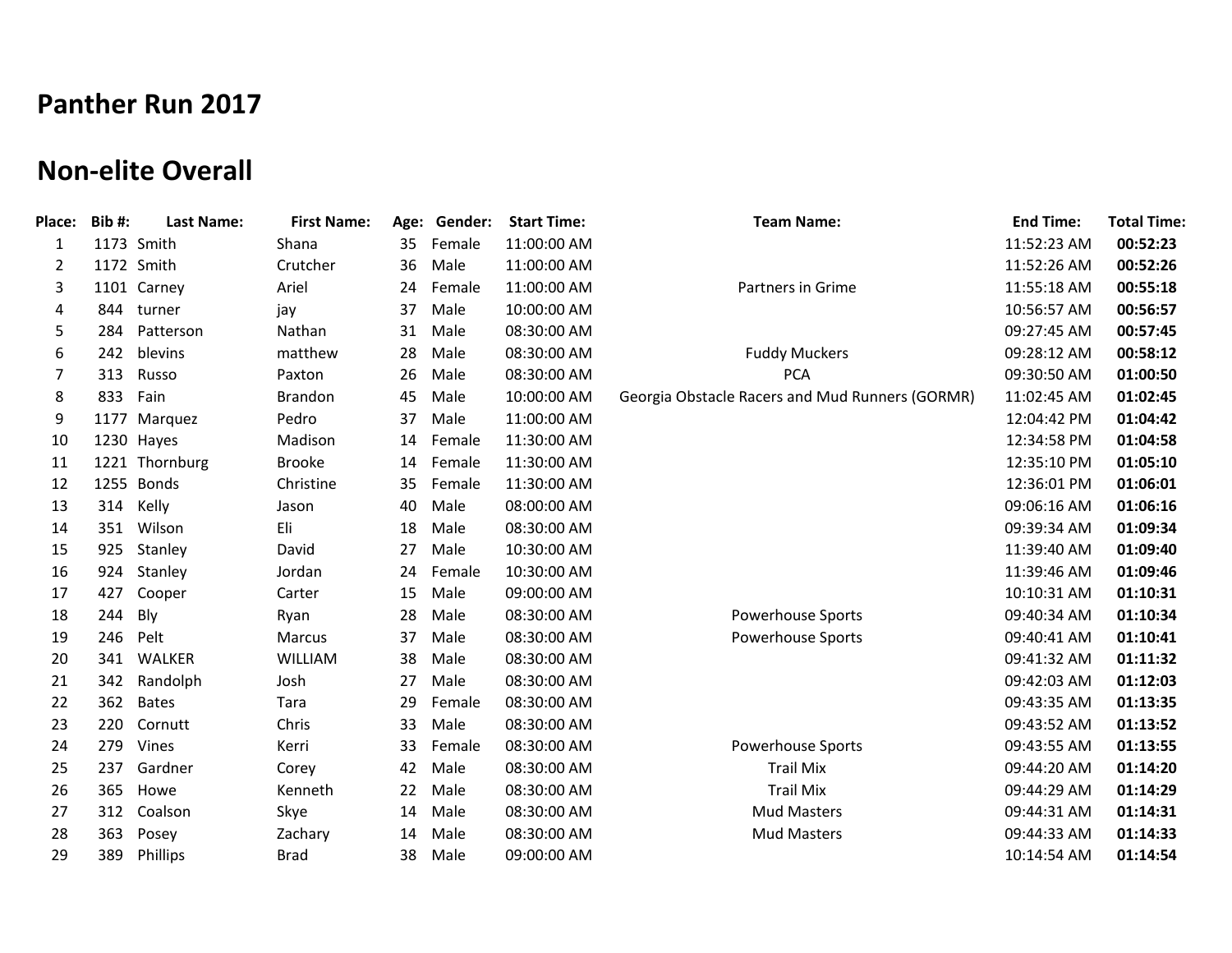| 30 | 230 | Smith           | Chris     | 25 | Male   | 08:30:00 AM |                          | 09:45:03 AM | 01:15:03 |
|----|-----|-----------------|-----------|----|--------|-------------|--------------------------|-------------|----------|
| 31 | 792 | Nix             | Dusty     | 35 | Male   | 10:00:00 AM | 50 Shades of AWESOME!    | 11:16:10 AM | 01:16:10 |
| 32 | 821 | Jared           | Matthew   | 19 | Male   | 10:00:00 AM |                          | 11:16:12 AM | 01:16:12 |
| 33 | 424 | Begnoche        | Alex      | 26 | Male   | 09:00:00 AM | Scrambled Legs and Achin | 10:17:38 AM | 01:17:38 |
| 34 | 215 | Adkins          | Micheal   | 36 | Male   | 08:30:00 AM | <b>Grumpy Cats</b>       | 09:48:10 AM | 01:18:10 |
| 35 |     | 1014 Burleson   | James     | 20 | Male   | 10:30:00 AM |                          | 11:48:24 AM | 01:18:24 |
| 36 | 354 | Ennis           | Chris     | 17 | Male   | 08:30:00 AM | MHI Down and Dirty       | 09:48:50 AM | 01:18:50 |
| 37 | 355 | Taylor          | James     | 18 | Male   | 08:30:00 AM | MHI Down and Dirty       | 09:48:52 AM | 01:18:52 |
| 38 | 223 | <b>Brooks</b>   | Steven    | 39 | Male   | 08:30:00 AM |                          | 09:49:29 AM | 01:19:29 |
| 39 | 684 | smelley         | chris     | 38 | Male   | 09:30:00 AM |                          | 10:49:37 AM | 01:19:37 |
| 40 | 769 | Porter          | Doc       | 36 | Male   | 10:00:00 AM |                          | 11:20:02 AM | 01:20:02 |
| 41 | 622 | Hangen          | Stephanie | 16 | Female | 09:30:00 AM |                          | 10:50:05 AM | 01:20:05 |
| 42 | 770 | Porter          | Teri      | 28 | Female | 10:00:00 AM |                          | 11:20:05 AM | 01:20:05 |
| 43 | 514 | Colvin          | Austin    | 16 | Male   | 09:00:00 AM | Sheepdogs                | 10:20:15 AM | 01:20:15 |
| 44 | 560 | Bowman          | Tyler     | 27 | Male   | 09:30:00 AM |                          | 10:50:43 AM | 01:20:43 |
| 45 | 681 | McKinley        | Olivia    | 24 | Female | 09:30:00 AM |                          | 10:50:45 AM | 01:20:45 |
| 46 | 777 | Dziubanek       | Adam      | 31 | Male   | 10:00:00 AM |                          | 11:20:54 AM | 01:20:54 |
| 47 |     | 1244 Williamson | Cory      | 20 | Male   | 11:30:00 AM |                          | 12:51:11 PM | 01:21:11 |
| 48 | 255 | Blackstock      | Jason     | 38 | Male   | 08:30:00 AM | Powerhouse Sports        | 09:51:39 AM | 01:21:39 |
| 49 | 666 | McLaughlin      | Jeremy    | 34 | Male   | 09:30:00 AM |                          | 10:52:06 AM | 01:22:06 |
| 50 | 819 | Jared           | Matt      | 48 | Male   | 10:00:00 AM |                          | 11:22:40 AM | 01:22:40 |
| 51 |     | 1285 Findeiss   | Bella     | 9  | Female | 11:00:00 AM |                          | 12:23:20 PM | 01:23:20 |
| 52 |     | 1284 Findeiss   | Thea      | 43 | Female | 11:00:00 AM |                          | 12:23:27 PM | 01:23:27 |
| 53 | 343 | Guthrie         | Landon    | 27 | Male   | 08:30:00 AM |                          | 09:53:37 AM | 01:23:37 |
| 54 | 922 | Ede             | Jake      | 15 | Male   | 10:30:00 AM | <b>SMC PUNISHERS</b>     | 11:53:45 AM | 01:23:45 |
| 55 | 509 | Kirschbaum      | Ryan      | 29 | Male   | 09:00:00 AM |                          | 10:23:47 AM | 01:23:47 |
| 56 | 508 | Matthias        | Maigan    | 27 | Female | 09:00:00 AM |                          | 10:23:49 AM | 01:23:49 |
| 57 | 941 | Fitzgerald      | Remy      | 26 | Female | 10:30:00 AM | Muddy OCRA               | 11:53:50 AM | 01:23:50 |
| 58 | 399 | Machen          | Caleb     | 27 | Male   | 09:00:00 AM | Sheepdogs                | 10:23:54 AM | 01:23:54 |
| 59 | 935 | Armstrong       | Margaret  | 36 | Female | 10:30:00 AM | Muddy OCRA               | 11:53:54 AM | 01:23:54 |
| 60 |     | 1017 Jarmon     | Cody      | 27 | Male   | 10:30:00 AM | <b>SMC PUNISHERS</b>     | 11:54:13 AM | 01:24:13 |
| 61 | 243 | Huffman         | Tracy     | 46 | Male   | 08:30:00 AM |                          | 09:54:31 AM | 01:24:31 |
| 62 |     | 1009 Foote      | Leigh Ann | 42 | Female | 10:30:00 AM |                          | 11:54:31 AM | 01:24:31 |
| 63 |     | 1010 Foote      | Kennedy   | 15 | Female | 10:30:00 AM |                          | 11:54:35 AM | 01:24:35 |
| 64 | 248 | Mizzell         | Skyler    | 16 | Male   | 08:30:00 AM |                          | 09:54:52 AM | 01:24:52 |
|    |     |                 |           |    |        |             |                          |             |          |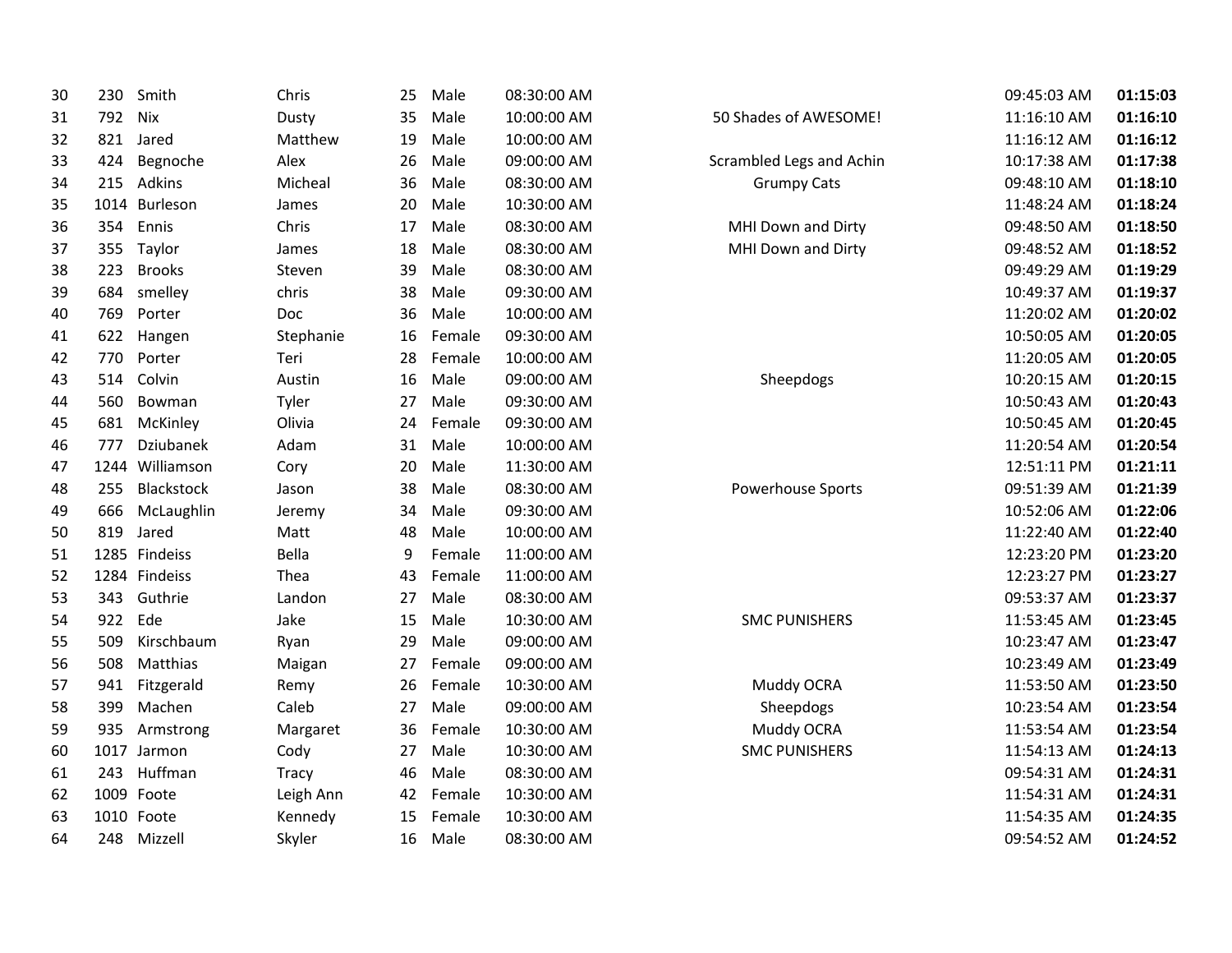| 65 | 982       | Robinson      | Patrick        | 31 | Male   | 10:30:00 AM | Muddy OCRA 2                   | 11:55:11 AM | 01:25:11 |
|----|-----------|---------------|----------------|----|--------|-------------|--------------------------------|-------------|----------|
| 66 | 919       | Kilpatrick    | Kasey          | 34 | Male   | 10:30:00 AM | <b>SMC PUNISHERS</b>           | 11:55:15 AM | 01:25:15 |
| 67 | 981       | Jackson       | Anna           | 31 | Female | 10:30:00 AM | Muddy OCRA 2                   | 11:55:21 AM | 01:25:21 |
| 68 | 1107 Baty |               | Josh           | 36 | Male   | 11:00:00 AM |                                | 12:25:36 PM | 01:25:36 |
| 69 | 841       | Shoults       | Eric           | 32 | Male   | 10:00:00 AM |                                | 11:25:59 AM | 01:25:59 |
| 70 | 318       | Posey         | Mike           | 39 | Male   | 08:30:00 AM | <b>Smart Mudders 2</b>         | 09:56:49 AM | 01:26:49 |
| 71 | 687       | Johnson       | Leah           | 17 | Female | 09:30:00 AM |                                | 10:56:59 AM | 01:26:59 |
| 72 | 611       | Jessen        | Jeff           | 51 | Male   | 09:30:00 AM |                                | 10:57:03 AM | 01:27:03 |
| 73 | 443       | Patterson     | Joe            | 42 | Male   | 09:00:00 AM |                                | 10:27:10 AM | 01:27:10 |
| 74 | 922       | Ede           | Jake           | 15 | Male   | 10:30:00 AM | <b>SMC PUNISHERS</b>           | 11:57:21 AM | 01:27:21 |
| 75 | 803       | Harvey        | <b>Bradley</b> | 30 | Male   | 10:00:00 AM |                                | 11:27:42 AM | 01:27:42 |
| 76 | 918       | Downey        | Bowman         | 15 | Male   | 10:30:00 AM | Tough mudder fudder            | 11:57:50 AM | 01:27:50 |
| 77 | 940       | Ricketts      | Trent          | 32 | Male   | 10:30:00 AM | Muddy OCRA                     | 11:58:05 AM | 01:28:05 |
| 78 | 688       | johnson       | shane          | 47 | Male   | 09:30:00 AM |                                | 10:58:11 AM | 01:28:11 |
| 79 | 620       | McLaughlin    | Joshua         | 34 | Male   | 09:30:00 AM |                                | 10:58:34 AM | 01:28:34 |
| 80 | 619       | Daniel        | Joseph         | 33 | Male   | 09:30:00 AM |                                | 10:58:36 AM | 01:28:36 |
| 81 | 347       | Burr          | Levi           | 15 | Male   | 08:30:00 AM | <b>Grey Berets and Friends</b> | 09:58:56 AM | 01:28:56 |
| 82 | 328       | Haas          | Ramona         | 49 | Female | 08:30:00 AM |                                | 09:59:09 AM | 01:29:09 |
| 83 | 232       | Kay           | Derek          | 28 | Male   | 08:30:00 AM |                                | 09:59:42 AM | 01:29:42 |
| 84 | 336       | Rowell        | <b>Brandi</b>  | 40 | Female | 08:30:00 AM |                                | 09:59:51 AM | 01:29:51 |
| 85 | 262       | Royal         | Kristie        | 40 | Female | 08:30:00 AM | <b>Smart Mudders</b>           | 10:00:41 AM | 01:30:41 |
| 86 | 549       | Hill          | David          | 49 | Male   | 09:30:00 AM | Muddy buddies                  | 11:00:44 AM | 01:30:44 |
| 87 | 240       | Welch         | Will           | 11 | Male   | 08:30:00 AM | <b>PCA</b>                     | 10:01:03 AM | 01:31:03 |
| 88 | 200       | Welch         | William        | 38 | Male   | 08:30:00 AM | <b>PCA</b>                     | 10:01:07 AM | 01:31:07 |
| 89 | 442       | Cothran       | Karen          | 38 | Female | 09:00:00 AM |                                | 10:31:18 AM | 01:31:18 |
| 90 | 330       | Ingram        | Joseph         | 37 | Male   | 08:30:00 AM |                                | 10:01:31 AM | 01:31:31 |
| 91 | 201       | Acuff         | Cory           | 51 | Male   | 08:30:00 AM |                                | 10:01:34 AM | 01:31:34 |
| 92 | 239       | Jones         | Steven         | 26 | Male   | 08:30:00 AM | <b>PCA</b>                     | 10:01:52 AM | 01:31:52 |
| 93 |           | 1344 Upchurch | Clay           | 22 | Male   | 12:00:00 PM |                                | 01:31:56 PM | 01:31:56 |
| 94 |           | 1345 Moore    | Rico           | 45 | Male   | 12:00:00 PM |                                | 01:31:58 PM | 01:31:58 |
| 95 | 430       | Wilson        | Charles        | 17 | Male   | 09:00:00 AM | Wilson Run                     | 10:32:04 AM | 01:32:04 |
| 96 | 822       | Free          | Dustin         | 33 | Male   | 10:00:00 AM |                                | 11:33:19 AM | 01:33:19 |
| 97 |           | 1072 Riner    | Griffin        | 17 | Male   | 11:00:00 AM |                                | 12:33:51 PM | 01:33:51 |
| 98 |           | 1076 Popwell  | Nicholas       | 17 | Male   | 11:00:00 AM | <b>Team Popwell</b>            | 12:33:55 PM | 01:33:55 |
| 99 |           | 823 Free      | Brandy         | 34 | Female | 10:00:00 AM |                                | 11:34:10 AM | 01:34:10 |
|    |           |               |                |    |        |             |                                |             |          |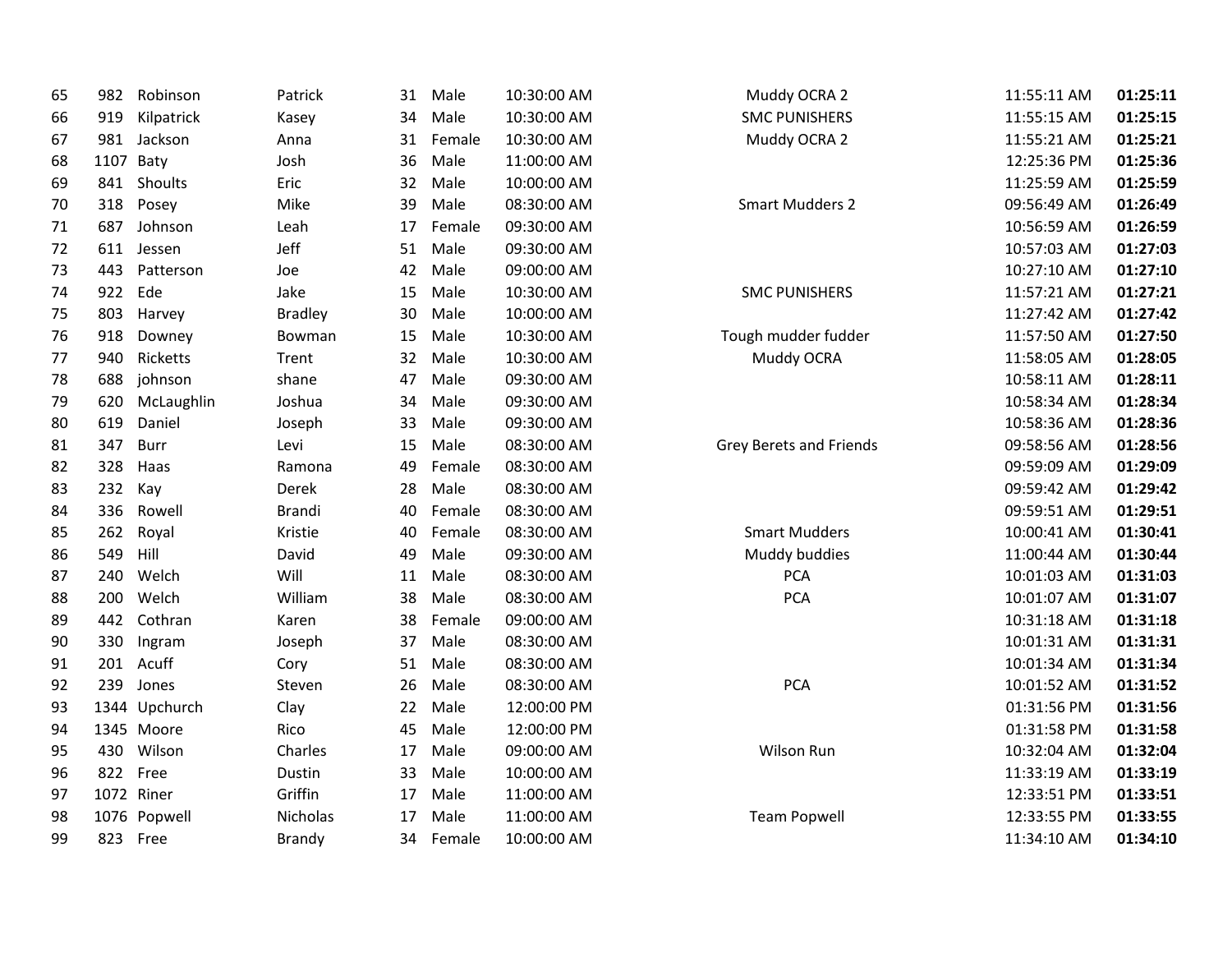| 100 | 420        | Emerson         | Tim           | 31 | Male   | 09:00:00 AM | Scrambled Legs and Achin                        | 10:34:46 AM | 01:34:46 |
|-----|------------|-----------------|---------------|----|--------|-------------|-------------------------------------------------|-------------|----------|
| 101 | 437        | Young           | Justin        | 26 | Male   | 09:00:00 AM | Scrambled Legs and Achin                        | 10:34:50 AM | 01:34:50 |
| 102 | 431        | Wilson          | Christopher   | 15 | Male   | 09:00:00 AM | Wilson Run                                      | 10:35:05 AM | 01:35:05 |
| 103 | 1262 Ellis |                 | Mikey         | 31 | Male   | 11:30:00 AM |                                                 | 01:05:07 PM | 01:35:07 |
| 104 | 470        | Lyons           | Jud           | 12 | Male   | 09:00:00 AM | <b>Mud Run Novices</b>                          | 10:35:10 AM | 01:35:10 |
| 105 | 462        | Walker          | Royce         | 42 | Male   | 09:00:00 AM |                                                 | 10:35:11 AM | 01:35:11 |
| 106 |            | 1276 Kenyon     | Drew          | 25 | Male   | 11:30:00 AM | safelite 4                                      | 01:05:14 PM | 01:35:14 |
| 107 | 377        | Medlin          | John          | 41 | Male   | 09:00:00 AM |                                                 | 10:35:47 AM | 01:35:47 |
| 108 |            | 1204 Montalto   | Grant         | 15 | Male   | 11:30:00 AM | MOOD4                                           | 01:08:13 PM | 01:38:13 |
| 109 |            | 1220 Velez      | Lauren        | 27 | Female | 11:30:00 AM | Mudderellas                                     | 01:08:30 PM | 01:38:30 |
| 110 | 668        | Hare            | Steven        | 44 | Male   | 09:30:00 AM |                                                 | 11:08:31 AM | 01:38:31 |
| 111 |            | 1106 Smith      | Chris         | 42 | Male   | 11:00:00 AM |                                                 | 12:38:39 PM | 01:38:39 |
| 112 |            | 1014 Burleson   | James         | 20 | Male   | 10:30:00 AM |                                                 | 12:09:06 PM | 01:39:06 |
| 113 | 267        | Hyde            | <b>Brooke</b> | 39 | Female | 08:30:00 AM | <b>Smart Mudders</b>                            | 10:09:11 AM | 01:39:11 |
| 114 | 319        | Herrera         | Rebeca        | 38 | Female | 08:30:00 AM | <b>Smart Mudders 2</b>                          | 10:09:14 AM | 01:39:14 |
| 115 | 520        | Knox            | Curtis        | 30 | Male   | 09:00:00 AM | <b>BTL</b>                                      | 10:39:14 AM | 01:39:14 |
| 116 | 888        | StJohn          | Ryan          | 15 | Male   | 10:30:00 AM | Pandacorns                                      | 12:09:29 PM | 01:39:29 |
| 117 | 464        | Hart            | Houston       | 11 | Male   | 09:00:00 AM | Mud Run Novices                                 | 10:39:31 AM | 01:39:31 |
| 118 | 426        | Kirkpatrick     | Jennifa       | 39 | Female | 09:00:00 AM |                                                 | 10:39:49 AM | 01:39:49 |
| 119 | 425        | Cooper          | Jean          | 43 | Female | 09:00:00 AM |                                                 | 10:39:51 AM | 01:39:51 |
| 120 | 741        | Hunt            | Christine     | 47 | Female | 10:00:00 AM |                                                 | 11:40:00 AM | 01:40:00 |
| 121 | 740        | Fields          | John          | 37 | Male   | 10:00:00 AM |                                                 | 11:40:03 AM | 01:40:03 |
| 122 |            | 1233 Bentley    | James         | 40 | Male   | 11:30:00 AM | <b>TDP Warriors</b>                             | 01:10:03 PM | 01:40:03 |
| 123 | 815        | Hill            | Madisyn       | 13 | Female | 10:00:00 AM | Dixie Dirtbags                                  | 11:40:05 AM | 01:40:05 |
| 124 | 772        | Goggans         | Loriah        | 40 | Female | 10:00:00 AM | Dixie Dirtbags                                  | 11:40:07 AM | 01:40:07 |
| 125 |            | 1019 Sims       | Bryan         | 25 | Male   | 10:30:00 AM | Red Mud and Blue                                | 12:10:08 PM | 01:40:08 |
| 126 | 323        | Rabideau        | Taylor        | 25 | Female | 08:30:00 AM | <b>Fuddy Muckers</b>                            | 10:10:25 AM | 01:40:25 |
| 127 | 261        | <b>Dismukes</b> | Jeremy        | 27 | Male   | 08:30:00 AM | <b>Fuddy Muckers</b>                            | 10:10:28 AM | 01:40:28 |
| 128 | 213        | Hughes          | Dustin        | 29 | Male   | 08:30:00 AM | <b>Fuddy Muckers</b>                            | 10:10:36 AM | 01:40:36 |
| 129 | 212        | Harbuck         | Scottie       | 25 | Female | 08:30:00 AM | <b>Fuddy Muckers</b>                            | 10:10:37 AM | 01:40:37 |
| 130 | 366        | Harbuck         | Nathan        | 17 | Male   | 08:30:00 AM | <b>Fuddy Muckers</b>                            | 10:10:38 AM | 01:40:38 |
| 131 | 337        | Woodall         | Amanda        | 38 | Female | 08:30:00 AM |                                                 | 10:11:20 AM | 01:41:20 |
| 132 | 199        | Rodriguez       | Ilya          | 35 | Female | 08:30:00 AM | Georgia Obstacle Racers and Mud Runners (GORMR) | 10:11:57 AM | 01:41:57 |
| 133 | 288        | Miller          | Shree         | 41 | Female | 08:30:00 AM |                                                 | 10:12:02 AM | 01:42:02 |
| 134 |            | 1033 Ramirez    | Christian     | 26 | Male   | 10:30:00 AM | <b>SMC PUNISHERS</b>                            | 12:12:20 PM | 01:42:20 |
|     |            |                 |               |    |        |             |                                                 |             |          |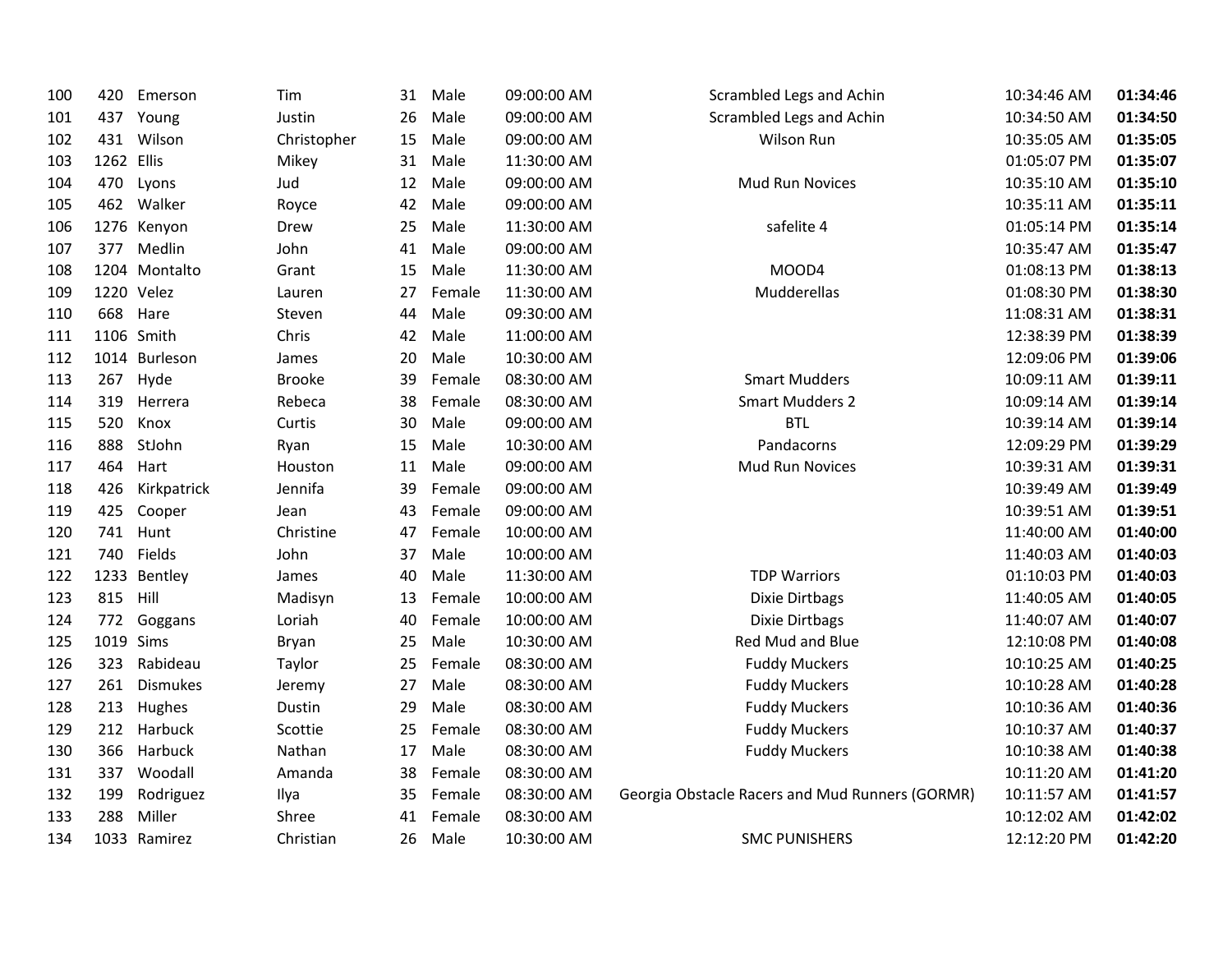| 135 | 849  | Pinda          | Benjamin         | 28 | Male   | 10:00:00 AM |   |
|-----|------|----------------|------------------|----|--------|-------------|---|
| 136 | 289  | Miller         | Eric             | 40 | Male   | 08:30:00 AM |   |
| 137 | 820  | Corsbie        | <b>Bradley</b>   | 39 | Male   | 10:00:00 AM |   |
| 138 | 968  | <b>Brooks</b>  | Jimmy            | 53 | Male   | 10:30:00 AM |   |
| 139 | 1033 | Ramirez        | Christian        | 26 | Male   | 10:30:00 AM |   |
| 140 | 526  | Lyons          | Andrew           | 41 | Male   | 09:00:00 AM |   |
| 141 | 929  | <b>Bryant</b>  | Vee              | 47 | Female | 10:30:00 AM |   |
| 142 | 1176 | Castellon      | Eutimio Tim      | 38 | Male   | 11:00:00 AM |   |
| 143 | 938  | Boyd           | Marcus           | 39 | Male   | 10:30:00 AM |   |
| 144 | 962  | Millsaps       | <b>Brittainy</b> | 36 | Female | 10:30:00 AM |   |
| 145 | 585  | Thomas         | Denay            | 31 | Female | 09:30:00 AM |   |
| 146 | 595  | Stuart         | Aaron            | 15 | Male   | 09:30:00 AM | ľ |
| 147 | 678  | Colborn        | Ryan             | 16 | Male   | 09:30:00 AM | ľ |
| 148 | 1168 | Seckinger      | Heather          | 31 | Female | 11:00:00 AM |   |
| 149 | 686  | Johnson        | Lorri            | 45 | Female | 09:30:00 AM |   |
| 150 | 1167 | Seckinger      | Kyle             | 30 | Male   | 11:00:00 AM |   |
| 151 | 247  | Mizzell        | Angel            | 38 | Female | 08:30:00 AM |   |
| 152 | 498  | Cherry         | Joshua           | 33 | Male   | 09:00:00 AM |   |
| 153 | 291  | Audet          | April            | 46 | Female | 08:30:00 AM |   |
| 154 | 302  | Smith          | Kara             | 30 | Female | 08:30:00 AM |   |
| 155 | 1077 | Popwell        | Christian        | 15 | Male   | 11:00:00 AM |   |
| 156 | 570  | Hubbard        | Wayne            | 32 | Male   | 09:30:00 AM |   |
| 157 | 556  | Small          | Lucas            | 32 | Male   | 09:30:00 AM |   |
| 158 | 432  | <b>Brannan</b> | Matthew          | 27 | Male   | 09:00:00 AM |   |
| 159 | 422  | Frasier        | Sacha            | 25 | Female | 09:00:00 AM |   |
| 160 | 423  | Green          | Janson           | 23 | Male   | 09:00:00 AM |   |
| 161 | 367  | Bothwell       | Emma             | 15 | Female | 08:30:00 AM |   |
| 162 | 368  | Bothwell       | Alex             | 17 | Male   | 08:30:00 AM |   |
| 163 | 225  | Crawford       | Ben              | 17 | Male   | 08:30:00 AM |   |
| 164 | 889  | StJohn         | Lanette          | 12 | Female | 10:30:00 AM |   |
| 165 | 676  | Varner         | Amy              | 27 | Female | 09:30:00 AM |   |
| 166 | 675  | Varner         | James            | 58 | Male   | 09:30:00 AM |   |
| 167 | 674  | <b>BULLARD</b> | <b>TAYLOR</b>    | 26 | Female | 09:30:00 AM |   |
| 168 | 673  | <b>BULLARD</b> | <b>JOHN</b>      | 58 | Male   | 09:30:00 AM |   |
| 169 | 671  | Boehm          | Kurtis           | 33 | Male   | 09:30:00 AM |   |
|     |      |                |                  |    |        |             |   |

| M |                                          | 11:42:48 AM | 01:42:48 |
|---|------------------------------------------|-------------|----------|
| M |                                          | 10:13:04 AM | 01:43:04 |
| M |                                          | 11:43:06 AM | 01:43:06 |
| M | <b>SMC PUNISHERS II</b>                  | 12:13:32 PM | 01:43:32 |
| M | <b>SMC PUNISHERS</b>                     | 12:13:34 PM | 01:43:34 |
| M | Mud Run Novices                          | 10:43:51 AM | 01:43:51 |
| M | Muddy OCRA 3                             | 12:14:28 PM | 01:44:28 |
| M |                                          | 12:44:29 PM | 01:44:29 |
| M | Muddy OCRA                               | 12:14:34 PM | 01:44:34 |
| M | Muddy OCRA                               | 12:14:41 PM | 01:44:41 |
| M | DeathBySherpa                            | 11:14:45 AM | 01:44:45 |
| M | M.A.C.C. (Mudders Against Clean Clothes) | 11:16:18 AM | 01:46:18 |
| M | M.A.C.C. (Mudders Against Clean Clothes) | 11:16:19 AM | 01:46:19 |
| M |                                          | 12:46:22 PM | 01:46:22 |
| M |                                          | 11:16:23 AM | 01:46:23 |
| M |                                          | 12:46:23 PM | 01:46:23 |
| M |                                          | 10:17:25 AM | 01:47:25 |
| M |                                          | 10:48:01 AM | 01:48:01 |
| M | Talk DIRTY to Me                         | 10:18:04 AM | 01:48:04 |
| M | Talk DIRTY to Me                         | 10:18:05 AM | 01:48:05 |
| M | <b>Team Popwell</b>                      | 12:48:10 PM | 01:48:10 |
| M | Muddy buddies                            | 11:18:55 AM | 01:48:55 |
| M | Muddy buddies                            | 11:18:56 AM | 01:48:56 |
| M | Scrambled Legs and Achin                 | 10:49:39 AM | 01:49:39 |
| M |                                          | 10:49:58 AM | 01:49:58 |
| M |                                          | 10:50:00 AM | 01:50:00 |
| M | Mudcats - Sriracha                       | 10:20:05 AM | 01:50:05 |
| M | Mudcats - Sriracha                       | 10:20:07 AM | 01:50:07 |
| M | Mudcats - Sriracha                       | 10:20:13 AM | 01:50:13 |
| M | Pandacorns                               | 12:20:32 PM | 01:50:32 |
| M | Suns Out Guns Out                        | 11:21:56 AM | 01:51:56 |
| M | Suns Out Guns Out                        | 11:22:04 AM | 01:52:04 |
| M | Suns Out Guns Out                        | 11:22:06 AM | 01:52:06 |
| M | Suns Out Guns Out                        | 11:22:09 AM | 01:52:09 |
| M | Suns Out Guns Out                        | 11:22:11 AM | 01:52:11 |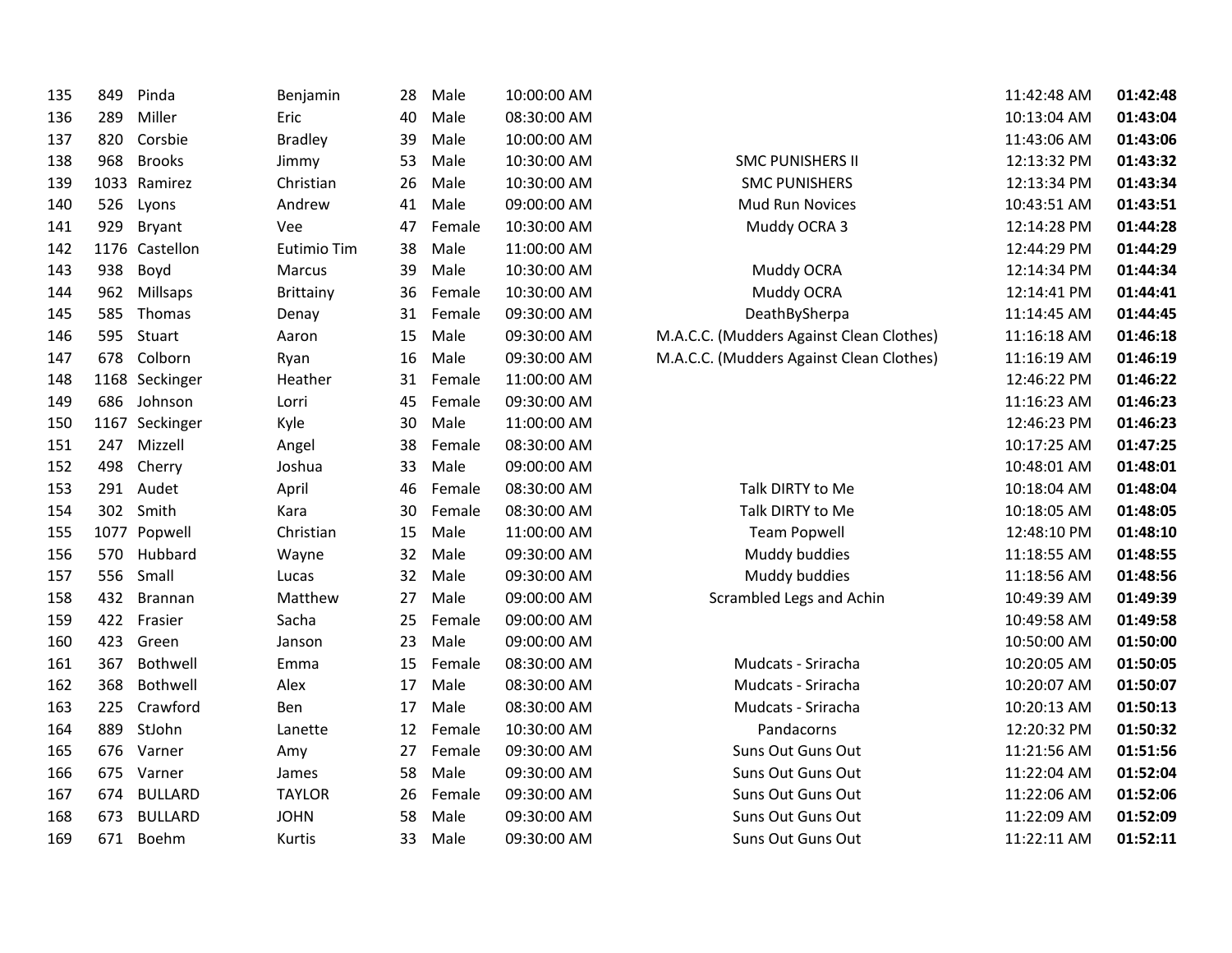| 170 | 672 | Dachelet       | Darren        | 34 | Male   | 09:30:00 AM | Suns Out Guns Out           | 11:22:13 AM | 01:52:13 |
|-----|-----|----------------|---------------|----|--------|-------------|-----------------------------|-------------|----------|
| 171 | 575 | Hartley        | Arthur        | 43 | Male   | 09:30:00 AM | <b>Running Sucks</b>        | 11:22:43 AM | 01:52:43 |
| 172 | 840 | <b>Nix</b>     | Eric          | 38 | Male   | 10:00:00 AM |                             | 11:52:47 AM | 01:52:47 |
| 173 | 574 | Ogilvie        | Collier       | 21 | Female | 09:30:00 AM | <b>Running Sucks</b>        | 11:22:51 AM | 01:52:51 |
| 174 | 910 | Willis         | Zachary       | 27 | Male   | 10:30:00 AM | <b>BFRS 19 Fire Runners</b> | 12:22:57 PM | 01:52:57 |
| 175 | 573 | Jeffcoat       | John          | 44 | Male   | 09:30:00 AM | <b>Running Sucks</b>        | 11:22:58 AM | 01:52:58 |
| 176 | 911 | Mckenzie       | Blake         | 26 | Male   | 10:30:00 AM | <b>BFRS 19 Fire Runners</b> | 12:23:00 PM | 01:53:00 |
| 177 | 909 | Hyche          | David         | 26 | Male   | 10:30:00 AM | <b>BFRS 19 Fire Runners</b> | 12:23:09 PM | 01:53:09 |
| 178 | 907 | King           | Tommy         | 34 | Male   | 10:30:00 AM | <b>BFRS 19 Fire Runners</b> | 12:23:11 PM | 01:53:11 |
| 179 | 908 | King           | Liz           | 39 | Female | 10:30:00 AM | <b>BFRS 19 Fire Runners</b> | 12:23:15 PM | 01:53:15 |
| 180 | 959 | Leigh Jr.      | Scott         | 28 | Male   | 10:30:00 AM |                             | 12:24:08 PM | 01:54:08 |
| 181 | 957 | Leigh          | Scott         | 55 | Male   | 10:30:00 AM |                             | 12:24:12 PM | 01:54:12 |
| 182 | 692 | Hains          | Nathan        | 26 | Male   | 09:30:00 AM | Cyberdyne                   | 11:24:19 AM | 01:54:19 |
| 183 | 689 | warrick        | keston        | 35 | Male   | 09:30:00 AM | Cyberdyne                   | 11:24:28 AM | 01:54:28 |
| 184 | 394 | Morris         | Rick          | 63 | Male   | 09:00:00 AM |                             | 10:55:15 AM | 01:55:15 |
| 185 | 390 | Cox            | Melissa       | 31 | Female | 09:00:00 AM |                             | 10:55:20 AM | 01:55:20 |
| 186 |     | 391 Stacey     | Daniel        | 32 | Male   | 09:00:00 AM |                             | 10:55:24 AM | 01:55:24 |
| 187 | 254 | Lieb           | Tana          | 35 | Female | 08:30:00 AM |                             | 10:25:33 AM | 01:55:33 |
| 188 | 506 | Holdsambeck    | Eli           | 15 | Male   | 09:00:00 AM | Mudcats                     | 10:55:38 AM | 01:55:38 |
| 189 | 525 | Stewart        | <b>Brett</b>  | 35 | Male   | 09:00:00 AM | <b>Beyond Fitness 2</b>     | 10:56:45 AM | 01:56:45 |
| 190 | 933 | Edmonds        | <b>Brad</b>   | 53 | Male   | 10:30:00 AM | Muddy OCRA 3                | 12:26:47 PM | 01:56:47 |
| 191 | 250 | Obrien         | Michael       | 35 | Male   | 08:30:00 AM |                             | 10:26:49 AM | 01:56:49 |
| 192 | 469 | Cox            | Ashley        | 26 | Female | 09:00:00 AM |                             | 10:56:50 AM | 01:56:50 |
| 193 | 480 | Beeson         | Erin          | 36 | Female | 09:00:00 AM | <b>Filthy Foxes</b>         | 10:57:08 AM | 01:57:08 |
| 194 | 481 | Beeson         | Loree         | 35 | Female | 09:00:00 AM | Filthy foxes 2              | 10:57:20 AM | 01:57:20 |
| 195 | 983 | Clements       | Jeff          | 32 | Male   | 10:30:00 AM | Apex                        | 12:27:27 PM | 01:57:27 |
| 196 | 984 | Flanders       | Josh          | 24 | Male   | 10:30:00 AM | Apex                        | 12:27:29 PM | 01:57:29 |
| 197 | 985 | McCain         | Zach          | 33 | Male   | 10:30:00 AM | Apex                        | 12:27:33 PM | 01:57:33 |
| 198 | 775 | Hill           | Antquan       | 37 | Male   | 10:30:00 AM |                             | 12:27:42 PM | 01:57:42 |
| 199 | 457 | Kennedy        | Chris         | 46 | Male   | 09:00:00 AM |                             | 10:57:50 AM | 01:57:50 |
| 200 | 411 | <b>HANCOCK</b> | <b>ROBERT</b> | 40 | Male   | 09:00:00 AM |                             | 10:57:54 AM | 01:57:54 |
| 201 | 361 | Looney         | Micheal       | 37 | Female | 08:30:00 AM | Looney123                   | 10:27:59 AM | 01:57:59 |
| 202 | 360 | Jones          | Scotty        | 35 | Male   | 08:30:00 AM | Looney123                   | 10:28:02 AM | 01:58:02 |
| 203 | 359 | Williams       | Greg          | 35 | Male   | 08:30:00 AM | Looney123                   | 10:28:05 AM | 01:58:05 |
| 204 | 398 | Machen         | Jessica       | 28 | Female | 09:00:00 AM | Sheepdogs                   | 10:58:05 AM | 01:58:05 |
|     |     |                |               |    |        |             |                             |             |          |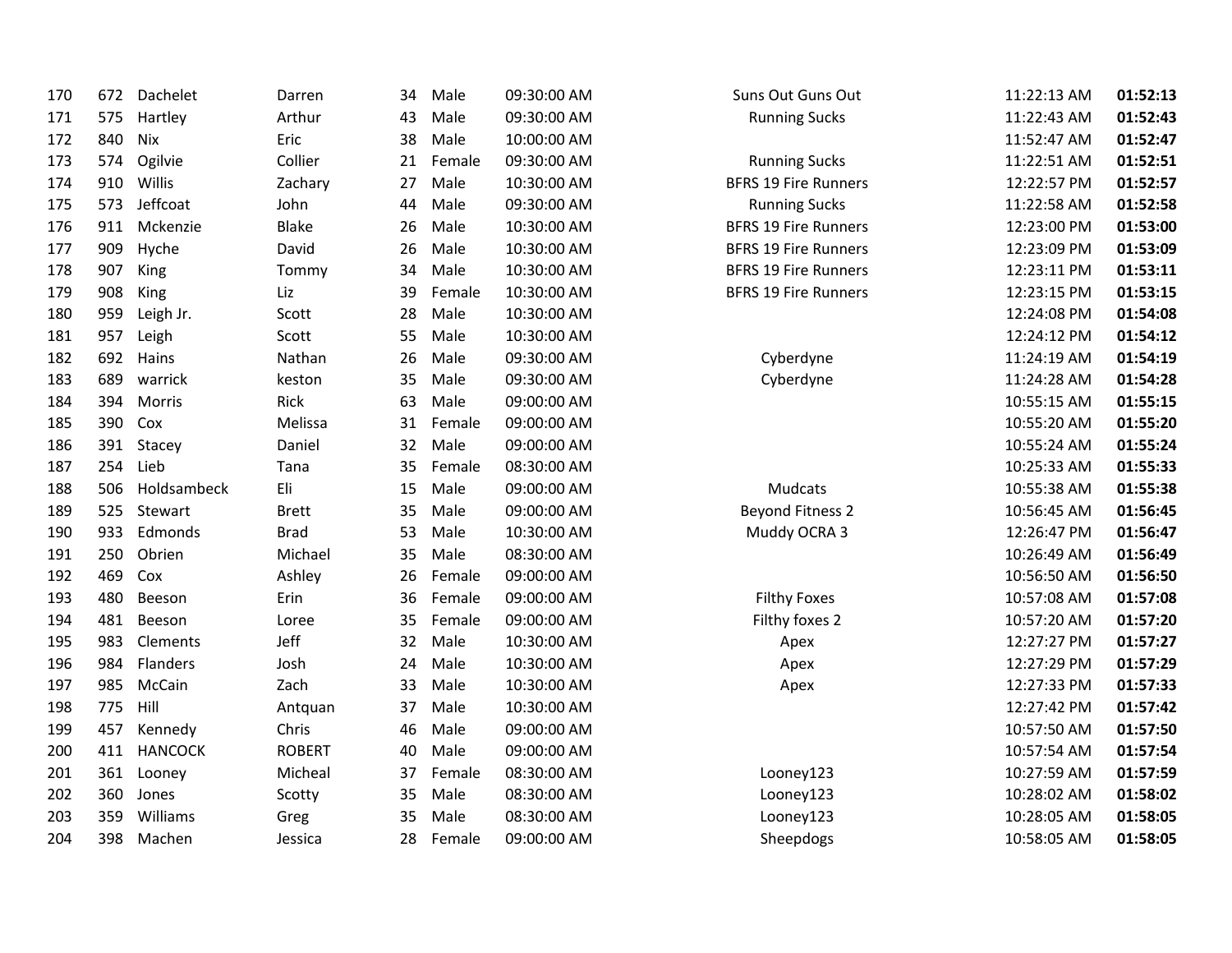| 205 | 310       | Miller       | Richard         | 37 | Male   | 08:30:00 AM | Looney123                | 10:28:11 AM | 01:58:11 |
|-----|-----------|--------------|-----------------|----|--------|-------------|--------------------------|-------------|----------|
| 206 | 512       | Hinds        | Natalie         | 38 | Female | 09:00:00 AM | Temple Work              | 10:58:21 AM | 01:58:21 |
| 207 | 523       | Hinds        | Nathan          | 40 | Male   | 09:00:00 AM | Temple Work              | 10:58:28 AM | 01:58:28 |
| 208 | 559       | MacQuinn     | Daniel          | 27 | Male   | 09:30:00 AM |                          | 11:28:38 AM | 01:58:38 |
| 209 |           | 1058 Henson  | Hannah          | 27 | Female | 11:00:00 AM | For Joshua               | 12:59:29 PM | 01:59:29 |
| 210 | 217       | Prestley     | Scott           | 49 | Male   | 08:30:00 AM |                          | 10:29:36 AM | 01:59:36 |
| 211 | 491       | Wallace      | Dawn            | 45 | Female | 09:00:00 AM | Solid Gold               | 10:59:39 AM | 01:59:39 |
| 212 | 492       | Armstrong    | Emily           | 37 | Female | 09:00:00 AM | Solid Gold               | 10:59:47 AM | 01:59:47 |
| 213 | 521       | Isbell       | Eric            | 45 | Male   | 09:00:00 AM | Solid Gold               | 10:59:55 AM | 01:59:55 |
| 214 | 489       | Isbell       | Lindsay         | 39 | Female | 09:00:00 AM | Solid Gold               | 10:59:57 AM | 01:59:57 |
| 215 | 587       | Strobel      | Dustin          | 36 | Male   | 09:30:00 AM |                          | 11:30:07 AM | 02:00:07 |
| 216 | 937       | Alston       | Hakim           | 40 | Male   | 10:30:00 AM | Muddy OCRA               | 12:30:39 PM | 02:00:39 |
| 217 | 1266 Hall |              | Wesley          | 38 | Male   | 11:30:00 AM | Safelite 1               | 01:30:52 PM | 02:00:52 |
| 218 |           | 1265 Fikes   | Gage            | 12 | Male   | 11:30:00 AM | Safelite 1               | 01:30:56 PM | 02:00:56 |
| 219 |           | 1257 Franko  | Angela          | 39 | Female | 11:30:00 AM |                          | 01:31:03 PM | 02:01:03 |
| 220 | 306       | Blow         | Charles         | 38 | Male   | 08:30:00 AM |                          | 10:31:16 AM | 02:01:16 |
| 221 | 478       | Bowman       | Amy             | 34 | Female | 09:00:00 AM |                          | 11:01:16 AM | 02:01:16 |
| 222 | 333       | Myslinski    | Nicole          | 34 | Female | 08:30:00 AM | MHI Down and Dirty       | 10:31:25 AM | 02:01:25 |
| 223 | 479       | Bowman       | Adam            | 32 | Male   | 09:00:00 AM |                          | 11:01:25 AM | 02:01:25 |
| 224 | 322       | Hathcock     | Megan           | 33 | Female | 08:30:00 AM | <b>Smart Mudders 2</b>   | 10:31:33 AM | 02:01:33 |
| 225 | 356       | Gray         | Alyssa          | 19 | Female | 08:30:00 AM | MHI Down and Dirty       | 10:31:36 AM | 02:01:36 |
| 226 | 334       | Myslinski    | James           | 33 | Male   | 08:30:00 AM | MHI Down and Dirty       | 10:31:38 AM | 02:01:38 |
| 227 | 269       | Akins        | Sarah           | 32 | Female | 08:30:00 AM | <b>Smart Mudders</b>     | 10:31:42 AM | 02:01:42 |
| 228 | 271       | Cloud        | April           | 44 | Female | 08:30:00 AM | <b>Smart Mudders</b>     | 10:31:45 AM | 02:01:45 |
| 229 | 308       | SALAH        | <b>STEPHEN</b>  | 26 | Male   | 08:30:00 AM |                          | 10:31:54 AM | 02:01:54 |
| 230 |           | 1175 Nesbitt | Shelby          | 23 | Female | 11:00:00 AM |                          | 01:01:55 PM | 02:01:55 |
| 231 | 421       | Jones        | Camden          | 36 | Male   | 09:00:00 AM | Scrambled Legs and Achin | 11:02:23 AM | 02:02:23 |
| 232 | 524       | McLaughlin   | Cary            | 38 | Male   | 09:00:00 AM | Temple Work              | 11:03:02 AM | 02:03:02 |
| 233 | 517       | McLaughlin   | Terra           | 38 | Female | 09:00:00 AM | Temple Work              | 11:03:04 AM | 02:03:04 |
| 234 | 518       | McLaughlin   | Chris           | 42 | Male   | 09:00:00 AM | Temple Work              | 11:03:06 AM | 02:03:06 |
| 235 | 404       | Atkins       | Caitlin         | 27 | Female | 09:00:00 AM | <b>Filthy Foxes</b>      | 11:03:12 AM | 02:03:12 |
| 236 | 405       | Atkins       | Jonathan        | 29 | Male   | 09:00:00 AM | <b>Filthy Foxes</b>      | 11:03:13 AM | 02:03:13 |
| 237 | 381       | Brannon      | Angela          | 42 | Female | 09:00:00 AM |                          | 11:04:01 AM | 02:04:01 |
| 238 |           | 1237 Jones   | <b>Brittany</b> | 29 | Female | 11:30:00 AM | <b>Boneyard Dogs</b>     | 01:34:01 PM | 02:04:01 |
| 239 |           | 1238 Bonner  | Cameron         | 24 | Male   | 11:30:00 AM | <b>Boneyard Dogs</b>     | 01:34:03 PM | 02:04:03 |
|     |           |              |                 |    |        |             |                          |             |          |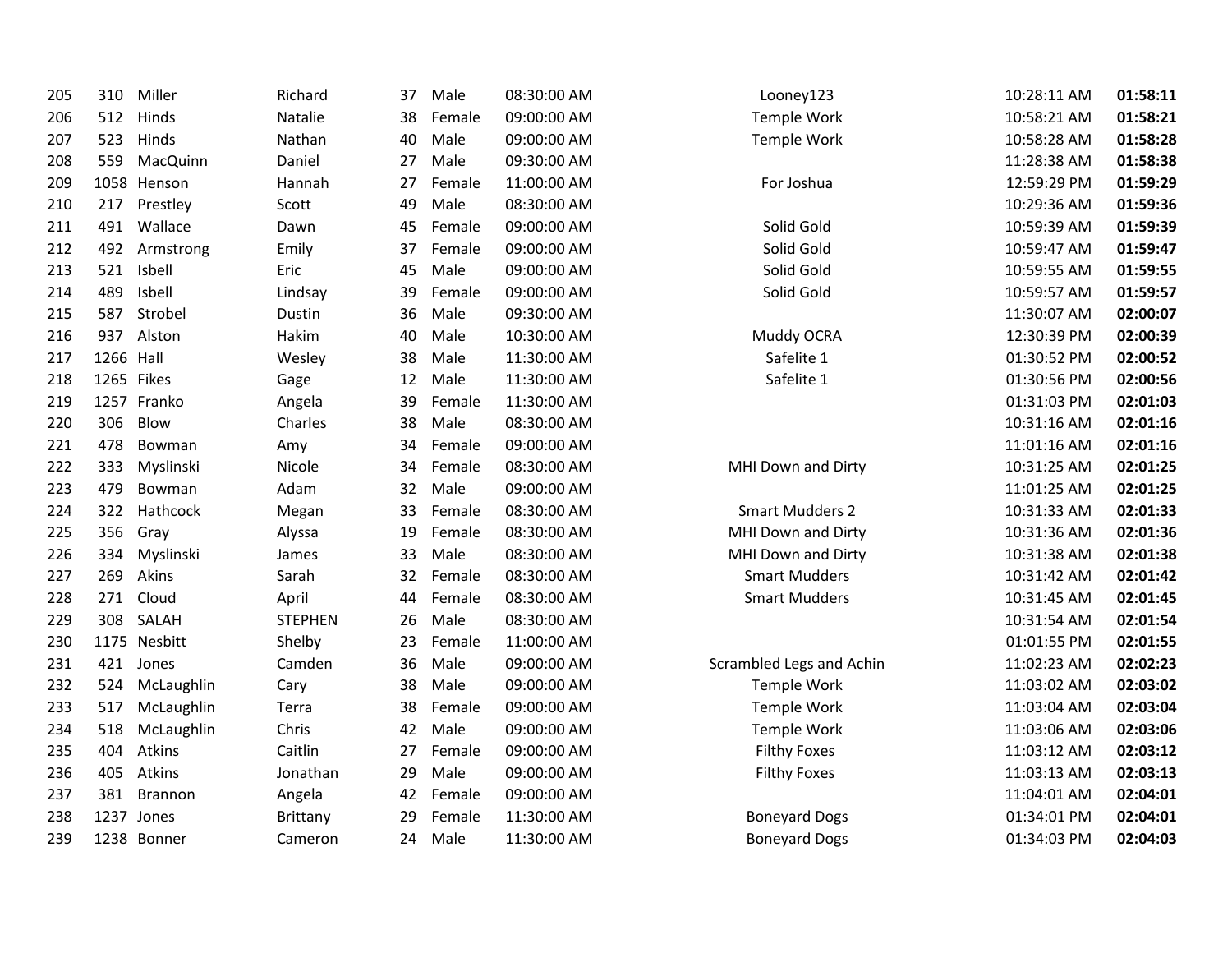| 240 | 382       | Brannon        | Jackson        | 13 | Male   | 09:00:00 AM |                              | 11:04:04 AM | 02:04:04 |
|-----|-----------|----------------|----------------|----|--------|-------------|------------------------------|-------------|----------|
| 241 |           | 1232 Clark     | Ryan           | 32 | Female | 11:30:00 AM | <b>Boneyard Dogs</b>         | 01:34:07 PM | 02:04:07 |
| 242 | 346       | Horn           | Stephen        | 35 | Male   | 08:30:00 AM | Word to Your Mudder          | 10:34:12 AM | 02:04:12 |
| 243 |           | 1231 Clark     | Tom            | 61 | Male   | 11:30:00 AM | <b>Boneyard Dogs</b>         | 01:34:15 PM | 02:04:15 |
| 244 | 331       | Kilgore        | <b>Bronson</b> | 40 | Male   | 08:30:00 AM | Word to Your Mudder          | 10:34:22 AM | 02:04:22 |
| 245 | 332       | Kilgore        | Kady           | 38 | Female | 08:30:00 AM | Word to Your Mudder          | 10:34:24 AM | 02:04:24 |
| 246 |           | 1166 Clardy    | Creed          | 13 | Male   | 11:00:00 AM |                              | 01:04:35 PM | 02:04:35 |
| 247 |           | 1163 Jemison   | Dylan          | 14 | Male   | 11:00:00 AM |                              | 01:04:39 PM | 02:04:39 |
| 248 | 1239 Gray |                | Tre'           | 20 | Male   | 11:30:00 AM | <b>TDP Warriors</b>          | 01:34:47 PM | 02:04:47 |
| 249 | 459       | Wilson         | Josh           | 42 | Male   | 09:00:00 AM |                              | 11:04:56 AM | 02:04:56 |
| 250 | 434       | Weeks          | Ryan           | 30 | Male   | 09:30:00 AM | DeathBySherpa                | 11:35:27 AM | 02:05:27 |
| 251 | 270       | Watwood        | Lana           | 39 | Female | 08:30:00 AM | Baptized by Mud              | 10:35:36 AM | 02:05:36 |
| 252 | 413       | Ray            | Patrick        | 29 | Male   | 09:00:00 AM | <b>Filthy Foxes</b>          | 11:05:42 AM | 02:05:42 |
| 253 | 281       | <b>CALHOUN</b> | <b>LYNN</b>    | 56 | Male   | 08:30:00 AM | <b>Baptized by Mud</b>       | 10:35:44 AM | 02:05:44 |
| 254 | 810       | McCandless     | Emily          | 19 | Female | 10:00:00 AM | <b>Vicious and Delicious</b> | 12:05:59 PM | 02:05:59 |
| 255 | 812       | Weaver         | John           | 32 | Male   | 10:00:00 AM | <b>Vicious and Delicious</b> | 12:06:07 PM | 02:06:07 |
| 256 | 811       | McKinney       | Matt           | 22 | Male   | 10:00:00 AM | <b>Vicious and Delicious</b> | 12:06:18 PM | 02:06:18 |
| 257 | 311       | Coalson        | Mike           | 45 | Male   | 08:30:00 AM | <b>Mud Masters</b>           | 10:36:33 AM | 02:06:33 |
| 258 | 263       | Royal          | Mike           | 43 | Male   | 08:30:00 AM | <b>Smart Mudders</b>         | 10:36:34 AM | 02:06:34 |
| 259 | 278       | Baugh          | Cassie         | 40 | Female | 08:30:00 AM | <b>Baptized by Mud</b>       | 10:36:50 AM | 02:06:50 |
| 260 |           | 1165 Clardy    | Robert         | 47 | Male   | 11:00:00 AM |                              | 01:06:52 PM | 02:06:52 |
| 261 | 999       | white          | jason          | 15 | Male   | 10:30:00 AM |                              | 12:36:57 PM | 02:06:57 |
| 262 |           | 1026 Porter    | John           | 25 | Male   | 10:30:00 AM |                              | 12:37:01 PM | 02:07:01 |
| 263 | 932       | Edmonds        | Linda          | 43 | Female | 10:30:00 AM | Muddy OCRA 3                 | 12:38:06 PM | 02:08:06 |
| 264 |           | 1171 Weekes    | Logan          | 12 | Male   | 11:00:00 AM |                              | 01:08:20 PM | 02:08:20 |
| 265 |           | 1170 Weekes    | Charles        | 51 | Male   | 11:00:00 AM |                              | 01:08:24 PM | 02:08:24 |
| 266 | 584       | Thomas         | Matthew        | 30 | Male   | 09:30:00 AM | DeathBySherpa                | 11:38:39 AM | 02:08:39 |
| 267 | 616       | <b>Burks</b>   | Kaleb          | 30 | Male   | 09:30:00 AM |                              | 11:38:53 AM | 02:08:53 |
| 268 | 617       | Buxton         | James          | 38 | Male   | 09:30:00 AM |                              | 11:38:54 AM | 02:08:54 |
| 269 | 386       | Busby          | Rayne          | 12 | Female | 09:00:00 AM | Down n dirty fam             | 11:08:55 AM | 02:08:55 |
| 270 |           | 1350 Putnam    | Dennis         | 46 | Male   | 12:00:00 PM | Gotruns                      | 02:09:05 PM | 02:09:05 |
| 271 | 519       | Smith          | Jordan         | 12 | Female | 09:00:00 AM | Down n dirty fam             | 11:09:06 AM | 02:09:06 |
| 272 |           | 1352 Martin    | <b>Brooke</b>  | 27 | Female | 12:00:00 PM | Gotruns                      | 02:09:10 PM | 02:09:10 |
| 273 | 386       | Busby          | Rayne          | 12 | Female | 09:00:00 AM | Down n dirty fam             | 11:09:14 AM | 02:09:14 |
| 274 | 258       | Hopper         | Tabatha        | 34 | Female | 08:30:00 AM |                              | 10:39:17 AM | 02:09:17 |
|     |           |                |                |    |        |             |                              |             |          |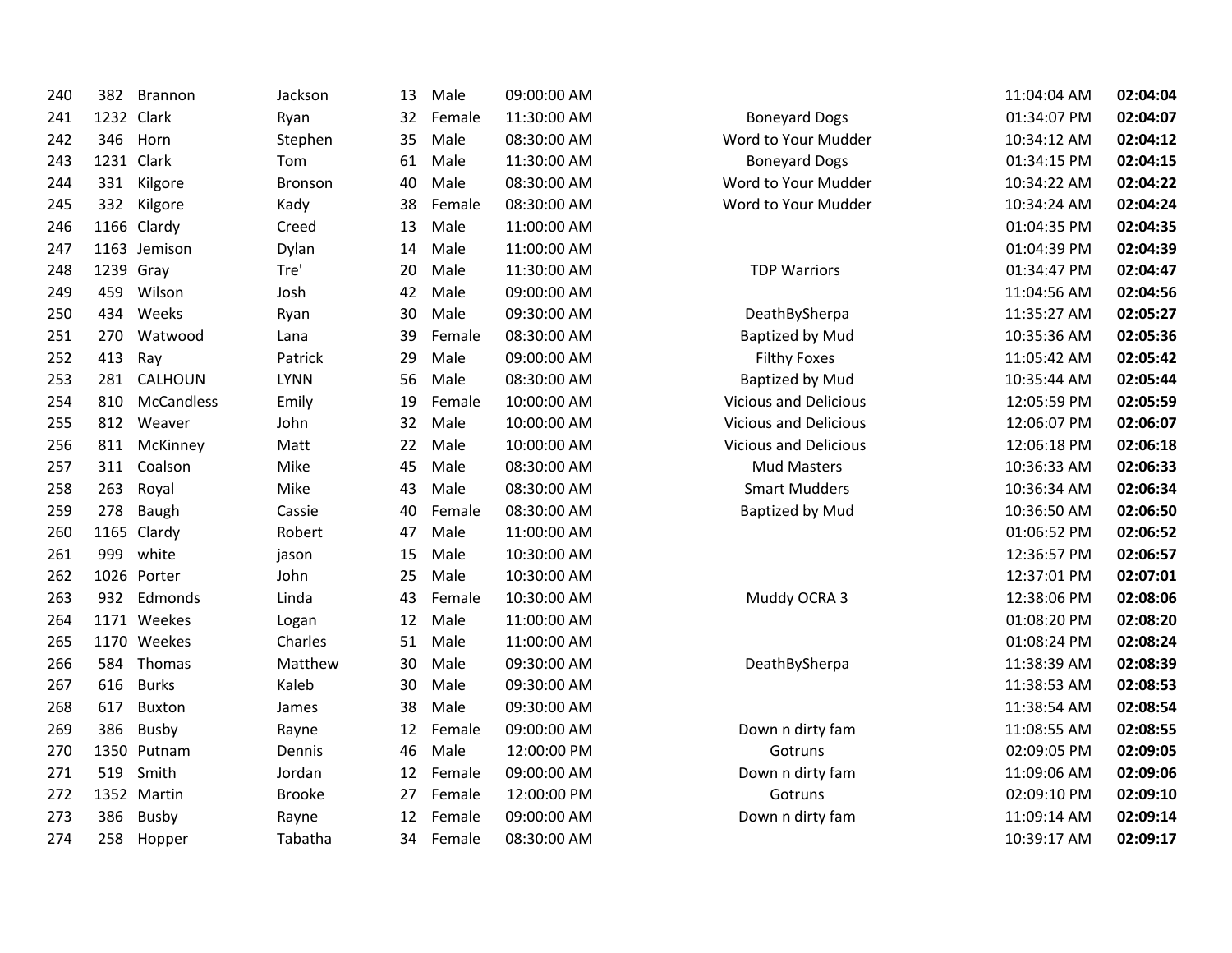| 275 | 257 | Knott         | <b>Britt</b>   | 36 | Female | 08:30:00 AM |                        | 10:39:19 AM | 02:09:19 |
|-----|-----|---------------|----------------|----|--------|-------------|------------------------|-------------|----------|
| 276 | 335 | hallmark      | susan          | 44 | Female | 08:30:00 AM |                        | 10:39:21 AM | 02:09:21 |
| 277 | 272 | Milligan      | Lacy           | 34 | Female | 08:30:00 AM | <b>Baptized by Mud</b> | 10:39:23 AM | 02:09:23 |
| 278 | 287 | <b>Byars</b>  | Coleman        | 14 | Male   | 08:30:00 AM | <b>SWATT</b>           | 10:39:28 AM | 02:09:28 |
| 279 | 238 | Carter        | Pamela         | 45 | Female | 08:30:00 AM | <b>SWATT</b>           | 10:39:33 AM | 02:09:33 |
| 280 | 286 | <b>Byars</b>  | Gabby          | 31 | Female | 08:30:00 AM | <b>SWATT</b>           | 10:39:37 AM | 02:09:37 |
| 281 | 324 | <b>Boots</b>  | Nicholas       | 35 | Male   | 08:30:00 AM | Grumpy cat 2           | 10:39:42 AM | 02:09:42 |
| 282 | 274 | McElwain      | Lee            | 43 | Male   | 08:30:00 AM |                        | 10:39:45 AM | 02:09:45 |
| 283 | 275 | Weyhe         | Jackson        | 18 | Male   | 08:30:00 AM |                        | 10:39:47 AM | 02:09:47 |
| 284 | 303 | Harton        | Taletha        | 41 | Female | 08:30:00 AM | Grumpy cat 2           | 10:40:06 AM | 02:10:06 |
| 285 | 214 | Adkins        | Angela         | 34 | Female | 08:30:00 AM | <b>Grumpy Cats</b>     | 10:40:10 AM | 02:10:10 |
| 286 | 817 | Sellers       | David          | 50 | Male   | 10:00:00 AM |                        | 12:10:48 PM | 02:10:48 |
| 287 | 295 | Wynn          | Joel           | 39 | Male   | 08:30:00 AM |                        | 10:41:28 AM | 02:11:28 |
| 288 | 296 | Wynn          | Laura          | 39 | Female | 08:30:00 AM |                        | 10:41:30 AM | 02:11:30 |
| 289 | 476 | Dewaal        | Christopher    | 32 | Male   | 09:00:00 AM | <b>Beyond Fitness</b>  | 11:11:43 AM | 02:11:43 |
| 290 | 494 | Armstrong     | Jonathan       | 34 | Male   | 09:00:00 AM |                        | 11:13:17 AM | 02:13:17 |
| 291 | 496 | Armstrong     | Jason          | 30 | Male   | 09:00:00 AM |                        | 11:13:24 AM | 02:13:24 |
| 292 | 475 | Harmon        | Shelly         | 49 | Female | 09:00:00 AM | <b>Beyond Fitness</b>  | 11:14:14 AM | 02:14:14 |
| 293 | 320 | Boggan        | Elan           | 16 | Male   | 08:30:00 AM | Mudcats - Sriracha     | 10:44:15 AM | 02:14:15 |
| 294 | 771 | Goggans       | Josh           | 39 | Male   | 10:00:00 AM | Dixie Dirtbags         | 12:14:15 PM | 02:14:15 |
| 295 | 477 | Etheredge     | Allison        | 39 | Female | 09:00:00 AM | <b>Beyond Fitness</b>  | 11:14:17 AM | 02:14:17 |
| 296 | 835 | Meek          | Caroline       | 47 | Female | 10:00:00 AM |                        | 12:14:18 PM | 02:14:18 |
| 297 | 545 | Haynes        | Lauren         | 21 | Female | 09:30:00 AM | Mud                    | 11:44:18 AM | 02:14:18 |
| 298 | 836 | <b>GROGAN</b> | <b>FRANCIS</b> | 51 | Male   | 10:00:00 AM |                        | 12:14:25 PM | 02:14:25 |
| 299 | 309 | Cantrell      | Kaylie         | 17 | Female | 08:30:00 AM | <b>Smart Mudders</b>   | 10:44:29 AM | 02:14:29 |
| 300 |     | 1094 Andrews  | CaDerius       | 22 | Male   | 11:00:00 AM | <b>Muddy Dawgs</b>     | 01:14:32 PM | 02:14:32 |
| 301 | 460 | Shoulders     | Terence        | 32 | Male   | 09:00:00 AM | <b>BTL</b>             | 11:14:37 AM | 02:14:37 |
| 302 | 764 | Champion      | Jonah          | 15 | Male   | 10:00:00 AM | Family Fun Mudrun      | 12:15:13 PM | 02:15:13 |
| 303 | 450 | Gordon        | Julie          | 42 | Female | 09:00:00 AM |                        | 11:15:24 AM | 02:15:24 |
| 304 | 387 | Baker         | Lara           | 47 | Female | 09:00:00 AM |                        | 11:15:27 AM | 02:15:27 |
| 305 |     | 1108 joyner   | anthony        | 34 | Male   | 11:00:00 AM | <b>Muddy Dawgs</b>     | 01:15:27 PM | 02:15:27 |
| 306 | 388 | Jones         | Rachel         | 36 | Female | 09:00:00 AM |                        | 11:15:31 AM | 02:15:31 |
| 307 |     | 1062 Lucas    | Breanna        | 21 | Female | 11:00:00 AM | For Joshua             | 01:15:34 PM | 02:15:34 |
| 308 |     | 1061 Borrello | Joseph         | 23 | Male   | 11:00:00 AM | For Joshua             | 01:15:36 PM | 02:15:36 |
| 309 |     | 1058 Henson   | Hannah         | 27 | Female | 11:00:00 AM | For Joshua             | 01:15:48 PM | 02:15:48 |
|     |     |               |                |    |        |             |                        |             |          |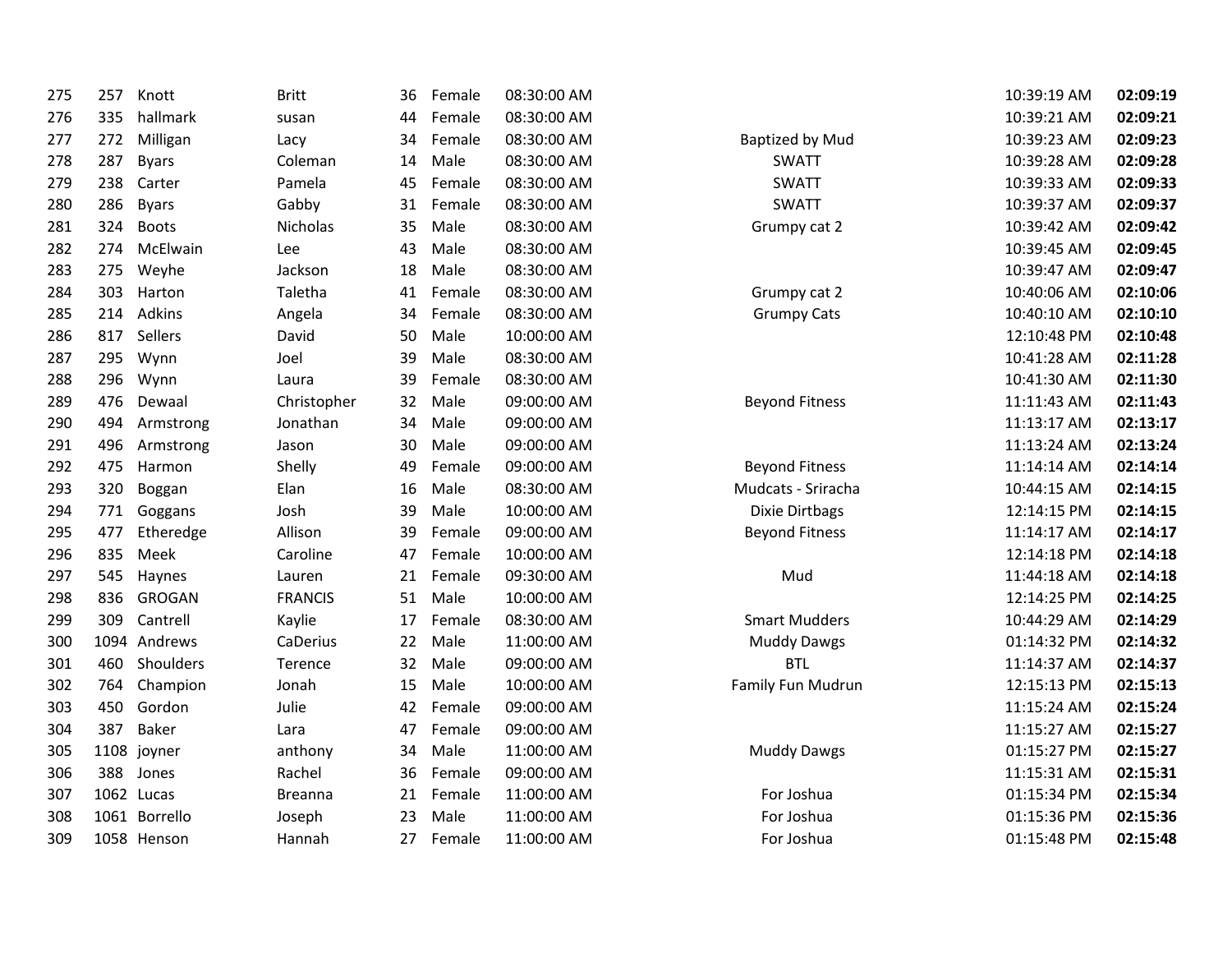| 310 |           | 1105 Mackey           | Wayne    | 40 | Male   | 11:00:00 AM |                       | 01:15:49 PM | 02:15:49 |
|-----|-----------|-----------------------|----------|----|--------|-------------|-----------------------|-------------|----------|
| 311 |           | 1104 Mackey           | Leslie   | 39 | Female | 11:00:00 AM |                       | 01:15:51 PM | 02:15:51 |
| 312 | 1103 Cerf |                       | Liz      | 33 | Female | 11:00:00 AM |                       | 01:15:53 PM | 02:15:53 |
| 313 |           | 510 Casebolt          | TJ       | 31 | Male   | 09:00:00 AM | Pacebolts             | 11:15:54 AM | 02:15:54 |
| 314 | 722       | Tarpley               | Joy      | 37 | Female | 10:00:00 AM | <b>Team Molly</b>     | 12:15:55 PM | 02:15:55 |
| 315 |           | 511 Casebolt          | Jeanne   | 31 | Female | 09:00:00 AM | Pacebolts             | 11:15:56 AM | 02:15:56 |
| 316 | 527       | Borden                | Misty    | 32 | Female | 09:00:00 AM | Pacebolts             | 11:15:57 AM | 02:15:57 |
| 317 |           | 731 Smith             | Alison   | 37 | Female | 10:00:00 AM | <b>Team Molly</b>     | 12:15:59 PM | 02:15:59 |
| 318 | 721       | McNutt                | Janie    | 39 | Female | 10:00:00 AM | <b>Team Molly</b>     | 12:16:01 PM | 02:16:01 |
| 319 | 513       | Borden                | Heath    | 33 | Male   | 09:00:00 AM |                       | 11:16:01 AM | 02:16:01 |
| 320 | 742       | Jones                 | Felicia  | 32 | Female | 10:00:00 AM | <b>Team Molly</b>     | 12:16:04 PM | 02:16:04 |
| 321 | 466       | Hartman               | Mandy    | 40 | Female | 09:00:00 AM | Mud Run Novices       | 11:16:14 AM | 02:16:14 |
| 322 | 467       | Hartman               | Ella     | 12 | Female | 09:00:00 AM | Mud Run Novices       | 11:16:16 AM | 02:16:16 |
| 323 | 634       | Walton                | Matt     | 15 | Male   | 09:30:00 AM |                       | 11:46:58 AM | 02:16:58 |
| 324 |           | 1353 Means            | Shedrick | 25 | Male   | 12:00:00 PM |                       | 02:16:59 PM | 02:16:59 |
| 325 | 635       | Walton                | Josh     | 16 | Male   | 09:30:00 AM |                       | 11:47:03 AM | 02:17:03 |
| 326 | 1334 Cole |                       | Eddie    | 29 | Male   | 12:00:00 PM |                       | 02:17:04 PM | 02:17:04 |
| 327 | 463       | Hart                  | Nick     | 39 | Male   | 09:00:00 AM | Mud Run Novices       | 11:17:07 AM | 02:17:07 |
| 328 |           | 1354 Means            | April    | 30 | Female | 12:00:00 PM |                       | 02:17:07 PM | 02:17:07 |
| 329 | 636       | McDaniels             | Gage     | 15 | Male   | 09:30:00 AM |                       | 11:47:07 AM | 02:17:07 |
| 330 | 329       | Beason                | John     | 50 | Male   | 08:30:00 AM |                       | 10:47:10 AM | 02:17:10 |
| 331 |           | 1347 Berrios-Beck     | Kassie   | 22 | Female | 12:00:00 PM |                       | 02:17:11 PM | 02:17:11 |
| 332 | 465       | Hart                  | Griffin  | 9  | Male   | 09:00:00 AM | Mud Run Novices       | 11:17:13 AM | 02:17:13 |
| 333 | 326       | West                  | Jesse    | 44 | Male   | 08:30:00 AM | Grumpy cat 2          | 10:47:19 AM | 02:17:19 |
| 334 |           | 1222 Parker           | Beth     | 42 | Female | 11:30:00 AM | Mudderellas           | 01:47:35 PM | 02:17:35 |
| 335 |           | 1282 Velez            | Edwin    | 31 | Male   | 11:30:00 AM | Mudderellas           | 01:47:40 PM | 02:17:40 |
| 336 | 730       | <b>WEAVER</b>         | Kealey   | 14 | Female | 10:00:00 AM | <b>Team Tingle</b>    | 12:17:52 PM | 02:17:52 |
| 337 |           | 1292 Michaus Lejarazo | Arturo   | 23 | Male   | 11:30:00 AM | Mudderellas           | 01:47:54 PM | 02:17:54 |
| 338 | 412       | Clements              | Phil     | 51 | Male   | 09:00:00 AM |                       | 11:18:02 AM | 02:18:02 |
| 339 |           | 1299 Reaves           | Tiffany  | 28 | Female | 11:30:00 AM | safelite 5            | 01:48:24 PM | 02:18:24 |
| 340 |           | 1281 Curtis           | Noah     | 10 | Male   | 11:30:00 AM | Safelite 6            | 01:48:25 PM | 02:18:25 |
| 341 |           | 1343 Tidmore          | Robin    | 36 | Female | 12:00:00 PM | <b>Trailmix Squad</b> | 02:18:28 PM | 02:18:28 |
| 342 |           | 1279 McDonald         | Daniel   | 31 | Male   | 11:30:00 AM | Safelite 6            | 01:48:32 PM | 02:18:32 |
| 343 |           | 1346 rocheck          | ryan     | 26 | Male   | 12:00:00 PM | <b>Trailmix Squad</b> | 02:18:40 PM | 02:18:40 |
| 344 |           | 1348 vinson           | blake    | 26 | Male   | 12:00:00 PM | <b>Trailmix Squad</b> | 02:18:43 PM | 02:18:43 |
|     |           |                       |          |    |        |             |                       |             |          |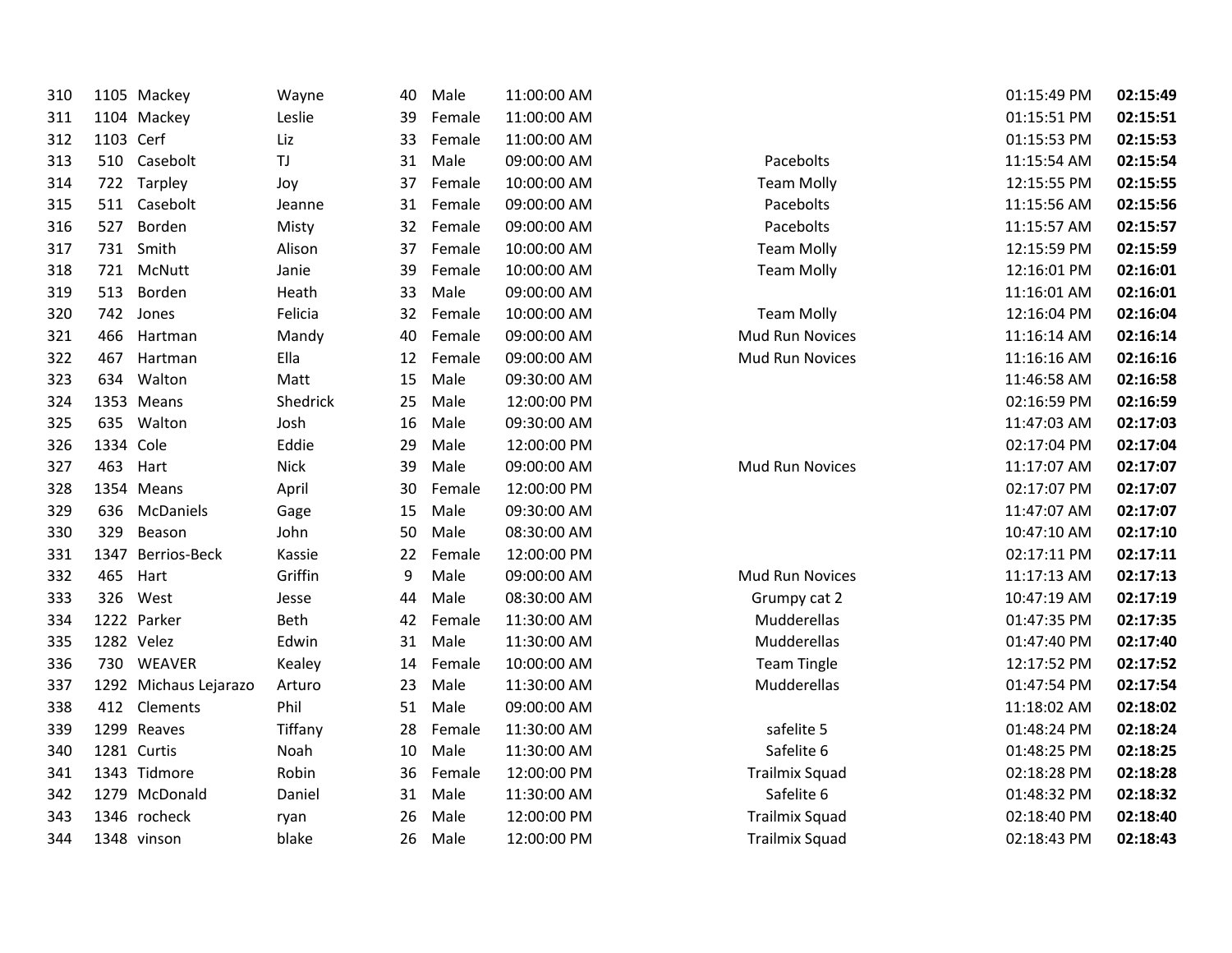| 345 |           | 1341 McDaniel        | Nathan    | 27 | Male   | 12:00:00 PM | <b>Trailmix Squad</b>      | 02:18:53 PM | 02:18:53 |
|-----|-----------|----------------------|-----------|----|--------|-------------|----------------------------|-------------|----------|
| 346 | 580       | <b>Epperson Sapp</b> | Deanna    | 52 | Female | 09:30:00 AM |                            | 11:48:54 AM | 02:18:54 |
| 347 |           | 1093 Baskin          | Carl      | 53 | Male   | 11:00:00 AM | <b>Muddy Dawgs</b>         | 01:18:57 PM | 02:18:57 |
| 348 | 352       | Dye                  | Josh      | 36 | Male   | 08:30:00 AM | MHI Down and Dirty         | 10:49:02 AM | 02:19:02 |
| 349 | 579       | Sapp                 | Ralph     | 52 | Male   | 09:30:00 AM |                            | 11:49:03 AM | 02:19:03 |
| 350 | 353       | Hancock              | Leigh     | 32 | Female | 08:30:00 AM | MHI Down and Dirty         | 10:49:05 AM | 02:19:05 |
| 351 | 249       | Smith                | Steven    | 46 | Male   | 08:30:00 AM | Powerhouse Sports          | 10:49:31 AM | 02:19:31 |
| 352 |           | 1251 Ballew          | Caleb     | 37 | Male   | 11:30:00 AM |                            | 01:49:40 PM | 02:19:40 |
| 353 |           | 1250 Jackowiak       | Stacey    | 52 | Female | 11:30:00 AM |                            | 01:49:45 PM | 02:19:45 |
| 354 |           | 1252 Jackowiak       | Steven    | 51 | Male   | 11:30:00 AM |                            | 01:49:48 PM | 02:19:48 |
| 355 | 303       | Harton               | Taletha   | 41 | Female | 08:30:00 AM | Grumpy cat 2               | 10:49:54 AM | 02:19:54 |
| 356 |           | 1208 Stronach        | Shea      | 44 | Female | 11:30:00 AM | G.O.A.T.                   | 01:49:56 PM | 02:19:56 |
| 357 |           | 378 Tachick          | Rose      | 55 | Female | 09:00:00 AM |                            | 11:19:57 AM | 02:19:57 |
| 358 |           | 1207 Ambrose         | Jaimie    | 40 | Female | 11:30:00 AM | G.O.A.T.                   | 01:49:58 PM | 02:19:58 |
| 359 | 1209 Free |                      | Lisha     | 35 | Female | 11:30:00 AM | G.O.A.T.                   | 01:50:18 PM | 02:20:18 |
| 360 |           | 1206 Murdoch         | Taylor    | 24 | Male   | 11:30:00 AM | G.O.A.T.                   | 01:50:22 PM | 02:20:22 |
| 361 |           | 1122 White           | Abby      | 19 | Female | 11:00:00 AM | <b>Muddy Makin Mission</b> | 01:20:28 PM | 02:20:28 |
| 362 |           | 1123 White           | Jared     | 18 | Male   | 11:00:00 AM | <b>Muddy Makin Mission</b> | 01:20:30 PM | 02:20:30 |
| 363 |           | 1119 White           | Jeffrey   | 42 | Male   | 11:00:00 AM | <b>Muddy Makin Mission</b> | 01:20:36 PM | 02:20:36 |
| 364 |           | 1120 White           | Dustin    | 21 | Male   | 11:00:00 AM | <b>Muddy Makin Mission</b> | 01:20:45 PM | 02:20:45 |
| 365 |           | 1147 Hudson          | Paula     | 49 | Female | 11:00:00 AM | Mud Lovers                 | 01:20:50 PM | 02:20:50 |
| 366 |           | 1141 Mosley          | Keith     | 52 | Male   | 11:00:00 AM | Mud Lovers                 | 01:20:53 PM | 02:20:53 |
| 367 | 806       | Blankenship          | Stephen   | 44 | Male   | 10:00:00 AM | Whose idea was this?       | 12:21:01 PM | 02:21:01 |
| 368 |           | 1144 Brooks          | Cassandra | 46 | Female | 11:00:00 AM | Mud Lovers                 | 01:21:01 PM | 02:21:01 |
| 369 |           | 807 Vick, Jr.        | Gerald    | 47 | Male   | 10:00:00 AM | Whose idea was this?       | 12:21:07 PM | 02:21:07 |
| 370 | 809       | Vick, III            | Gerald    | 10 | Male   | 10:00:00 AM | Whose idea was this?       | 12:21:10 PM | 02:21:10 |
| 371 | 920       | Kilpatrick           | Tarrah    | 40 | Female | 10:30:00 AM | <b>SMC PUNISHERS II</b>    | 12:51:14 PM | 02:21:14 |
| 372 | 630       | Brown, Jr            | Paul      | 45 | Male   | 09:30:00 AM |                            | 11:51:17 AM | 02:21:17 |
| 373 |           | 1025 Pankey          | Ashley    | 26 | Female | 10:30:00 AM | <b>SMC PUNISHERS II</b>    | 12:51:19 PM | 02:21:19 |
| 374 | 629       | Brown                | Taylor    | 22 | Female | 09:30:00 AM |                            | 11:51:19 AM | 02:21:19 |
| 375 |           | 1018 Adkins          | Felicity  | 26 | Female | 10:30:00 AM | <b>SMC PUNISHERS</b>       | 12:51:22 PM | 02:21:22 |
| 376 | 967       | <b>HUGHES</b>        | SHANI     | 29 | Female | 10:30:00 AM | <b>SMC PUNISHERS II</b>    | 12:51:24 PM | 02:21:24 |
| 377 |           | 1288 Jones           | Jesse     | 27 | Male   | 11:30:00 AM |                            | 01:51:35 PM | 02:21:35 |
| 378 | 264       | Alston               | Mary Beth | 32 | Female | 08:30:00 AM | <b>Smart Mudders</b>       | 10:51:53 AM | 02:21:53 |
| 379 | 285       | Lenard               | Lara      | 30 | Female | 08:30:00 AM | <b>Smart Mudders</b>       | 10:51:57 AM | 02:21:57 |
|     |           |                      |           |    |        |             |                            |             |          |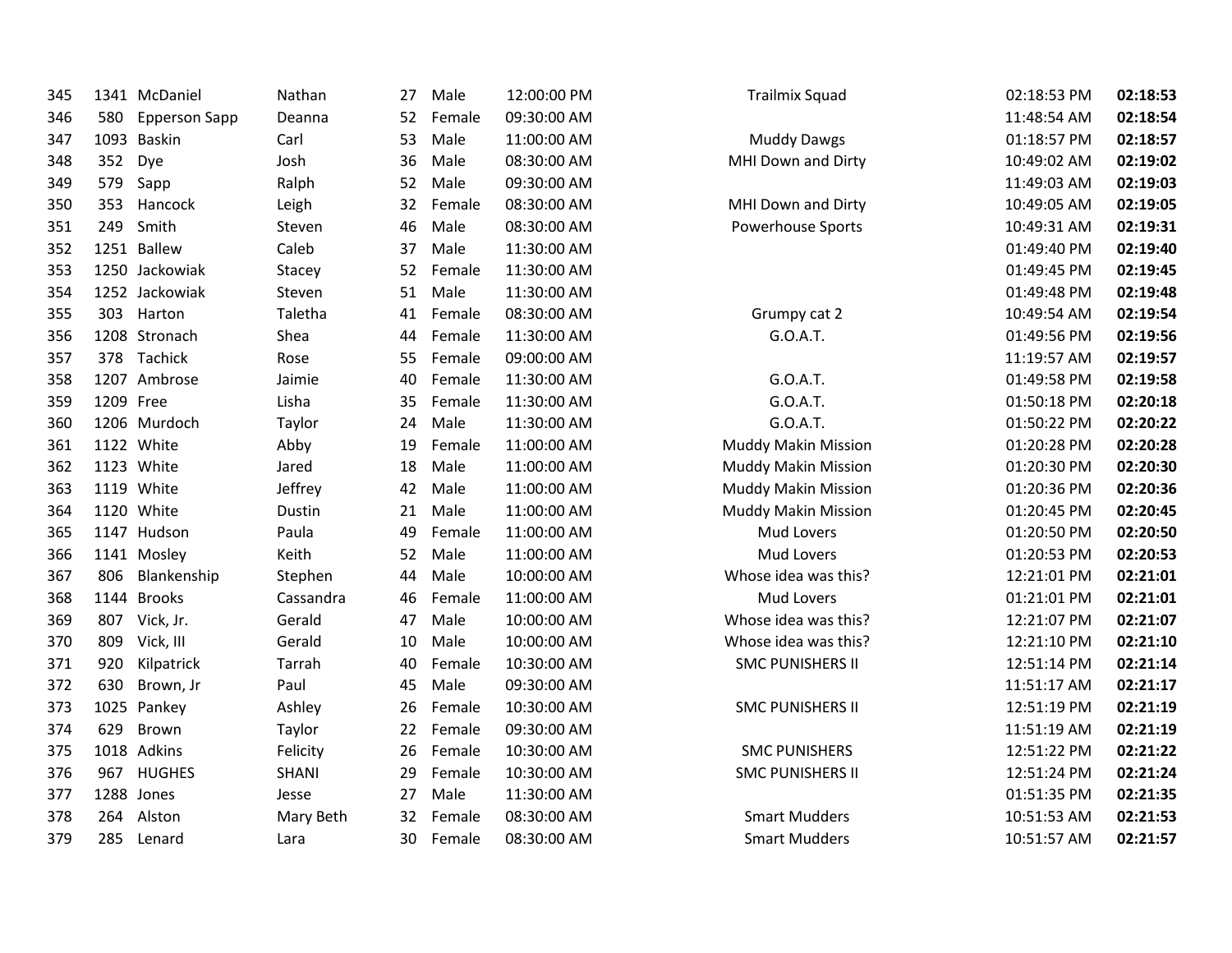| 380 |     | 1121 White          | Melissa     | 43 | Female | 11:00:00 AM | Muddy Makin Mission       | 01:22:03 PM | 02:22:03 |
|-----|-----|---------------------|-------------|----|--------|-------------|---------------------------|-------------|----------|
| 381 | 565 | Robinson            | Kirk        | 46 | Male   | 09:30:00 AM |                           | 11:52:14 AM | 02:22:14 |
| 382 | 566 | Robinson            | Susanna     | 17 | Female | 09:30:00 AM |                           | 11:52:16 AM | 02:22:16 |
| 383 | 582 | Nix                 | Matthew     | 38 | Male   | 09:30:00 AM | DeathBySherpa             | 11:52:18 AM | 02:22:18 |
| 384 | 583 | Nix                 | Stephene    | 36 | Female | 09:30:00 AM | DeathBySherpa             | 11:52:19 AM | 02:22:19 |
| 385 | 976 | Lawrence            | Taylor      | 27 | Male   | 10:30:00 AM |                           | 12:52:25 PM | 02:22:25 |
| 386 |     | 1053 Mcgowan        | Matt        | 39 | Male   | 11:00:00 AM | Hunky Hairy Steel Workers | 01:22:27 PM | 02:22:27 |
| 387 |     | 1054 Clark          | Jason       | 34 | Male   | 11:00:00 AM | Hunky Hairy Steel Workers | 01:22:30 PM | 02:22:30 |
| 388 |     | 722 Tarpley         | Joy         | 37 | Female | 10:00:00 AM | <b>Team Molly</b>         | 12:22:33 PM | 02:22:33 |
| 389 | 484 | Penney              | Mandi       | 34 | Female | 09:00:00 AM | Filthy foxes 2            | 11:22:33 AM | 02:22:33 |
| 390 | 590 | Gilbert             | <b>Nick</b> | 31 | Male   | 09:30:00 AM | 3.14                      | 11:52:34 AM | 02:22:34 |
| 391 | 485 | Farmer              | Deniase     | 56 | Female | 09:00:00 AM | Filthy foxes 2            | 11:22:35 AM | 02:22:35 |
| 392 | 483 | Bearden             | Lesley      | 30 | Female | 09:00:00 AM | Filthy foxes 2            | 11:22:37 AM | 02:22:37 |
| 393 |     | 1286 Gilliand       | Chris       | 46 | Male   | 11:30:00 AM |                           | 01:52:39 PM | 02:22:39 |
| 394 |     | 1287 Gilliand       | Amy         | 47 | Female | 11:30:00 AM |                           | 01:52:43 PM | 02:22:43 |
| 395 |     | 1047 Hazelwood      | Craig       | 40 | Male   | 11:00:00 AM | Hunky Hairy Steel Workers | 01:22:43 PM | 02:22:43 |
| 396 | 845 | Campbell            | Jennifer    | 36 | Female | 10:00:00 AM |                           | 12:23:03 PM | 02:23:03 |
| 397 | 848 | Sherling            | Claire      | 33 | Female | 10:00:00 AM |                           | 12:23:06 PM | 02:23:06 |
| 398 | 847 | Little              | John        | 35 | Male   | 10:00:00 AM |                           | 12:23:17 PM | 02:23:17 |
| 399 | 846 | Campbell            | Chris       | 34 | Male   | 10:00:00 AM |                           | 12:23:30 PM | 02:23:30 |
| 400 | 385 | Busby               | Ethan       | 15 | Male   | 09:00:00 AM | Down n dirty fam          | 11:23:40 AM | 02:23:40 |
| 401 |     | 1218 Cleckler       | Christa     | 23 | Female | 11:30:00 AM | safelite 5                | 01:53:49 PM | 02:23:49 |
| 402 |     | 1278 Fincher (Mann) | Taylor      | 34 | Female | 11:30:00 AM | safelite 5                | 01:53:52 PM | 02:23:52 |
| 403 |     | 658 James           | Sabian      | 16 | Male   | 09:30:00 AM | Mud & Guts 3              | 11:53:52 AM | 02:23:52 |
| 404 |     | 1277 McWhorter      | Shane       | 31 | Male   | 11:30:00 AM | safelite 4                | 01:53:59 PM | 02:23:59 |
| 405 |     | 571 Abernathy       | Jeffrey     | 16 | Male   | 09:30:00 AM | Mud & guts 2              | 11:54:00 AM | 02:24:00 |
| 406 |     | 1254 Scharf         | Craig       | 49 | Male   | 11:30:00 AM | safelite 4                | 01:54:18 PM | 02:24:18 |
| 407 | 299 | Farris              | Whitney     | 28 | Female | 08:30:00 AM | Team Ross and Whit        | 10:54:27 AM | 02:24:27 |
| 408 | 301 | <b>CHEN</b>         | <b>LIN</b>  | 30 | Female | 08:30:00 AM | Team Ross and Whit        | 10:54:29 AM | 02:24:29 |
| 409 | 794 | Mordecai            | Chance      | 19 | Male   | 10:00:00 AM | Dirty Thirty              | 12:24:33 PM | 02:24:33 |
| 410 | 795 | Holcomb             | Katie       | 18 | Female | 10:00:00 AM | Dirty Thirty              | 12:24:41 PM | 02:24:41 |
| 411 | 440 | Leak                | Michael     | 43 | Male   | 09:00:00 AM |                           | 11:24:50 AM | 02:24:50 |
| 412 | 441 | Leak                | Erica       | 42 | Female | 09:00:00 AM |                           | 11:24:51 AM | 02:24:51 |
| 413 |     | 1201 Ward           | Tim         | 23 | Male   | 11:30:00 AM | <b>Wimpy Warriors</b>     | 01:55:23 PM | 02:25:23 |
| 414 |     | 1202 Ward           | Hannah      | 21 | Female | 11:30:00 AM | <b>Wimpy Warriors</b>     | 01:55:25 PM | 02:25:25 |
|     |     |                     |             |    |        |             |                           |             |          |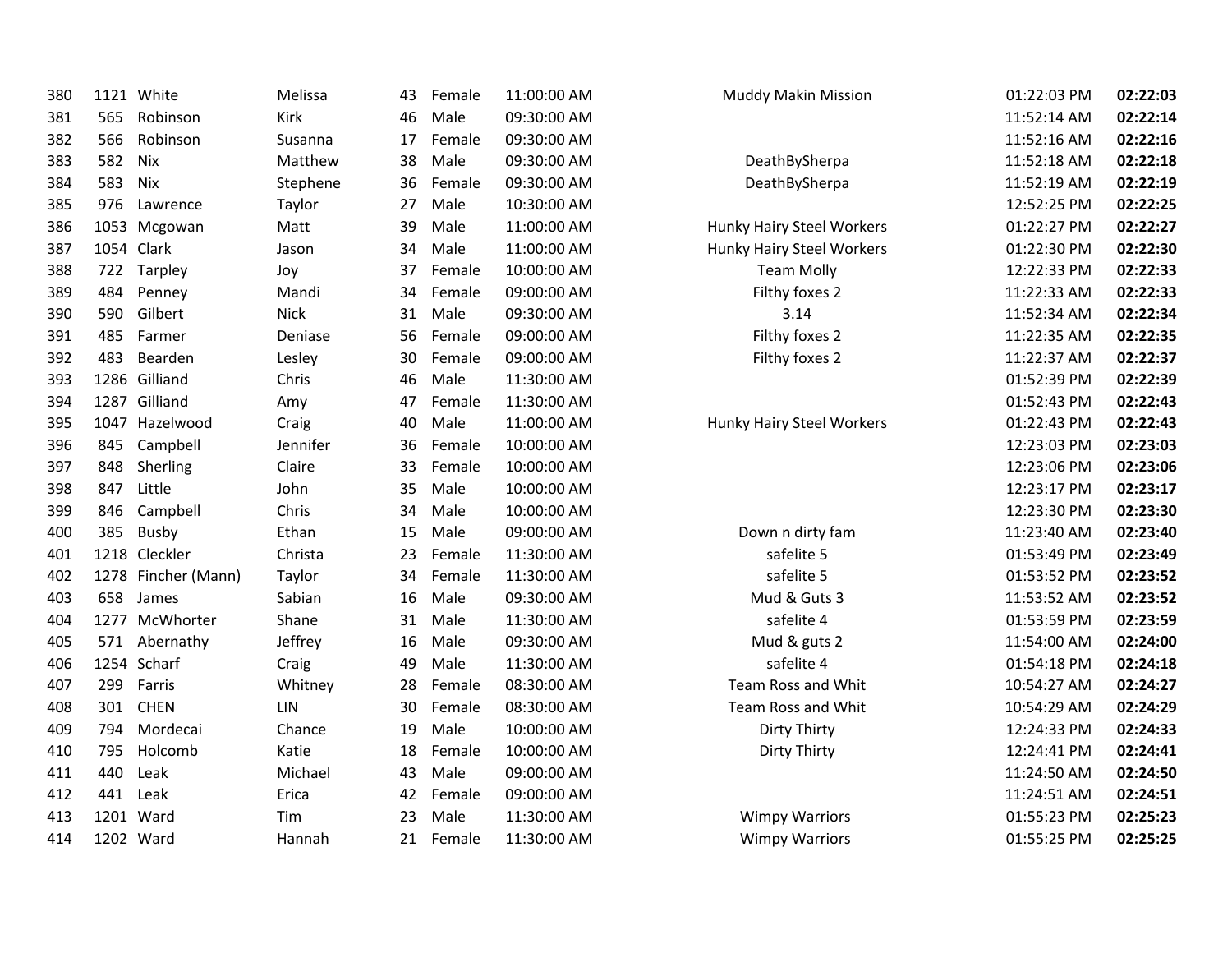| 415 |     | 1203 Smith    | Cheyenne       | 20 | Female | 11:30:00 AM | <b>Wimpy Warriors</b>                    | 01:55:27 PM | 02:25:27 |
|-----|-----|---------------|----------------|----|--------|-------------|------------------------------------------|-------------|----------|
| 416 | 765 | Hogeland      | Joshua         | 11 | Male   | 10:00:00 AM | Family Fun Mudrun                        | 12:26:00 PM | 02:26:00 |
| 417 | 589 | Gilbert       | Teri           | 29 | Female | 09:30:00 AM | 3.14                                     | 11:56:38 AM | 02:26:38 |
| 418 | 608 | <b>Dykes</b>  | Danielle       | 24 | Female | 09:30:00 AM | 3.14                                     | 11:56:41 AM | 02:26:41 |
| 419 | 653 | Whitley       | Kelsey         | 24 | Female | 09:30:00 AM | Filthy Night Foxes                       | 11:56:51 AM | 02:26:51 |
| 420 | 695 | Grace         | David          | 14 | Male   | 09:30:00 AM | M.A.C.C. (Mudders Against Clean Clothes) | 11:56:55 AM | 02:26:55 |
| 421 | 593 | Perkins       | Boone          | 16 | Male   | 09:30:00 AM | M.A.C.C. (Mudders Against Clean Clothes) | 11:56:59 AM | 02:26:59 |
| 422 | 601 | Sorrell       | Michael        | 16 | Male   | 09:30:00 AM | M.A.C.C. (Mudders Against Clean Clothes) | 11:57:01 AM | 02:27:01 |
| 423 | 204 | Graves        | Emily          | 37 | Female | 08:30:00 AM | <b>Grumpy Cats</b>                       | 10:57:10 AM | 02:27:10 |
| 424 | 591 | Rhoads        | <b>Brian</b>   | 56 | Male   | 09:30:00 AM | 3.14                                     | 11:57:14 AM | 02:27:14 |
| 425 | 205 | Graves        | Houston        | 41 | Male   | 08:30:00 AM | <b>Grumpy Cats</b>                       | 10:57:16 AM | 02:27:16 |
| 426 |     | 1269 Blakley  | Dalton         | 19 | Male   | 11:30:00 AM | Safelite 2                               | 01:57:19 PM | 02:27:19 |
| 427 | 350 | Johnston      | Seth           | 35 | Male   | 08:30:00 AM | <b>Grumpy Cats 3</b>                     | 10:57:24 AM | 02:27:24 |
| 428 | 607 | Hayes         | Glenda         | 28 | Female | 09:30:00 AM | 3.14                                     | 11:57:29 AM | 02:27:29 |
| 429 | 202 | Estes         | Ben            | 29 | Male   | 08:30:00 AM |                                          | 10:57:33 AM | 02:27:33 |
| 430 | 218 | Jackson       | Mary           | 39 | Female | 08:30:00 AM | <b>Grumpy Cats</b>                       | 10:57:41 AM | 02:27:41 |
| 431 | 219 | Jackson       | <b>Brandon</b> | 40 | Male   | 08:30:00 AM | <b>Grumpy Cats</b>                       | 10:57:46 AM | 02:27:46 |
| 432 | 641 | malone        | charlote       | 48 | Female | 09:30:00 AM | <b>Filthy Night Foxes</b>                | 11:57:52 AM | 02:27:52 |
| 433 | 642 | Walls         | Randa          | 26 | Female | 09:30:00 AM | <b>Filthy Night Foxes</b>                | 11:57:54 AM | 02:27:54 |
| 434 | 816 | Sellers       | Robin          | 46 | Female | 10:00:00 AM |                                          | 12:28:02 PM | 02:28:02 |
| 435 | 643 | Ferguson      | Chelsea        | 21 | Female | 09:30:00 AM | Filthy Night Foxes                       | 11:58:03 AM | 02:28:03 |
| 436 | 785 | Green         | Roger          | 52 | Male   | 10:00:00 AM | Family Fun Mudrun                        | 12:28:08 PM | 02:28:08 |
| 437 | 927 | Smith         | Ryan           | 29 | Male   | 10:30:00 AM | <b>Crossfitters for OCR</b>              | 12:58:13 PM | 02:28:13 |
| 438 | 783 | Green         | Lea            | 50 | Female | 10:00:00 AM | Family Fun Mudrun                        | 12:28:14 PM | 02:28:14 |
| 439 |     | 1297 Fendley  | Chris          | 26 | Male   | 11:30:00 AM | safelite 5                               | 01:58:16 PM | 02:28:16 |
| 440 |     | 1003 Stanley  | Sandi          | 28 | Female | 10:30:00 AM | <b>Crossfitters for OCR</b>              | 12:58:16 PM | 02:28:16 |
| 441 | 762 | Hogeland      | Kristy         | 39 | Female | 10:00:00 AM | Family Fun Mudrun                        | 12:28:17 PM | 02:28:17 |
| 442 | 964 | Morris        | Michael        | 29 | Male   | 10:30:00 AM | <b>Crossfitters for OCR</b>              | 12:58:19 PM | 02:28:19 |
| 443 | 784 | Green         | Greyson        | 11 | Male   | 10:00:00 AM | Family Fun Mudrun                        | 12:28:21 PM | 02:28:21 |
| 444 |     | 1140 Vines    | Matthew        | 16 | Male   | 11:00:00 AM | Rub some dirt on it                      | 01:28:22 PM | 02:28:22 |
| 445 |     | 1219 Williams | Phillip        | 28 | Male   | 11:30:00 AM | safelite 5                               | 01:58:25 PM | 02:28:25 |
| 446 | 926 | Smith         | Sarah          | 30 | Female | 10:30:00 AM | Crossfitters for OCR                     | 12:58:25 PM | 02:28:25 |
| 447 | 818 | Sellers       | Tristen        | 12 | Female | 10:00:00 AM |                                          | 12:28:30 PM | 02:28:30 |
| 448 |     | 578 Tharpe    | Logan          | 15 | Male   | 09:30:00 AM | Mud & guts 2                             | 11:58:31 AM | 02:28:31 |
| 449 | 825 | Bloch         | Julianna       | 13 | Female | 10:00:00 AM |                                          | 12:28:39 PM | 02:28:39 |
|     |     |               |                |    |        |             |                                          |             |          |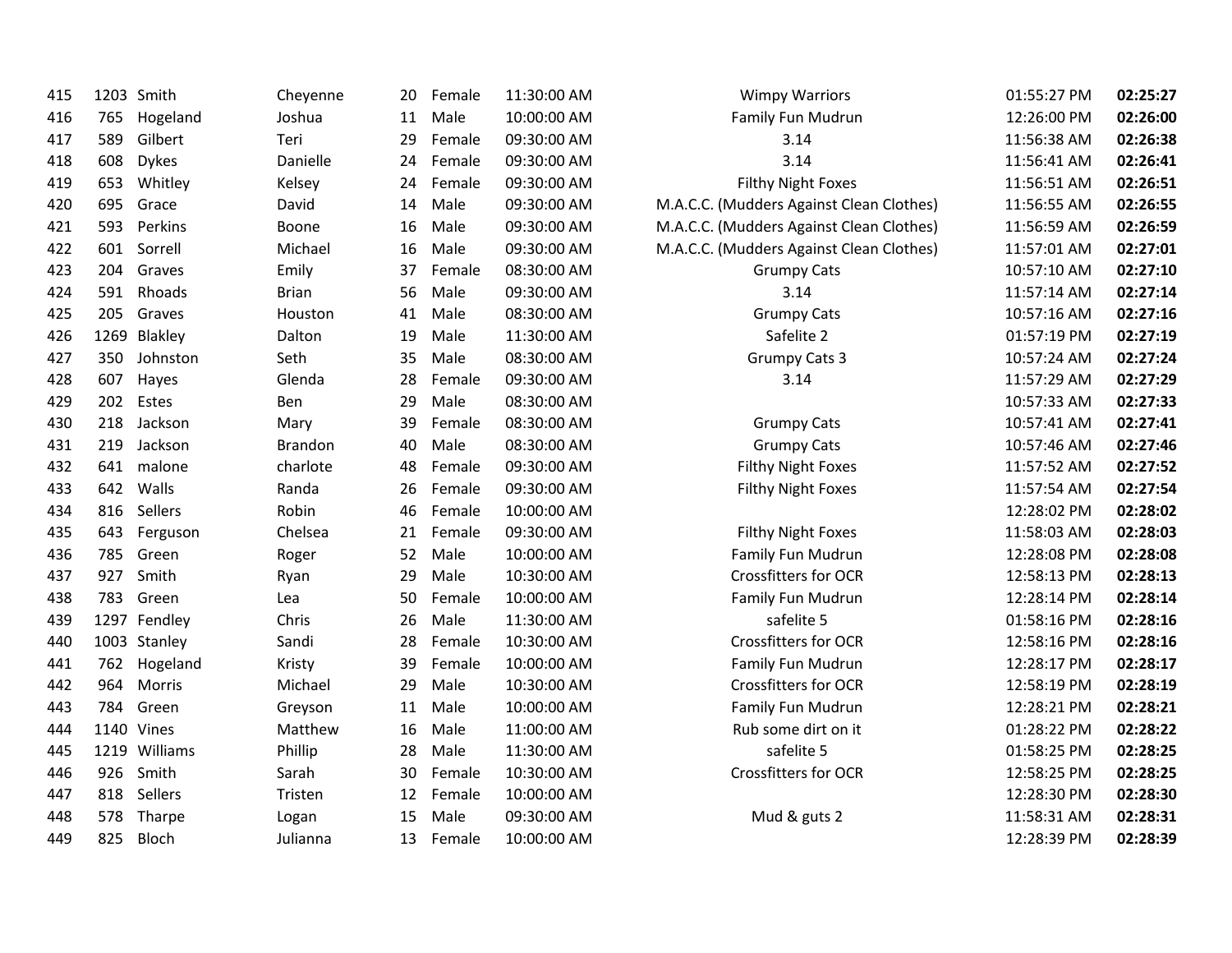| 450 | 553       | chambers      | colton         | 16 | Male   | 09:30:00 AM | mud and guts              | 11:58:41 AM | 02:28:41 |
|-----|-----------|---------------|----------------|----|--------|-------------|---------------------------|-------------|----------|
| 451 | 572       | Abernathy     | Skye           | 14 | Female | 09:30:00 AM | Mud & guts 2              | 11:58:53 AM | 02:28:53 |
| 452 |           | 1275 Petersen | Aaron          | 36 | Male   | 11:30:00 AM | safelite 4                | 01:58:55 PM | 02:28:55 |
| 453 | 1270 Fox  |               | Charles        | 20 | Male   | 11:30:00 AM | Safelite 2                | 01:59:01 PM | 02:29:01 |
| 454 |           | 1267 Saldana  | Joey           | 38 | Male   | 11:30:00 AM | Safelite 2                | 01:59:04 PM | 02:29:04 |
| 455 |           | 1274 Raynor   | Jasper         | 24 | Male   | 11:30:00 AM | Safelite 3                | 01:59:06 PM | 02:29:06 |
| 456 | 972       | White         | Phillip        | 53 | Male   | 10:30:00 AM | Mudzillas                 | 12:59:18 PM | 02:29:18 |
| 457 | 990       | Monosky       | Nina           | 41 | Female | 10:30:00 AM | Mudzillas                 | 12:59:20 PM | 02:29:20 |
| 458 | 969       | Lind          | Tiffany        | 34 | Female | 10:30:00 AM | Mudzillas                 | 12:59:25 PM | 02:29:25 |
| 459 | 970       | Burton        | Lesley         | 33 | Female | 10:30:00 AM | Mudzillas                 | 12:59:34 PM | 02:29:34 |
| 460 | 973       | Hawkins       | Lacy           | 43 | Male   | 10:30:00 AM | Mudzillas                 | 12:59:41 PM | 02:29:41 |
| 461 | 568       | Sothers       | Hanna          | 19 | Female | 09:30:00 AM | Garden Grubbers           | 11:59:59 AM | 02:29:59 |
| 462 | 567       | Sothers       | Niki           | 44 | Female | 09:30:00 AM | Garden Grubbers           | 12:00:01 PM | 02:30:01 |
| 463 | 886       | StJohn        | Teresa         | 38 | Male   | 10:30:00 AM | Pandacorns                | 01:00:12 PM | 02:30:12 |
| 464 | 887       | StJohn        | Keith          | 38 | Male   | 10:30:00 AM | Pandacorns                | 01:00:13 PM | 02:30:13 |
| 465 | 890       | Peters        | Christina      | 18 | Female | 10:30:00 AM | Pandacorns                | 01:00:15 PM | 02:30:15 |
| 466 | 891       | Eckhoff       | Belinda        | 36 | Female | 10:30:00 AM | Pandacorns                | 01:00:18 PM | 02:30:18 |
| 467 | 569       | Sothers       | James          | 15 | Male   | 09:30:00 AM | Garden Grubbers           | 12:00:25 PM | 02:30:25 |
| 468 |           | 1087 Cameron  | Christopher    | 41 | Male   | 11:00:00 AM |                           | 01:30:30 PM | 02:30:30 |
| 469 |           | 1086 Cameron  | Amanda         | 34 | Female | 11:00:00 AM |                           | 01:30:40 PM | 02:30:40 |
| 470 |           | 1088 Moore    | Angela         | 32 | Female | 11:00:00 AM |                           | 01:30:47 PM | 02:30:47 |
| 471 | 677       | Barton        | Terrell        | 15 | Male   | 09:30:00 AM | Garden Grubbers           | 12:00:56 PM | 02:30:56 |
| 472 | 640       | Handley       | Ashley         | 31 | Female | 09:30:00 AM | <b>Filthy Night Foxes</b> | 12:01:39 PM | 02:31:39 |
| 473 | 1151 Pate |               | Rhonda         | 42 | Female | 11:00:00 AM | <b>Scaredy Cats</b>       | 01:32:03 PM | 02:32:03 |
| 474 |           | 1157 Holmes   | Katherine      | 49 | Female | 11:00:00 AM | <b>Scaredy Cats</b>       | 01:32:13 PM | 02:32:13 |
| 475 | 1153 Pate |               | Ashton         | 12 | Male   | 11:00:00 AM | <b>Scaredy Cats</b>       | 01:32:25 PM | 02:32:25 |
| 476 | 1152 Pate |               | McKenna        | 14 | Female | 11:00:00 AM | <b>Scaredy Cats</b>       | 01:32:29 PM | 02:32:29 |
| 477 |           | 1156 Holmes   | Molly          | 14 | Female | 11:00:00 AM | <b>Scaredy Cats</b>       | 01:32:36 PM | 02:32:36 |
| 478 | 808       | White Vick    | Katrina        | 44 | Female | 10:00:00 AM | Whose idea was this?      | 12:32:40 PM | 02:32:40 |
| 479 |           | 1298 Hamby    | Randy          | 26 | Male   | 11:30:00 AM | Safelite 6                | 02:02:42 PM | 02:32:42 |
| 480 | 805       | Blankenship   | Christie       | 41 | Female | 10:00:00 AM | Whose idea was this?      | 12:32:44 PM | 02:32:44 |
| 481 |           | 1246 Beech    | <b>Bree</b>    | 33 | Female | 11:30:00 AM |                           | 02:02:57 PM | 02:32:57 |
| 482 |           | 1135 Gordan   | Erica          | 35 | Female | 11:00:00 AM | Buns on the Run           | 01:33:04 PM | 02:33:04 |
| 483 | 667       | <b>HARE</b>   | <b>CHRISTY</b> | 41 | Female | 09:30:00 AM |                           | 12:03:06 PM | 02:33:06 |
| 484 |           | 224 Crawford  | Matt           | 43 | Male   | 08:30:00 AM | Mudcats - Sriracha        | 11:03:09 AM | 02:33:09 |
|     |           |               |                |    |        |             |                           |             |          |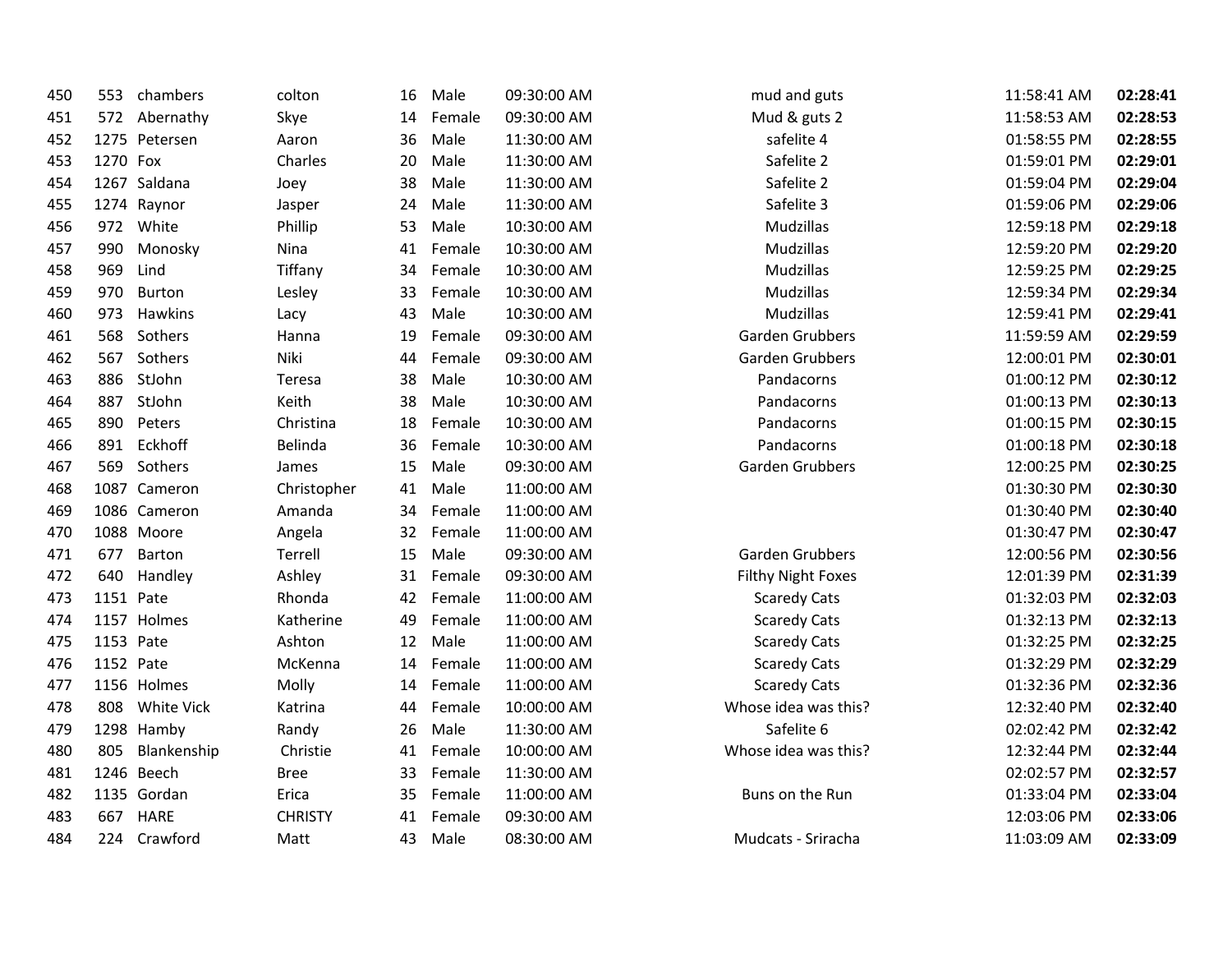| 485 | 226 | Crawford          | Chandler        | 19 | Female | 08:30:00 AM | Mudcats - Sriracha                    | 11:03:10 AM | 02:33:10 |
|-----|-----|-------------------|-----------------|----|--------|-------------|---------------------------------------|-------------|----------|
| 486 |     | 1134 MONTGOMERY   | Melissa         | 37 | Female | 11:00:00 AM | Buns on the Run                       | 01:33:16 PM | 02:33:16 |
| 487 |     | 357 Freeman       | Tiffany         | 26 | Female | 08:30:00 AM | Butter's Bit**es                      | 11:03:23 AM | 02:33:23 |
| 488 |     | 1082 Edelman      | Sara            | 47 | Female | 11:00:00 AM | No One Left Behind 2                  | 01:33:23 PM | 02:33:23 |
| 489 | 235 | Butterfield       | Danielle        | 25 | Female | 08:30:00 AM | Butter's Bit**es                      | 11:03:24 AM | 02:33:24 |
| 490 |     | 1083 Childress    | Christine       | 38 | Female | 11:00:00 AM | Team Noone Left Behind 3              | 01:33:26 PM | 02:33:26 |
| 491 | 234 | Butterfield       | Jesse           | 28 | Male   | 08:30:00 AM | Butter's Bit**es                      | 11:03:28 AM | 02:33:28 |
| 492 |     | 316 Stewart       | Kaylee          | 26 | Female | 08:30:00 AM | Butter's Bit**es                      | 11:03:30 AM | 02:33:30 |
| 493 |     | 1136 Dorrance     | Sarah           | 30 | Female | 11:00:00 AM | Buns on the Run                       | 01:33:30 PM | 02:33:30 |
| 494 |     | 1137 Hood         | Charissa        | 30 | Female | 11:00:00 AM | Buns on the Run                       | 01:33:34 PM | 02:33:34 |
| 495 | 315 | barnes            | mark            | 25 | Male   | 08:30:00 AM | Butter's Bit**es                      | 11:03:41 AM | 02:33:41 |
| 496 | 663 | Morgan            | <b>Blake</b>    | 37 | Male   | 09:30:00 AM |                                       | 12:04:18 PM | 02:34:18 |
| 497 |     | 1149 Saavedra     | Victor          | 46 | Male   | 11:00:00 AM | Coffee Stain                          | 01:34:30 PM | 02:34:30 |
| 498 |     | 1159 McRae        | Anna            | 25 | Female | 11:00:00 AM | Coffee Stain                          | 01:34:37 PM | 02:34:37 |
| 499 | 586 | Broussard         | Atona           | 45 | Female | 09:30:00 AM | Mud & guts 2                          | 12:04:47 PM | 02:34:47 |
| 500 | 581 | Wilson            | Daniel          | 32 | Male   | 09:30:00 AM |                                       | 12:04:49 PM | 02:34:49 |
| 501 |     | 1149 Saavedra     | Victor          | 46 | Male   | 11:00:00 AM | Coffee Stain                          | 01:35:04 PM | 02:35:04 |
| 502 |     | 1150 Breckenridge | Yovanna         | 42 | Female | 11:00:00 AM | Coffee Stain                          | 01:35:14 PM | 02:35:14 |
| 503 | 461 | Tate              | <b>Brittany</b> | 32 | Female | 09:00:00 AM | <b>BTL</b>                            | 11:35:20 AM | 02:35:20 |
| 504 |     | 461 Tate          | Brittany        | 32 | Female | 09:00:00 AM | <b>BTL</b>                            | 11:35:37 AM | 02:35:37 |
| 505 | 852 | Henson            | <b>Dixie</b>    | 38 | Female | 10:00:00 AM | <b>Team Tingle</b>                    | 12:35:53 PM | 02:35:53 |
| 506 | 729 | <b>WEAVER</b>     | <b>AMANDA</b>   | 31 | Female | 10:00:00 AM | <b>Team Tingle</b>                    | 12:35:57 PM | 02:35:57 |
| 507 |     | 1216 Sinak        | Madi            | 19 | Female | 11:30:00 AM | The Average Beavers                   | 02:06:02 PM | 02:36:02 |
| 508 | 644 | Hacker            | Leigh           | 43 | Female | 09:30:00 AM | <b>Filthy Night Foxes</b>             | 12:06:20 PM | 02:36:20 |
| 509 | 639 | Hall              | Angie           | 41 | Female | 09:30:00 AM | <b>Filthy Night Foxes</b>             | 12:06:22 PM | 02:36:22 |
| 510 | 987 | Vincent           | Evan            | 12 | Male   | 10:30:00 AM | Smart Fit Kids 2                      | 01:06:22 PM | 02:36:22 |
| 511 | 903 | Coalson           | Micah           | 9  | Female | 10:30:00 AM | Smart Fit Kids                        | 01:06:23 PM | 02:36:23 |
| 512 | 988 | Vincent           | Ava             | 10 | Female | 10:30:00 AM | Smart Fit Kids 2                      | 01:06:25 PM | 02:36:25 |
| 513 | 802 | Colburn           | Meredith        | 19 | Female | 10:00:00 AM | Team NRC - Spartans                   | 12:36:43 PM | 02:36:43 |
| 514 | 827 | Littleton         | Emily           | 16 | Female | 10:00:00 AM |                                       | 12:36:46 PM | 02:36:46 |
| 515 | 953 | Williams          | James           | 37 | Male   | 10:30:00 AM | Sweaty Balls & Muddy Dolls            | 01:07:02 PM | 02:37:02 |
| 516 | 896 | Hale              | Germania        | 38 | Male   | 10:30:00 AM | <b>Sweaty Balls &amp; Muddy Dolls</b> | 01:07:08 PM | 02:37:08 |
| 517 | 894 | Wilson            | <b>Buddy</b>    | 55 | Male   | 10:30:00 AM | Da Beers                              | 01:07:24 PM | 02:37:24 |
| 518 | 895 | Norman            | Byrne           | 27 | Male   | 10:30:00 AM | Da Beers                              | 01:07:36 PM | 02:37:36 |
| 519 |     | 948 West          | Tanya           | 44 | Female | 10:30:00 AM | Muddy OCRA 2                          | 01:07:43 PM | 02:37:43 |
|     |     |                   |                 |    |        |             |                                       |             |          |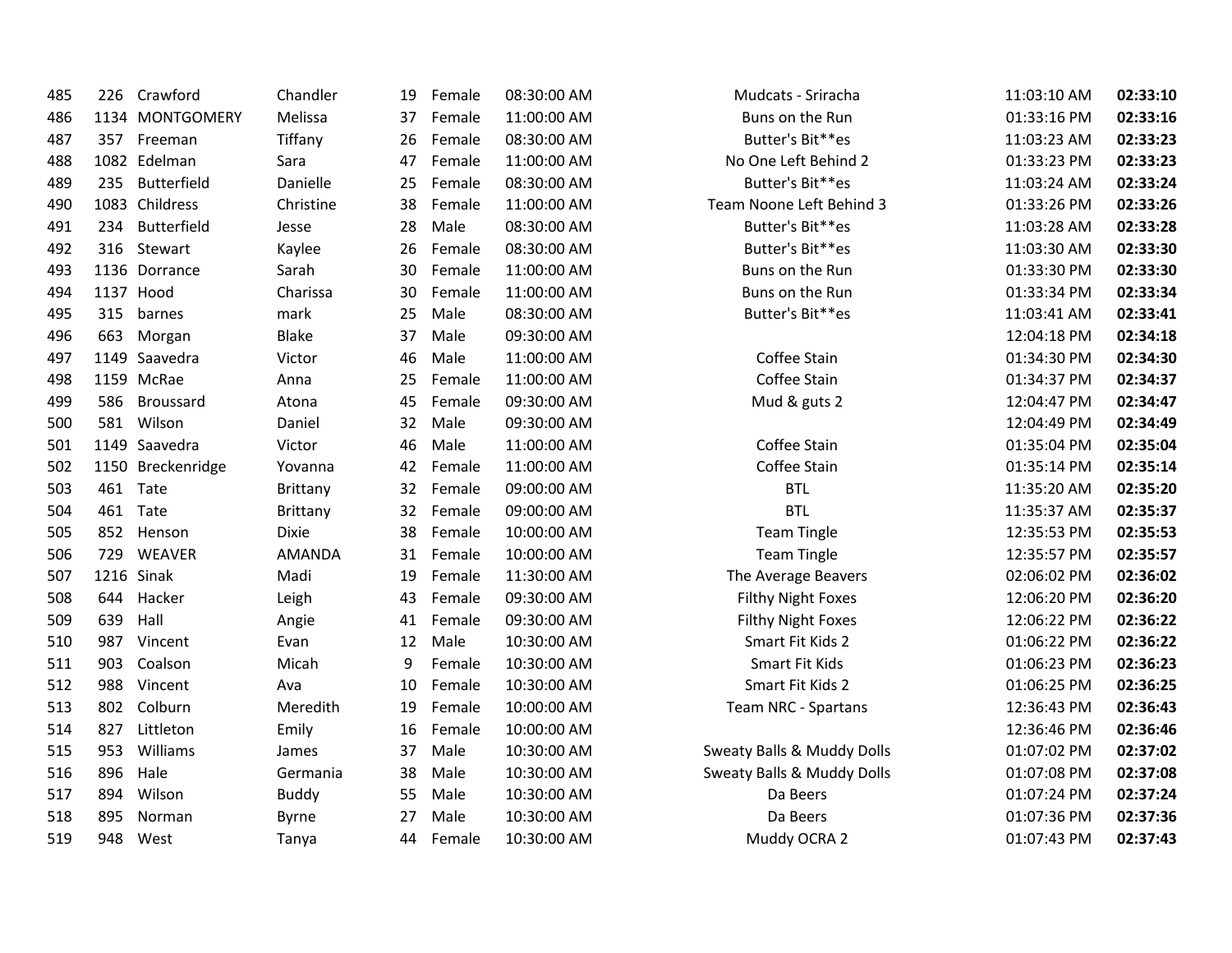| 520 |     | 1022 Eskew     | <b>Brodie</b> | 11 | Male   | 10:30:00 AM | Smart Fit Kids 2                                | 01:07:44 PM | 02:37:44 |
|-----|-----|----------------|---------------|----|--------|-------------|-------------------------------------------------|-------------|----------|
| 521 | 949 | West           | Ryan          | 12 | Male   | 10:30:00 AM | Muddy OCRA 2                                    | 01:07:46 PM | 02:37:46 |
| 522 | 892 | Freiderich     | Kerianna      | 26 | Female | 10:30:00 AM | Da Beers                                        | 01:07:47 PM | 02:37:47 |
| 523 | 900 | Goins          | Rebecca       | 35 | Female | 10:30:00 AM | DaBeers2                                        | 01:08:06 PM | 02:38:06 |
| 524 | 266 | Wilcox         | Zoreta        | 17 | Female | 08:30:00 AM | <b>TVMR</b>                                     | 11:08:07 AM | 02:38:07 |
| 525 | 901 | Goins          | Josh          | 36 | Male   | 10:30:00 AM | DaBeers2                                        | 01:08:08 PM | 02:38:08 |
| 526 | 893 | Freiderich     | Robert        | 33 | Male   | 10:30:00 AM | Da Beers                                        | 01:08:10 PM | 02:38:10 |
| 527 | 902 | Jackson        | Paul          | 36 | Male   | 10:30:00 AM | Da Beers                                        | 01:08:11 PM | 02:38:11 |
| 528 | 227 | Mayhew         | Danielle      | 16 | Female | 08:30:00 AM | <b>TVMR</b>                                     | 11:08:12 AM | 02:38:12 |
| 529 | 233 | Edwards        | Ty            | 22 | Male   | 08:30:00 AM | <b>TVMR</b>                                     | 11:08:35 AM | 02:38:35 |
| 530 | 454 | Robertson      | Harley        | 19 | Female | 09:00:00 AM | <b>Ridge Warriors</b>                           | 11:38:35 AM | 02:38:35 |
| 531 |     | 1280 Bowman    | Kevin         | 34 | Male   | 11:30:00 AM | Safelite 6                                      | 02:08:39 PM | 02:38:39 |
| 532 |     | 1272 Mann      | Tommy         | 41 | Male   | 11:30:00 AM | Safelite 3                                      | 02:08:44 PM | 02:38:44 |
| 533 | 974 | Lippert        | Courtney      | 24 | Female | 10:30:00 AM | Muddy OCRA 2                                    | 01:08:57 PM | 02:38:57 |
| 534 | 965 | Royal          | Abby          | 12 | Female | 10:30:00 AM | Smart Fit Kids 2                                | 01:08:58 PM | 02:38:58 |
| 535 | 265 | Pooley         | Kerusso       | 19 | Male   | 08:30:00 AM | <b>TVMR</b>                                     | 11:09:02 AM | 02:39:02 |
| 536 |     | 1250 Jackowiak | Stacey        | 52 | Female | 11:30:00 AM |                                                 | 02:09:02 PM | 02:39:02 |
| 537 | 231 | Wilcox         | Jesse         | 28 | Female | 08:30:00 AM | <b>TVMR</b>                                     | 11:09:15 AM | 02:39:15 |
| 538 | 446 | Argo           | Catherine     | 39 | Female | 09:00:00 AM | Four Moms Need a Break                          | 11:39:19 AM | 02:39:19 |
| 539 | 448 | Whillock       | Amber         | 34 | Female | 09:00:00 AM | Four Moms Need a Break                          | 11:39:24 AM | 02:39:24 |
| 540 | 447 | Robinson       | Niki          | 55 | Female | 09:00:00 AM | Four Moms Need a Break                          | 11:39:30 AM | 02:39:30 |
| 541 | 282 | Wright         | Darren        | 49 | Male   | 08:30:00 AM | Team Ram-Rod                                    | 11:09:35 AM | 02:39:35 |
| 542 | 298 | <b>Burdett</b> | Matthew       | 33 | Male   | 08:30:00 AM | Team Ram-Rod                                    | 11:09:39 AM | 02:39:39 |
| 543 | 273 | Adams          | Jon           | 32 | Male   | 08:30:00 AM | Team Ram-Rod                                    | 11:09:42 AM | 02:39:42 |
| 544 | 256 | Gosselin       | Clayton       | 31 | Male   | 08:30:00 AM | Team Ram-Rod                                    | 11:09:45 AM | 02:39:45 |
| 545 | 522 | Ronson         | Catie         | 33 | Female | 09:00:00 AM | Four Moms Need a Break                          | 11:39:54 AM | 02:39:54 |
| 546 | 471 | Shea           | Julie         | 41 | Female | 09:00:00 AM | Four Moms Need a Break                          | 11:39:55 AM | 02:39:55 |
| 547 | 550 | Holland        | Mason         | 12 | Male   | 09:30:00 AM | Georgia Obstacle Racers and Mud Runners (GORMR) | 12:10:10 PM | 02:40:10 |
| 548 |     | 791 west       | jamie         | 29 | Female | 10:00:00 AM | 50 Shades of AWESOME!                           | 12:40:20 PM | 02:40:20 |
| 549 | 458 | Pritchett      | Morgan        | 23 | Female | 09:00:00 AM | Sheepdogs                                       | 11:40:21 AM | 02:40:21 |
| 550 | 690 | Jacobs         | Melinda       | 47 | Female | 09:30:00 AM |                                                 | 12:10:27 PM | 02:40:27 |
| 551 | 800 | Potter         | JD            | 34 | Male   | 10:00:00 AM | 50 Shades of AWESOME!                           | 12:40:29 PM | 02:40:29 |
| 552 | 898 | Wilson         | Kim           | 39 | Female | 10:30:00 AM | Sweaty Balls & Muddy Dolls                      | 01:10:32 PM | 02:40:32 |
| 553 | 790 | west           | eric          | 31 | Male   | 10:00:00 AM | 50 Shades of AWESOME!                           | 12:40:34 PM | 02:40:34 |
| 554 | 897 | Lang           | Misty         | 40 | Female | 10:30:00 AM | <b>Sweaty Balls &amp; Muddy Dolls</b>           | 01:10:43 PM | 02:40:43 |
|     |     |                |               |    |        |             |                                                 |             |          |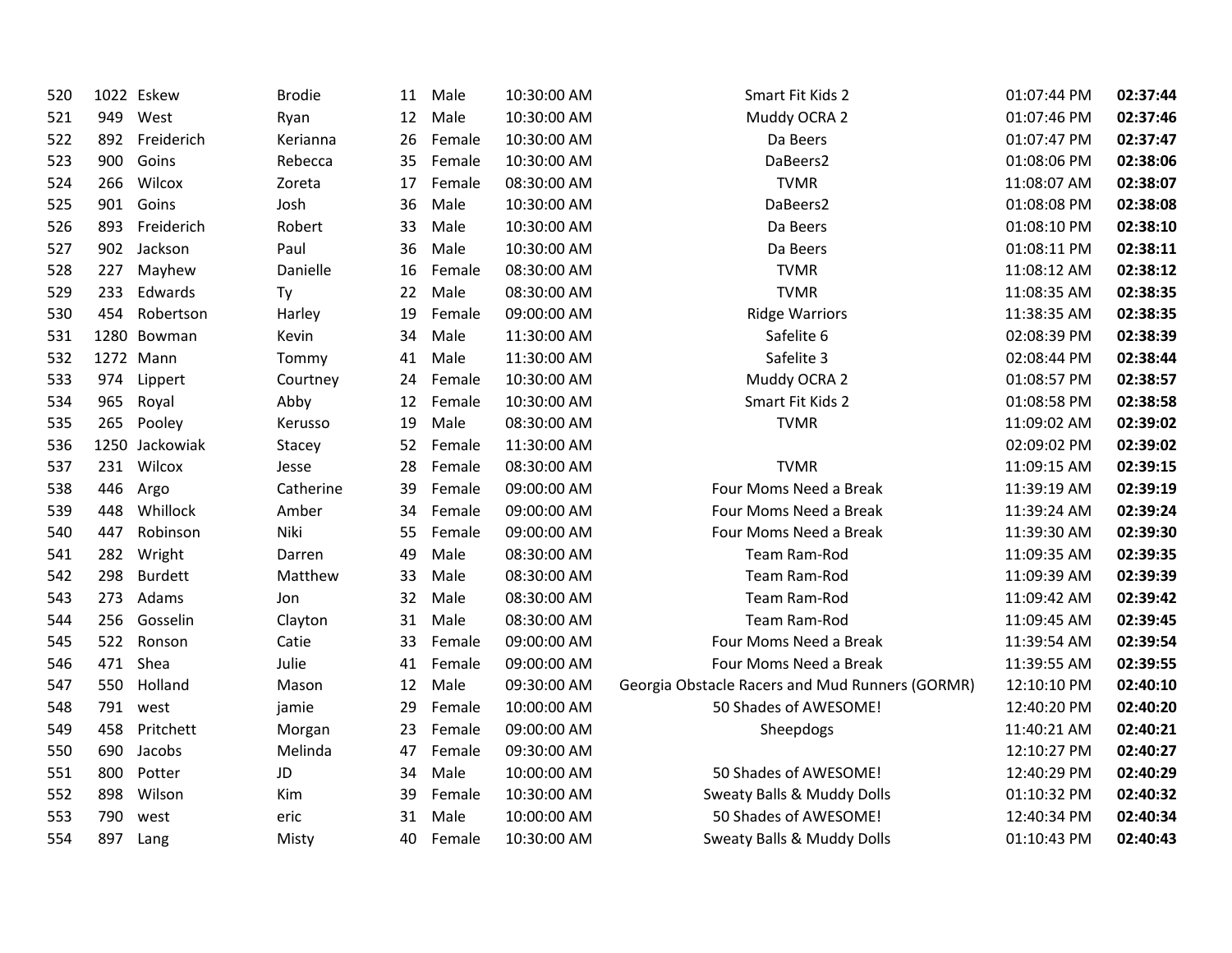| 555 | 615      | Hazelton          | Jeremy   | 40 | Male    | 09:30:00 AM | <b>TBD</b>                | 12:10:44 PM | 02:40:44 |
|-----|----------|-------------------|----------|----|---------|-------------|---------------------------|-------------|----------|
| 556 |          | 1032 Samples      | Justin   | 27 | Male    | 10:30:00 AM | Muddy OCRA 3              | 01:10:46 PM | 02:40:46 |
| 557 |          | 797 mann          | andrea   | 30 | Female  | 10:00:00 AM | Dirty Thirty              | 12:40:49 PM | 02:40:49 |
| 558 |          | 796 mann          | tim      | 35 | Male    | 10:00:00 AM | Dirty Thirty              | 12:40:53 PM | 02:40:53 |
| 559 |          | 1032 Samples      | Justin   | 27 | Male    | 10:30:00 AM | Muddy OCRA 3              | 01:10:56 PM | 02:40:56 |
| 560 |          | 679 VanSlambrouck | Hannah   | 26 | Female  | 09:30:00 AM |                           | 12:10:57 PM | 02:40:57 |
| 561 |          | 221 Walton        | Amanda   | 29 | Female  | 08:30:00 AM | <b>Grumpy Cats</b>        | 11:11:16 AM | 02:41:16 |
| 562 |          | 1242 Pilgreen     | Erica    | 21 | Female  | 11:30:00 AM |                           | 02:11:39 PM | 02:41:39 |
| 563 |          | 1290 Lloyd        | Isabella | 15 | Female  | 11:30:00 AM |                           | 02:11:54 PM | 02:41:54 |
| 564 | 1291 Map |                   | Hailey   | 14 | Female  | 11:30:00 AM |                           | 02:11:57 PM | 02:41:57 |
| 565 |          | 1243 Pilgreen     | Brittany | 25 | Female  | 11:30:00 AM |                           | 02:12:00 PM | 02:42:00 |
| 566 |          | 934 McCombs       | Steve    | 46 | Male    | 10:30:00 AM | Muddy OCRA 3              | 01:12:01 PM | 02:42:01 |
| 567 |          | 1030 McCombs      | Melissa  | 44 | Female  | 10:30:00 AM | Muddy OCRA 2              | 01:12:23 PM | 02:42:23 |
| 568 |          | 1217 Brown        | Annie    | 20 | Female  | 11:30:00 AM | The Average Beavers       | 02:12:36 PM | 02:42:36 |
| 569 |          | 416 Gilbreath     | Jennifer | 41 | Female  | 09:00:00 AM | Unbroken                  | 11:42:36 AM | 02:42:36 |
| 570 |          | 1215 Kyzer        | Jack     | 18 | Male    | 11:30:00 AM | The Average Beavers       | 02:12:56 PM | 02:42:56 |
| 571 | 293      | <b>Bates</b>      | Brittney | 27 | Male    | 08:30:00 AM | No Surrender              | 11:12:58 AM | 02:42:58 |
| 572 |          | 1213 Wilcox       | Cody     | 19 | Male    | 11:30:00 AM | The Average Beavers       | 02:12:58 PM | 02:42:58 |
| 573 | 294      | <b>Bates</b>      | Tyler    | 31 | Male    | 08:30:00 AM | No Surrender              | 11:13:00 AM | 02:43:00 |
| 574 |          | 991 Hunter        | Terry    |    | 51 Male | 10:30:00 AM |                           | 01:14:02 PM | 02:44:02 |
| 575 |          | 1214 Smith        | Sadie    | 18 | Female  | 11:30:00 AM | The Average Beavers       | 02:14:16 PM | 02:44:16 |
| 576 |          | 993 Taylor        | Tony     | 40 | Male    | 10:30:00 AM |                           | 01:14:29 PM | 02:44:29 |
| 577 |          | 963 Andrews       | Jesse    | 23 | Female  | 10:30:00 AM | Red Mud and Blue          | 01:14:35 PM | 02:44:35 |
| 578 |          | 961 Andrews       | Caleb    | 23 | Male    | 10:30:00 AM | Red Mud and Blue          | 01:14:37 PM | 02:44:37 |
| 579 |          | 1002 Blackwell    | Josh     | 23 | Male    | 10:30:00 AM | Red Mud and Blue          | 01:14:42 PM | 02:44:42 |
| 580 |          | 1001 Mitchell     | Morgan   | 24 | Female  | 10:30:00 AM | Red Mud and Blue          | 01:14:47 PM | 02:44:47 |
| 581 | 625      | Hope              | Matt     | 33 | Male    | 09:30:00 AM | RunLike The Winded        | 12:14:53 PM | 02:44:53 |
| 582 | 588      | stano             | chris    | 33 | Male    | 09:30:00 AM | <b>RunLike The Winded</b> | 12:15:00 PM | 02:45:00 |
| 583 | 615      | Hazelton          | Jeremy   | 40 | Male    | 09:30:00 AM | <b>TBD</b>                | 12:15:09 PM | 02:45:09 |
| 584 |          | 623 Goode         | Shekinah | 22 | Female  | 09:30:00 AM | Chafing the Dream         | 12:15:18 PM | 02:45:18 |
| 585 | 621      | Byrd              | Ayumi    | 23 | Female  | 09:30:00 AM | Chafing the Dream         | 12:15:22 PM | 02:45:22 |
| 586 |          | 1007 Potts        | Kamron   | 9  | Male    | 10:30:00 AM |                           | 01:15:24 PM | 02:45:24 |
| 587 |          | 645 Cannon        | Steven   | 41 | Male    | 09:30:00 AM | RunLike The Winded        | 12:15:24 PM | 02:45:24 |
| 588 |          | 1005 Potts        | Lucretia | 42 | Female  | 10:30:00 AM |                           | 01:15:25 PM | 02:45:25 |
| 589 | 624 Kee  |                   | Robby    | 40 | Male    | 09:30:00 AM | <b>RunLike The Winded</b> | 12:15:28 PM | 02:45:28 |
|     |          |                   |          |    |         |             |                           |             |          |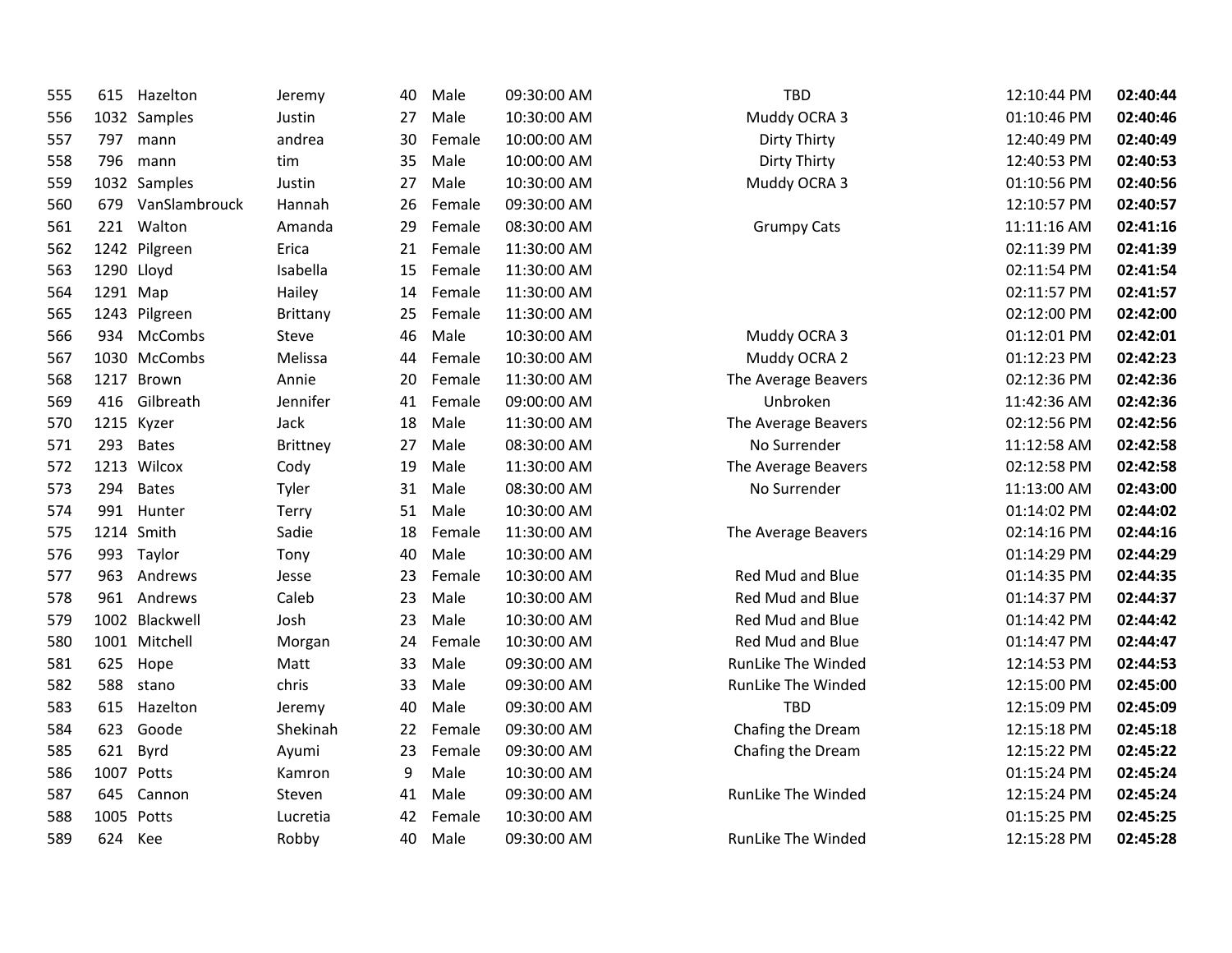| 590 | 603 | Tadesco        | Kari         | 26 | Female | 09:30:00 AM | <b>Tribal Mischief</b>                   | 12:15:31 PM | 02:45:31 |
|-----|-----|----------------|--------------|----|--------|-------------|------------------------------------------|-------------|----------|
| 591 |     | 1006 Streeter  | Stephanie    | 43 | Female | 10:30:00 AM |                                          | 01:15:31 PM | 02:45:31 |
| 592 | 602 | Israel         | Andy         | 42 | Male   | 09:30:00 AM | <b>Tribal Mischief</b>                   | 12:15:34 PM | 02:45:34 |
| 593 | 604 | beach          | jenna        | 32 | Female | 09:30:00 AM | <b>Tribal Mischief</b>                   | 12:15:38 PM | 02:45:38 |
| 594 | 605 | wood           | justin       | 33 | Male   | 09:30:00 AM | <b>Tribal Mischief</b>                   | 12:15:39 PM | 02:45:39 |
| 595 | 613 | Arnold         | Allene       | 37 | Female | 09:30:00 AM | <b>TBD</b>                               | 12:16:13 PM | 02:46:13 |
| 596 | 596 | Parks          | Jessica      | 32 | Female | 09:30:00 AM | Iron Tribe Homewood                      | 12:17:02 PM | 02:47:02 |
| 597 | 598 | Felton         | Stan         | 40 | Male   | 09:30:00 AM | Iron Tribe Homewood                      | 12:17:05 PM | 02:47:05 |
| 598 | 606 | miller         | renee        | 48 | Female | 09:30:00 AM | <b>Tribal Mischief</b>                   | 12:17:07 PM | 02:47:07 |
| 599 | 612 | White          | Katie        | 40 | Female | 09:30:00 AM | <b>TBD</b>                               | 12:17:17 PM | 02:47:17 |
| 600 | 594 | Whaley         | Mitchell     | 43 | Male   | 09:30:00 AM | Iron Tribe Homewood                      | 12:17:38 PM | 02:47:38 |
| 601 | 992 | Hodgins        | Allison      | 42 | Female | 10:30:00 AM |                                          | 01:17:43 PM | 02:47:43 |
| 602 | 603 | Tadesco        | Kari         | 26 | Female | 09:30:00 AM | <b>Tribal Mischief</b>                   | 12:17:48 PM | 02:47:48 |
| 603 | 917 | Downey         | Brandy       | 42 | Female | 10:30:00 AM | Tough mudder fudder                      | 01:18:00 PM | 02:48:00 |
| 604 | 978 | Guarino        | Melissa      | 36 | Female | 10:30:00 AM | Tough mudder fudder                      | 01:18:02 PM | 02:48:02 |
| 605 |     | 1228 rocheck   | dana         | 25 | Female | 11:30:00 AM | <b>Trailmix Squad</b>                    | 02:18:33 PM | 02:48:33 |
| 606 |     | 1024 Owens     | Olivia       | 19 | Female | 10:30:00 AM | <b>SMC PUNISHERS II</b>                  | 01:18:45 PM | 02:48:45 |
| 607 |     | 1016 Childress | Justin       | 30 | Male   | 10:30:00 AM | <b>SMC PUNISHERS</b>                     | 01:18:47 PM | 02:48:47 |
| 608 |     | 1020 Watts     | Kaci         | 27 | Female | 10:30:00 AM | <b>SMC PUNISHERS II</b>                  | 01:18:49 PM | 02:48:49 |
| 609 | 884 | Cox            | Jacob        | 14 | Male   | 10:30:00 AM |                                          | 01:19:44 PM | 02:49:44 |
| 610 | 633 | Walton         | James Walton | 46 | Male   | 09:30:00 AM |                                          | 12:19:45 PM | 02:49:45 |
| 611 | 955 | Hagood         | Cara         | 22 | Female | 10:30:00 AM | Muddy OCRA 2                             | 01:20:01 PM | 02:50:01 |
| 612 | 954 | Bryant         | Kaley        | 15 | Female | 10:30:00 AM | Muddy OCRA 2                             | 01:20:04 PM | 02:50:04 |
| 613 |     | 631 Zuiderhoek | Lamar        | 50 | Male   | 09:30:00 AM |                                          | 12:20:04 PM | 02:50:04 |
| 614 |     | 1031 Williams  | Savannah     | 16 | Female | 10:30:00 AM | Muddy OCRA 2                             | 01:20:07 PM | 02:50:07 |
| 615 | 618 | Courtney       | Jonathan     | 44 | Male   | 09:30:00 AM |                                          | 12:20:09 PM | 02:50:09 |
| 616 | 223 | <b>Brooks</b>  | Steven       | 39 | Male   | 08:30:00 AM |                                          | 11:20:14 AM | 02:50:14 |
| 617 | 599 | Sorrell        | Robert       | 62 | Male   | 09:30:00 AM | M.A.C.C. (Mudders Against Clean Clothes) | 12:20:22 PM | 02:50:22 |
| 618 | 592 | Perkins        | Robert       | 51 | Male   | 09:30:00 AM | M.A.C.C. (Mudders Against Clean Clothes) | 12:20:27 PM | 02:50:27 |
| 619 |     | 1263 Montague  | Kevin        | 37 | Male   | 11:30:00 AM | Safelite 1                               | 02:20:46 PM | 02:50:46 |
| 620 |     | 1264 Floyd     | Kevin        | 36 | Male   | 11:30:00 AM | Safelite 1                               | 02:20:50 PM | 02:50:50 |
| 621 |     | 1227 Macks     | Joshua       | 31 | Male   | 11:30:00 AM |                                          | 02:21:02 PM | 02:51:02 |
| 622 |     | 1226 Macks     | Rebecca      | 28 | Female | 11:30:00 AM |                                          | 02:21:04 PM | 02:51:04 |
| 623 | 435 | Adwell         | Jessica      | 28 | Female | 09:00:00 AM | <b>Filthy Foxes</b>                      | 11:51:54 AM | 02:51:54 |
| 624 | 436 | Webb           | Lauren       | 27 | Female | 09:00:00 AM | <b>Filthy Foxes</b>                      | 11:51:55 AM | 02:51:55 |
|     |     |                |              |    |        |             |                                          |             |          |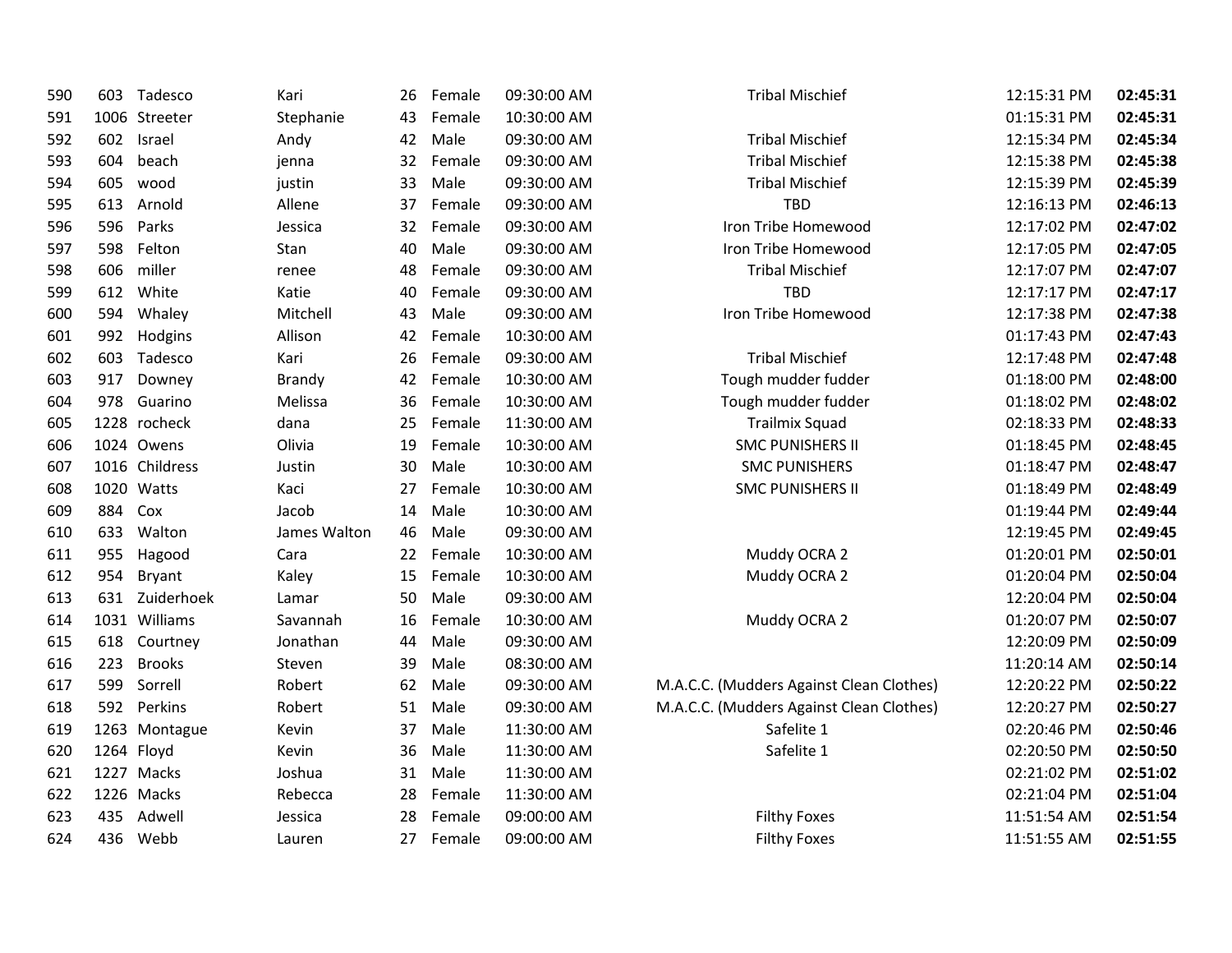| 625 | 393 | Small            | Eric     | 38 | Male   | 09:00:00 AM |                                | 11:51:59 AM | 02:51:59 |
|-----|-----|------------------|----------|----|--------|-------------|--------------------------------|-------------|----------|
| 626 | 392 | Hixon            | Daniel   | 57 | Male   | 09:00:00 AM |                                | 11:52:00 AM | 02:52:00 |
| 627 | 733 | Kinney           | Jaiden   | 10 | Female | 10:00:00 AM | Smileys angels                 | 12:52:43 PM | 02:52:43 |
| 628 | 393 | Small            | Eric     | 38 | Male   | 09:00:00 AM |                                | 11:52:43 AM | 02:52:43 |
| 629 | 495 | Sims             | Amanda   | 39 | Female | 09:00:00 AM | <b>Beyond Fitness 2</b>        | 11:52:51 AM | 02:52:51 |
| 630 | 472 | Weems            | Elana    | 38 | Female | 09:00:00 AM | <b>Beyond Fitness</b>          | 11:52:53 AM | 02:52:53 |
| 631 | 487 | Meason           | Boomer   | 36 | Male   | 09:00:00 AM | <b>Beyond Fitness</b>          | 11:52:57 AM | 02:52:57 |
| 632 | 486 | Meason           | Melody   | 28 | Female | 09:00:00 AM | <b>Beyond Fitness</b>          | 11:52:59 AM | 02:52:59 |
| 633 | 734 | <b>Brackner</b>  | Oliva    | 10 | Female | 10:00:00 AM | Smileys angels                 | 12:53:09 PM | 02:53:09 |
| 634 | 516 | Colglazier       | Jessica  | 28 | Female | 09:00:00 AM | Pacebolts                      | 11:53:11 AM | 02:53:11 |
| 635 | 732 | Kinney           | Jason    | 40 | Male   | 10:00:00 AM | Smileys angels                 | 12:53:12 PM | 02:53:12 |
| 636 | 733 | Kinney           | Jaiden   | 10 | Female | 10:00:00 AM | Smileys angels                 | 12:53:15 PM | 02:53:15 |
| 637 | 735 | Humphreys        | Raegan   | 9  | Female | 10:00:00 AM | Smileys angels                 | 12:53:18 PM | 02:53:18 |
| 638 | 515 | Colglazier       | Jacob    | 33 | Male   | 09:00:00 AM | Pacebolts                      | 11:53:19 AM | 02:53:19 |
| 639 | 500 | Pace             | Sarah    | 27 | Female | 09:00:00 AM | Pacebolts                      | 11:53:20 AM | 02:53:20 |
| 640 | 501 | Martin           | Rachel   | 29 | Female | 09:00:00 AM | Pacebolts                      | 11:53:22 AM | 02:53:22 |
| 641 | 499 | Pace             | Tyler    | 30 | Male   | 09:00:00 AM | Pacebolts                      | 11:53:24 AM | 02:53:24 |
| 642 |     | 1241 Pilgreen    | Randy    | 55 | Male   | 11:30:00 AM |                                | 02:23:28 PM | 02:53:28 |
| 643 | 766 | Kidd             | Dana     | 27 | Female | 10:00:00 AM |                                | 12:53:40 PM | 02:53:40 |
| 644 | 824 | Horsley          | Crystal  | 23 | Female | 10:00:00 AM |                                | 12:53:46 PM | 02:53:46 |
| 645 | 885 | clum-cordingley  | roseanne | 45 | Female | 10:30:00 AM |                                | 01:23:55 PM | 02:53:55 |
| 646 |     | 1234 Crook       | Jimmy    | 29 | Male   | 11:30:00 AM | <b>TDP Warriors</b>            | 02:23:59 PM | 02:53:59 |
| 647 | 757 | Statham          | Matt     | 29 | Male   | 10:00:00 AM | <b>Team Rocket</b>             | 12:54:01 PM | 02:54:01 |
| 648 | 756 | Statham          | Tamara   | 27 | Female | 10:00:00 AM | <b>Team Rocket</b>             | 12:54:07 PM | 02:54:07 |
| 649 | 758 | Davila           | Duke     | 29 | Male   | 10:00:00 AM | <b>Team Rocket</b>             | 12:54:16 PM | 02:54:16 |
| 650 | 832 | Chamblee         | Justin   | 27 | Male   | 10:00:00 AM |                                | 12:54:21 PM | 02:54:21 |
| 651 | 831 | <b>McCullers</b> | Nikki    | 25 | Female | 10:00:00 AM |                                | 12:54:22 PM | 02:54:22 |
| 652 | 748 | Knox             | Kyle     | 32 | Male   | 10:00:00 AM | <b>Team Rocket</b>             | 12:54:25 PM | 02:54:25 |
| 653 | 717 | <b>Black</b>     | Kendall  | 51 | Male   | 10:00:00 AM |                                | 12:54:31 PM | 02:54:31 |
| 654 | 906 | Crowder          | Joseph   | 26 | Male   | 10:30:00 AM |                                | 01:24:40 PM | 02:54:40 |
| 655 | 883 | Franklin         | Tiffany  | 29 | Female | 10:30:00 AM |                                | 01:24:43 PM | 02:54:43 |
| 656 | 761 | DeLay            | Mac      | 18 | Male   | 10:00:00 AM | <b>Team Rocket</b>             | 12:54:44 PM | 02:54:44 |
| 657 | 881 | Horsley          | Jessica  | 33 | Female | 10:30:00 AM |                                | 01:24:44 PM | 02:54:44 |
| 658 | 408 | Branham          | Felicia  | 48 | Female | 09:00:00 AM | <b>Cleveland First Mudders</b> | 11:54:50 AM | 02:54:50 |
| 659 | 410 | Worsham          | Heather  | 32 | Female | 09:00:00 AM | <b>Cleveland First Mudders</b> | 11:54:52 AM | 02:54:52 |
|     |     |                  |          |    |        |             |                                |             |          |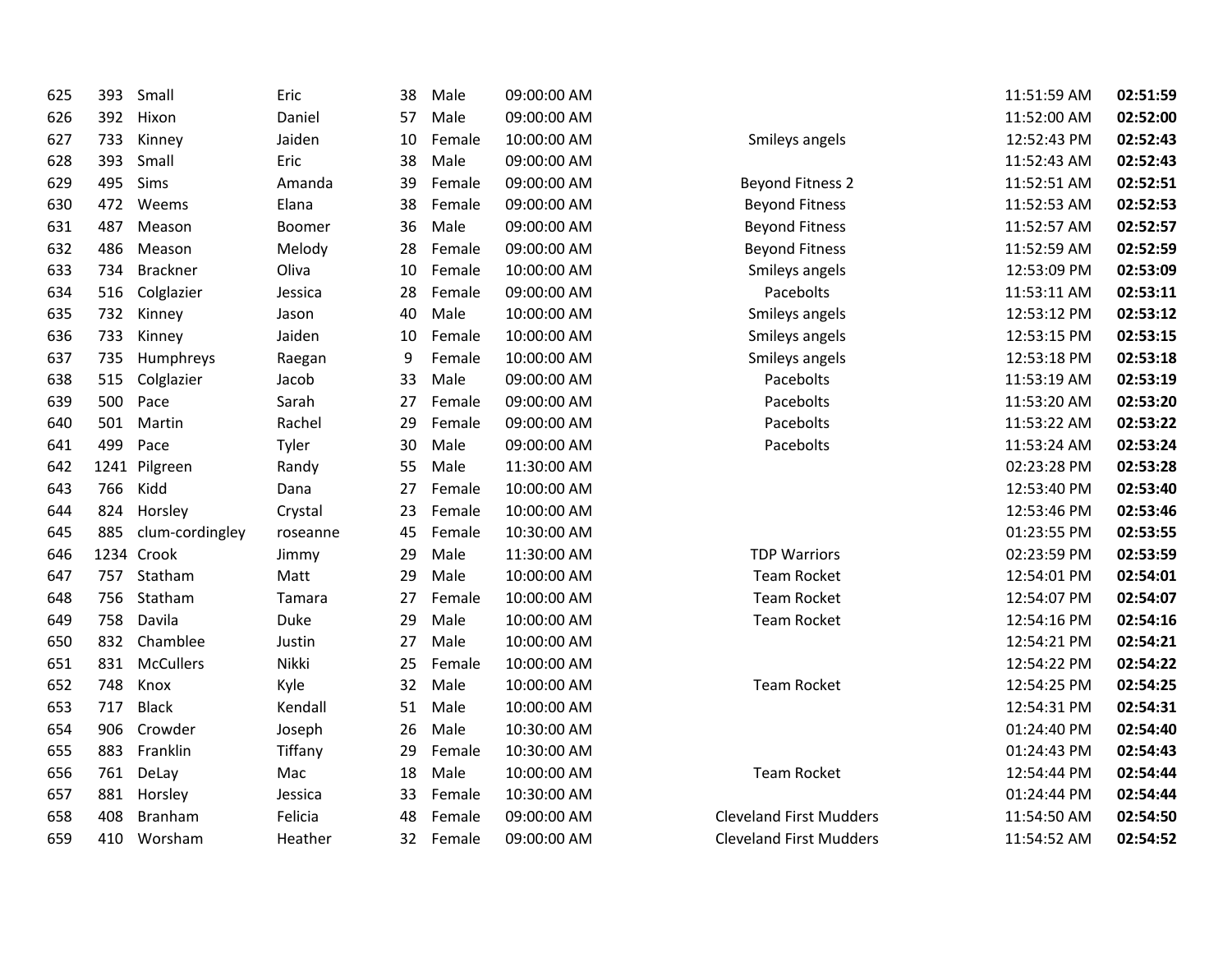| 660 | 882 | Horsley      | Michael         | 39 | Male   | 10:30:00 AM |                                | 01:24:52 PM | 02:54:52 |
|-----|-----|--------------|-----------------|----|--------|-------------|--------------------------------|-------------|----------|
| 661 | 406 | Monk         | <b>Bradford</b> | 34 | Male   | 09:00:00 AM | <b>Cleveland First Mudders</b> | 11:54:56 AM | 02:54:56 |
| 662 | 755 | Triana       | Sarah           | 27 | Female | 10:00:00 AM | <b>Team Rocket</b>             | 12:54:57 PM | 02:54:57 |
| 663 | 409 | Branham      | Logan           | 10 | Male   | 09:00:00 AM | <b>Cleveland First Mudders</b> | 11:54:58 AM | 02:54:58 |
| 664 | 488 | Daniels      | Kimberly        | 35 | Female | 09:00:00 AM | <b>Beyond Fitness 2</b>        | 11:55:00 AM | 02:55:00 |
| 665 |     | 1235 Holmes  | D'Angelo        | 27 | Male   | 11:30:00 AM | <b>TDP Warriors</b>            | 02:25:01 PM | 02:55:01 |
| 666 | 930 | Hitt         | Levi            | 23 | Male   | 10:30:00 AM |                                | 01:25:02 PM | 02:55:02 |
| 667 | 407 | Branham      | Rex             | 48 | Male   | 09:00:00 AM | <b>Cleveland First Mudders</b> | 11:55:04 AM | 02:55:04 |
| 668 | 931 | Hitt         | Heather         | 25 | Female | 10:30:00 AM |                                | 01:25:05 PM | 02:55:05 |
| 669 | 747 | Stiltner     | <b>Brandon</b>  | 31 | Male   | 10:00:00 AM | <b>Team Rocket</b>             | 12:55:13 PM | 02:55:13 |
| 670 | 649 | Borden       | Heather         | 15 | Female | 09:30:00 AM | Not fast                       | 12:25:18 PM | 02:55:18 |
| 671 | 905 | Heaton       | Taylor          | 24 | Female | 10:30:00 AM |                                | 01:25:22 PM | 02:55:22 |
| 672 | 647 | Hughes       | Emily           | 16 | Female | 09:30:00 AM | Not fast                       | 12:25:24 PM | 02:55:24 |
| 673 | 646 | Casteel      | Dacota          | 15 | Female | 09:30:00 AM | Not fast                       | 12:25:29 PM | 02:55:29 |
| 674 | 493 | Armstrong    | Dana            | 35 | Female | 09:00:00 AM | <b>Beyond Fitness 2</b>        | 11:55:29 AM | 02:55:29 |
| 675 | 528 | Armstrong    | Olivia          | 9  | Female | 09:00:00 AM | <b>Beyond Fitness 2</b>        | 11:55:32 AM | 02:55:32 |
| 676 | 648 | Karr         | Lauren          | 15 | Female | 09:30:00 AM | Not fast                       | 12:25:33 PM | 02:55:33 |
| 677 | 293 | <b>Bates</b> | Brittney        | 27 | Male   | 08:30:00 AM | No Surrender                   | 11:25:41 AM | 02:55:41 |
| 678 | 289 | Miller       | Eric            | 40 | Male   | 08:30:00 AM |                                | 11:25:50 AM | 02:55:50 |
| 679 | 294 | <b>Bates</b> | Tyler           | 31 | Male   | 08:30:00 AM | No Surrender                   | 11:25:52 AM | 02:55:52 |
| 680 |     | 1075 Popwell | Timothy         | 20 | Male   | 11:00:00 AM | <b>Team Popwell</b>            | 01:55:56 PM | 02:55:56 |
| 681 | 837 | Everett      | Janssen         | 26 | Male   | 10:00:00 AM |                                | 12:56:08 PM | 02:56:08 |
| 682 | 839 | Morris       | Keri            | 18 | Female | 10:00:00 AM |                                | 12:56:11 PM | 02:56:11 |
| 683 | 838 | Everett      | Haley           | 27 | Female | 10:00:00 AM |                                | 12:56:14 PM | 02:56:14 |
| 684 | 751 | Glasgow      | Cole            | 10 | Male   | 10:00:00 AM | Team NRC - Spartans            | 12:56:28 PM | 02:56:28 |
| 685 | 760 | Smith        | Jana            | 40 | Female | 10:00:00 AM | Team NRC - Muddy Tide          | 12:56:34 PM | 02:56:34 |
| 686 | 753 | Potter       | Ashlee          | 40 | Female | 10:00:00 AM | Team NRC - Spartans            | 12:56:39 PM | 02:56:39 |
| 687 | 754 | Potter       | Rylee           | 12 | Female | 10:00:00 AM | Team NRC - Spartans            | 12:56:43 PM | 02:56:43 |
| 688 |     | 1143 Benson  | brooke          | 40 | Female | 11:00:00 AM | <b>Starbucks Savages</b>       | 01:56:45 PM | 02:56:45 |
| 689 | 989 | Hayes        | Rachel          | 14 | Female | 10:30:00 AM | Smart Fit Kids 2               | 01:26:47 PM | 02:56:47 |
| 690 | 768 | Bechtel      | Laura           | 37 | Female | 10:00:00 AM | Team NRC - Muddy Tide          | 12:57:03 PM | 02:57:03 |
| 691 | 986 | Vincent      | Audrey          | 14 | Female | 10:30:00 AM | Smart Fit Kids 2               | 01:27:07 PM | 02:57:07 |
| 692 | 759 | Smith        | Scott           | 47 | Male   | 10:00:00 AM | Team NRC - Muddy Tide          | 12:57:07 PM | 02:57:07 |
| 693 | 788 | Cooper       | Samuel          | 18 | Male   | 10:00:00 AM | Team NRC - Muddy Tide          | 12:57:10 PM | 02:57:10 |
| 694 | 749 | Glasgow      | Jamie           | 40 | Male   | 10:00:00 AM | Team NRC - Muddy Tide          | 12:57:25 PM | 02:57:25 |
|     |     |              |                 |    |        |             |                                |             |          |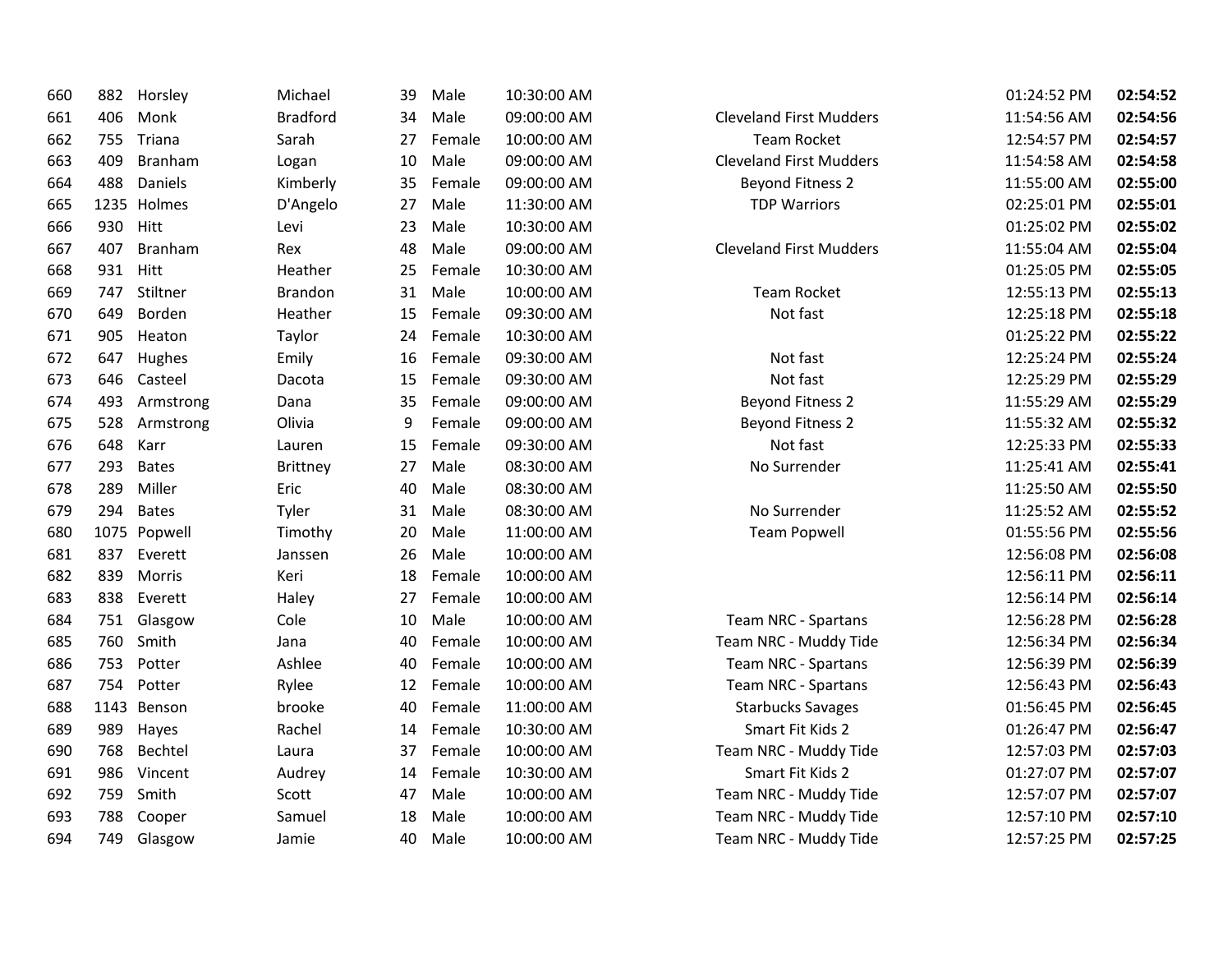| 695 | 767  | Bechtel       | Josh         | 33 | Male      | 10:00:00 AM | Team NRC - Muddy Tide | 12:57:32 PM | 02:57:32 |
|-----|------|---------------|--------------|----|-----------|-------------|-----------------------|-------------|----------|
| 696 | 1027 | Uptain        | Seth         | 10 | Male      | 10:30:00 AM | <b>Mud Mammas</b>     | 01:27:55 PM | 02:57:55 |
| 697 | 956  | Belcher       | <b>Blake</b> | 8  | Male      | 10:30:00 AM | Mud Mammas            | 01:28:01 PM | 02:58:01 |
| 698 | 923  | Uptain        | Tammy        | 43 | Female    | 10:30:00 AM | <b>Mud Mammas</b>     | 01:28:06 PM | 02:58:06 |
| 699 |      | 1161 Zambrano | Carlos       | 28 | Male      | 11:00:00 AM | Ignite Strong         | 01:58:11 PM | 02:58:11 |
| 700 |      | 1160 Martinez | Viviana      | 20 | Female    | 11:00:00 AM | Ignite Strong         | 01:58:19 PM | 02:58:19 |
| 701 |      | 1109 Chandler | Pamela       | 53 | Female    | 11:00:00 AM | Ignite Strong         | 01:58:30 PM | 02:58:30 |
| 702 | 344  | Behm          | Mary         | 31 | Female    | 08:30:00 AM | <b>Grumpy Cats 3</b>  | 11:28:34 AM | 02:58:34 |
| 703 |      | 1112 Baker    | Roderick     | 26 | Male      | 11:00:00 AM | Ignite Strong         | 01:58:38 PM | 02:58:38 |
| 704 |      | 1071 Riner    | Clint        | 42 | Male      | 11:00:00 AM |                       | 01:58:41 PM | 02:58:41 |
| 705 | 345  | <b>Banks</b>  | Grant        | 11 | Male      | 08:30:00 AM | <b>Grumpy Cats 3</b>  | 11:28:46 AM | 02:58:46 |
| 706 |      | 1074 Popwell  | Shelia       | 40 | Female    | 11:00:00 AM | <b>Team Popwell</b>   | 01:58:48 PM | 02:58:48 |
| 707 |      | 1073 Popwell  | Daniel       | 40 | Male      | 11:00:00 AM | <b>Team Popwell</b>   | 01:58:51 PM | 02:58:51 |
| 708 |      | 1089 Lawrence | Cheyenne     | 38 | Female    | 11:00:00 AM | Mind Over Mudder      | 01:59:13 PM | 02:59:13 |
| 709 |      | 1091 Hooks    | Jennifer     | 34 | Male      | 11:00:00 AM | Mind Over Mudder      | 01:59:19 PM | 02:59:19 |
| 710 |      | 1090 Lawrence | Jeff         | 37 | Male      | 11:00:00 AM | Mind Over Mudder      | 01:59:27 PM | 02:59:27 |
| 711 | 750  | Sims          | Lindsay      | 28 | Female    | 10:00:00 AM | Team NRC - Muddy Tide | 12:59:49 PM | 02:59:49 |
| 712 | 801  | Reynolds      | Scott        | 47 | Male      | 10:00:00 AM | Team NRC - Muddy Tide | 12:59:57 PM | 02:59:57 |
| 713 |      | 1092 Scott    | Tori         | 37 | Female    | 11:00:00 AM | Mind Over Mudder      | 01:59:58 PM | 02:59:58 |
| 714 | 912  | Lozinski      | Peyton       | 9  | Female    | 10:30:00 AM | Smart Fit Kids        | 01:30:01 PM | 03:00:01 |
| 715 | 966  | Royal         | Savanna      | 11 | Female    | 10:30:00 AM | Smart Fit Kids 2      | 01:30:05 PM | 03:00:05 |
| 716 | 904  | Lozinski      | Mercy        | 35 | Female    | 10:30:00 AM | Smart Fit Kids        | 01:30:07 PM | 03:00:07 |
| 717 |      | 1023 Young    | Karmen       | 11 | Female    | 10:30:00 AM | Smart Fit Kids 2      | 01:30:17 PM | 03:00:17 |
| 718 | 975  | Lozinski      | Joshua       | 35 | Male      | 10:30:00 AM | Smart Fit Kids        | 01:30:22 PM | 03:00:22 |
| 719 | 719  | lindley       | rhonda       | 52 | Female    | 10:00:00 AM | <b>Muddy Mamas</b>    | 01:00:36 PM | 03:00:36 |
| 720 | 716  | Lin           | Carrie       | 45 | Female    | 10:00:00 AM | <b>Muddy Mamas</b>    | 01:00:39 PM | 03:00:39 |
| 721 | 850  | Montalvo      | Anahi        | 26 | Female    | 10:00:00 AM | Muddy Mamas           | 01:00:43 PM | 03:00:43 |
| 722 |      | 1114 Sumrall  | Joshua       | 34 | Male      | 11:00:00 AM | The Eh Team           | 02:00:55 PM | 03:00:55 |
| 723 |      | 1116 Watts    | Eric         | 35 | Male      | 11:00:00 AM | The Eh Team           | 02:00:57 PM | 03:00:57 |
| 724 |      | 1117 Smith    | Bo           | 28 | Male      | 11:00:00 AM | The Eh Team           | 02:01:00 PM | 03:01:00 |
| 725 |      | 1115 Sumrall  | Aimee        | 31 | Female    | 11:00:00 AM | The Eh Team           | 02:01:06 PM | 03:01:06 |
| 726 | 548  | Cedotal       | Jennitha     | 15 | Female    | 09:30:00 AM | Muddy buddies         | 12:31:07 PM | 03:01:07 |
| 727 |      | 1118 Croom    | Monika       | 47 | Female    | 11:00:00 AM | The Eh Team           | 02:01:12 PM | 03:01:12 |
| 728 | 546  | Cedotal       | Catrina      | 43 | Female    | 09:30:00 AM | Muddy buddies         | 12:31:13 PM | 03:01:13 |
| 729 |      | 555 Hartley   | DeAnna       |    | 32 Female | 09:30:00 AM | Muddy buddies         | 12:31:17 PM | 03:01:17 |
|     |      |               |              |    |           |             |                       |             |          |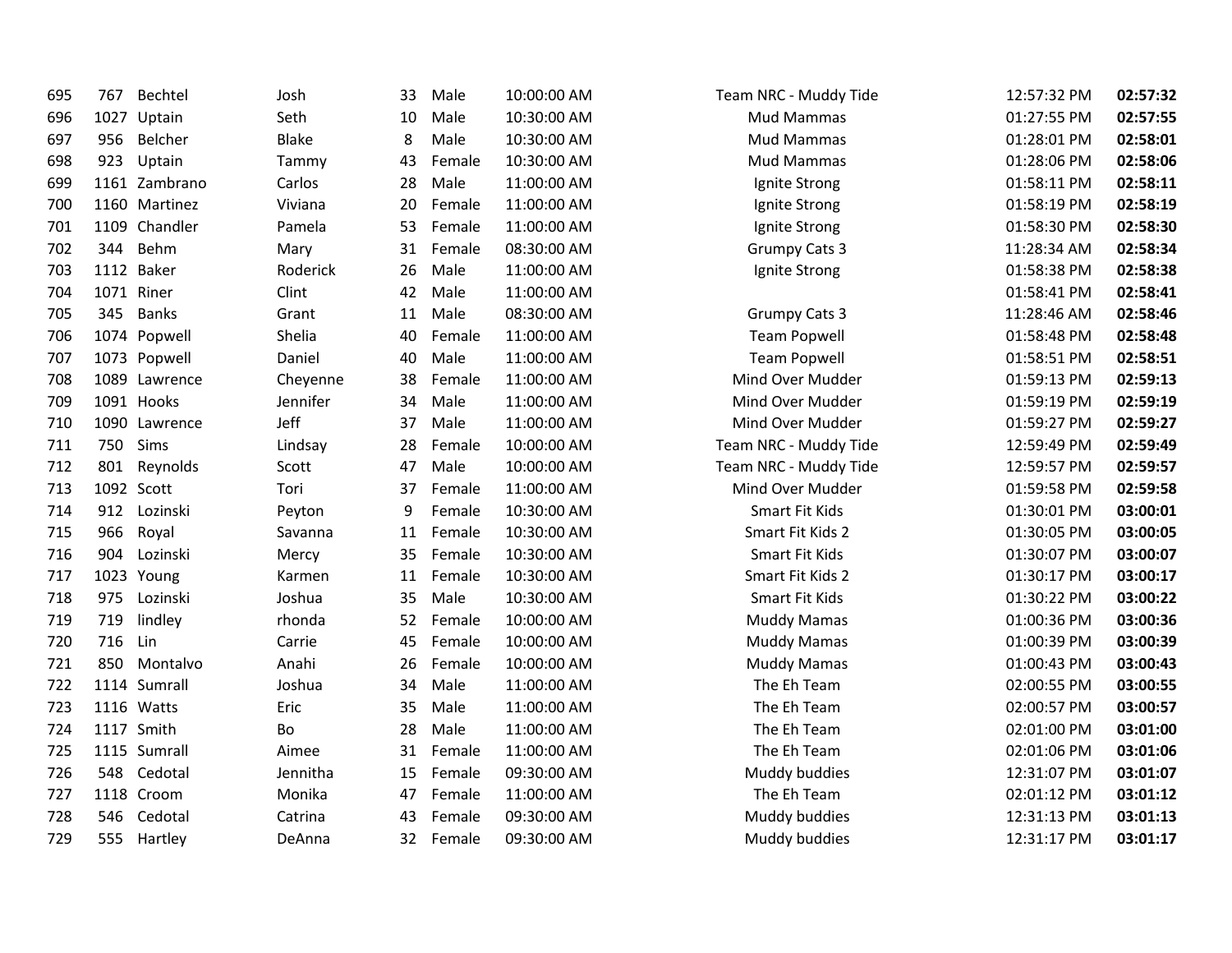| 730 | 547      | Cedotal         | Charley       | 42 | Male   | 09:30:00 AM | Muddy buddies                                   | 12:31:25 PM | 03:01:25 |
|-----|----------|-----------------|---------------|----|--------|-------------|-------------------------------------------------|-------------|----------|
| 731 |          | 1179 Croom      | Richard       | 47 | Male   | 11:00:00 AM | The Eh Team                                     | 02:01:25 PM | 03:01:25 |
| 732 |          | 745 Fikes       | Melanie       | 34 | Female | 10:00:00 AM | <b>TEAM MOLLY 2</b>                             | 01:02:01 PM | 03:02:01 |
| 733 | 746      | Fikes           | James         | 40 | Male   | 10:00:00 AM | <b>TEAM MOLLY 2</b>                             | 01:02:20 PM | 03:02:20 |
| 734 | 745      | Fikes           | Melanie       | 34 | Female | 10:00:00 AM | <b>TEAM MOLLY 2</b>                             | 01:02:51 PM | 03:02:51 |
| 735 | 842      | <b>Brassell</b> | Allie         | 22 | Female | 10:00:00 AM |                                                 | 01:03:00 PM | 03:03:00 |
| 736 | 843      | <b>Brassell</b> | Mandy         | 26 | Female | 10:00:00 AM |                                                 | 01:03:03 PM | 03:03:03 |
| 737 | 384      | Thomas          | Vann          | 45 | Male   | 09:00:00 AM | Down n dirty fam                                | 12:03:41 PM | 03:03:41 |
| 738 | 383      | Thomas          | Alexis        | 35 | Female | 09:00:00 AM | Down n dirty fam                                | 12:04:09 PM | 03:04:09 |
| 739 | 519      | Smith           | Jordan        | 12 | Female | 09:00:00 AM | Down n dirty fam                                | 12:04:12 PM | 03:04:12 |
| 740 | 638      | McGuire         | Mallory       | 23 | Female | 09:30:00 AM |                                                 | 12:35:01 PM | 03:05:01 |
| 741 | 779      | <b>Bush</b>     | Melissa       | 36 | Female | 10:00:00 AM | Duellator                                       | 01:05:48 PM | 03:05:48 |
| 742 | 637      | Galloway        | Lori          | 47 | Female | 09:30:00 AM |                                                 | 12:35:48 PM | 03:05:48 |
| 743 | 780      | Robertson       | Kathryn       | 25 | Female | 10:00:00 AM | Duellator                                       | 01:05:50 PM | 03:05:50 |
| 744 | 786      | Lindsay         | Heather       | 38 | Female | 10:00:00 AM | Duellator                                       | 01:05:52 PM | 03:05:52 |
| 745 | 830      | Kincer          | Pamela        | 20 | Female | 10:00:00 AM | Duellator                                       | 01:05:56 PM | 03:05:56 |
| 746 | 789      | Garnett         | Liz           | 34 | Female | 10:00:00 AM | Duellator                                       | 01:05:58 PM | 03:05:58 |
| 747 |          | 1111 Brown      | Jameson       | 18 | Male   | 11:00:00 AM | The Average Beavers                             | 02:05:59 PM | 03:05:59 |
| 748 |          | 781 Kincer      | Jeremy        | 26 | Male   | 10:00:00 AM | Duellator                                       | 01:06:04 PM | 03:06:04 |
| 749 | 851      | <b>Bush</b>     | Stephen       | 44 | Male   | 10:00:00 AM | Duellator                                       | 01:06:06 PM | 03:06:06 |
| 750 | 854      | Camarillo       | Miguel        | 38 | Male   | 10:00:00 AM | Duellator                                       | 01:06:18 PM | 03:06:18 |
| 751 |          | 1098 Rebello    | Ken           | 44 | Male   | 11:00:00 AM | Partners in Grime                               | 02:06:22 PM | 03:06:22 |
| 752 |          | 1099 Hardin     | Diane         | 45 | Female | 11:00:00 AM | Partners in Grime                               | 02:06:25 PM | 03:06:25 |
| 753 | 507      | Holdsambeck     | Emma Jo       | 10 | Female | 09:00:00 AM | Mudcats                                         | 12:06:28 PM | 03:06:28 |
| 754 | 504      | Holdsambeck     | Scott         | 47 | Male   | 09:00:00 AM | Mudcats                                         | 12:06:32 PM | 03:06:32 |
| 755 | 505      | Misch           | Julie         | 43 | Female | 09:00:00 AM | Mudcats                                         | 12:06:36 PM | 03:06:36 |
| 756 |          | 1131 Vencill    | Heathre       | 27 | Female | 11:00:00 AM | <b>Squad Goals</b>                              | 02:08:50 PM | 03:08:50 |
| 757 |          | 1129 Reinmiller | Beau          | 31 | Male   | 11:00:00 AM | <b>Squad Goals</b>                              | 02:08:54 PM | 03:08:54 |
| 758 |          | 1130 Sweigart   | Jennifer      | 27 | Female | 11:00:00 AM | <b>Squad Goals</b>                              | 02:08:56 PM | 03:08:56 |
| 759 | 1128 Day |                 | Haden         | 27 | Female | 11:00:00 AM | <b>Squad Goals</b>                              | 02:08:59 PM | 03:08:59 |
| 760 |          | 1004 Ingram     | Jackson       | 36 | Male   | 10:30:00 AM |                                                 | 01:39:01 PM | 03:09:01 |
| 761 | 268      | Lee             | <b>Brooke</b> | 33 | Female | 08:30:00 AM |                                                 | 11:40:30 AM | 03:10:30 |
| 762 | 253      | abbott          | crystal       | 31 | Female | 08:30:00 AM | Georgia Obstacle Racers and Mud Runners (GORMR) | 11:40:54 AM | 03:10:54 |
| 763 | 253      | abbott          | crystal       | 31 | Female | 08:30:00 AM | Georgia Obstacle Racers and Mud Runners (GORMR) | 11:41:10 AM | 03:11:10 |
| 764 |          | 1028 Wren       | Sheridan      | 22 | Female | 10:30:00 AM | <b>Sisters with Blisters</b>                    | 01:41:34 PM | 03:11:34 |
|     |          |                 |               |    |        |             |                                                 |             |          |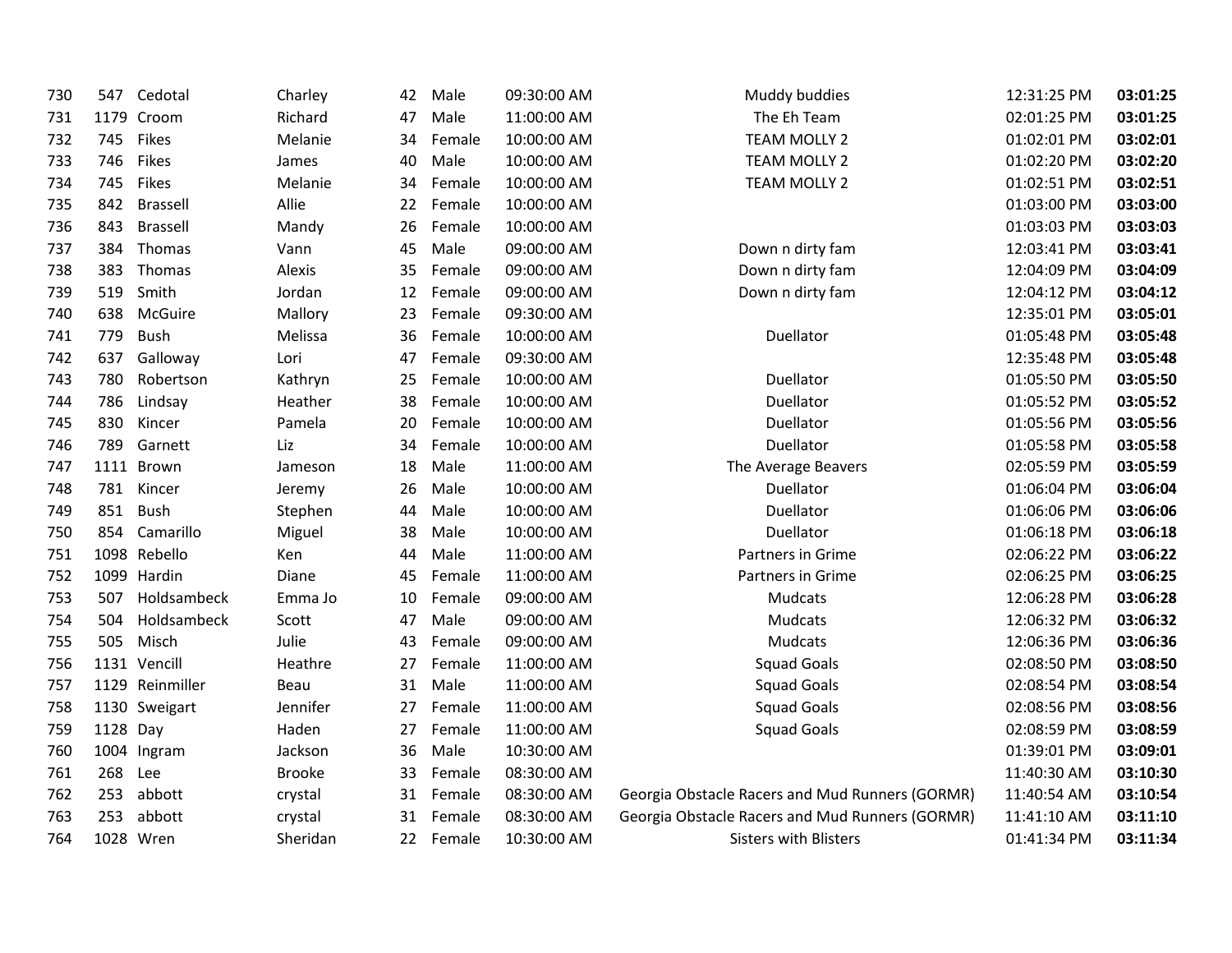| 765 |           | 1063 Chapman | Kamille       | 32 | Female | 11:00:00 AM | <b>Muddy Dawgs</b>           | 02:11:36 PM | 03:11:36 |
|-----|-----------|--------------|---------------|----|--------|-------------|------------------------------|-------------|----------|
| 766 | 943       | Wren         | Madison       | 18 | Female | 10:30:00 AM | <b>Sisters with Blisters</b> | 01:41:39 PM | 03:11:39 |
| 767 |           | 1029 Walls   | Destiny       | 36 | Female | 10:30:00 AM | <b>Sisters with Blisters</b> | 01:41:43 PM | 03:11:43 |
| 768 |           | 1097 Baber   | <b>Bobbie</b> | 37 | Female | 11:00:00 AM | <b>Muddy Dawgs</b>           | 02:11:43 PM | 03:11:43 |
| 769 |           | 1096 Woody   | Rebecca       | 32 | Female | 11:00:00 AM | <b>Muddy Dawgs</b>           | 02:11:45 PM | 03:11:45 |
| 770 | 942       | Wren         | Elaine        | 42 | Female | 10:30:00 AM | <b>Sisters with Blisters</b> | 01:41:48 PM | 03:11:48 |
| 771 |           | 1095 Carter  | Rhasid        | 34 | Male   | 11:00:00 AM | <b>Muddy Dawgs</b>           | 02:11:51 PM | 03:11:51 |
| 772 | 944       | Jones        | Stephanie     | 35 | Female | 10:30:00 AM | <b>Sisters with Blisters</b> | 01:41:55 PM | 03:11:55 |
| 773 | 718       | Booth        | Amber         | 30 | Female | 10:00:00 AM | <b>Muddy Mamas</b>           | 01:11:58 PM | 03:11:58 |
| 774 | 728       | Wright       | Ashley        | 29 | Female | 10:00:00 AM | <b>Muddy Mamas</b>           | 01:12:07 PM | 03:12:07 |
| 775 |           | 1113 Shields | Sam           | 18 | Male   | 11:00:00 AM | The Average Beavers          | 02:12:17 PM | 03:12:17 |
| 776 | 683       | Stapleton    | Kimberly      | 34 | Female | 09:30:00 AM |                              | 12:43:56 PM | 03:13:56 |
| 777 | 682       | Prestley     | Joey          | 39 | Male   | 09:30:00 AM |                              | 12:44:08 PM | 03:14:08 |
| 778 | 1057 Bice |              | <b>Brant</b>  | 55 | Male   | 11:00:00 AM |                              | 02:14:10 PM | 03:14:10 |
| 779 |           | 1056 Jared   | Catherine     | 52 | Female | 11:00:00 AM |                              | 02:14:14 PM | 03:14:14 |
| 780 |           | 321 Thompson | William       | 38 | Male   | 08:30:00 AM | Grumpy cat 2                 | 11:49:53 AM | 03:19:53 |
| 781 | 339       | Lawrence     | Rylee         | 12 | Male   | 08:30:00 AM | Grumpy cat 2                 | 11:50:22 AM | 03:20:22 |
| 782 | 338       | Lawrence     | Sandy         | 41 | Female | 08:30:00 AM | Grumpy cat 2                 | 11:50:25 AM | 03:20:25 |
| 783 | 340       | Lawrence     | Blake         | 18 | Male   | 08:30:00 AM | <b>Grumpy Cats 3</b>         | 11:50:29 AM | 03:20:29 |
| 784 | 340       | Lawrence     | Blake         | 18 | Male   | 08:30:00 AM | <b>Grumpy Cats 3</b>         | 11:51:02 AM | 03:21:02 |
| 785 | 203       | Madison      | April         | 33 | Female | 08:30:00 AM | <b>Grumpy Cats</b>           | 11:51:22 AM | 03:21:22 |
| 786 | 321       | Thompson     | William       | 38 | Male   | 08:30:00 AM | Grumpy cat 2                 | 11:51:44 AM | 03:21:44 |
| 787 | 364       | Burgett      | Tina          | 51 | Female | 08:30:00 AM | <b>Grumpy Cats 3</b>         | 11:51:46 AM | 03:21:46 |
| 788 | 349       | Laws         | Debra         | 57 | Female | 08:30:00 AM | Grumpy Cats 3                | 11:51:52 AM | 03:21:52 |
| 789 | 342       | Randolph     | Josh          | 27 | Male   | 08:30:00 AM |                              | 11:52:04 AM | 03:22:04 |
| 790 | 554       | chambers     | madelyn       | 10 | Female | 09:30:00 AM | mud and guts                 | 12:52:48 PM | 03:22:48 |
| 791 | 551       | chambers     | katrina       | 39 | Female | 09:30:00 AM | mud and guts                 | 12:52:51 PM | 03:22:51 |
| 792 | 952       | Stidham      | Randy         | 33 | Male   | 10:30:00 AM | The Muddy Butts              | 01:52:54 PM | 03:22:54 |
| 793 |           | 552 chambers | michael       | 40 | Female | 09:30:00 AM | mud and guts                 | 12:52:55 PM | 03:22:55 |
| 794 | 951       | Stidham      | Meagan        | 32 | Female | 10:30:00 AM | The Muddy Butts              | 01:52:56 PM | 03:22:56 |
| 795 | 563       | Adams        | Nona          | 39 | Female | 09:30:00 AM | Mud & guts 2                 | 12:52:58 PM | 03:22:58 |
| 796 | 586       | Broussard    | Atona         | 45 | Female | 09:30:00 AM | Mud & guts 2                 | 12:53:01 PM | 03:23:01 |
| 797 |           | 577 Tharpe   | Jennifer      | 43 | Female | 09:30:00 AM | Mud & guts 2                 | 12:53:03 PM | 03:23:03 |
| 798 | 656       | James        | Sonya         | 41 | Female | 09:30:00 AM | Mud & Guts 3                 | 12:53:33 PM | 03:23:33 |
| 799 | 660       | James        | Sierra        | 10 | Female | 09:30:00 AM | Mud & Guts 3                 | 12:53:35 PM | 03:23:35 |
|     |           |              |               |    |        |             |                              |             |          |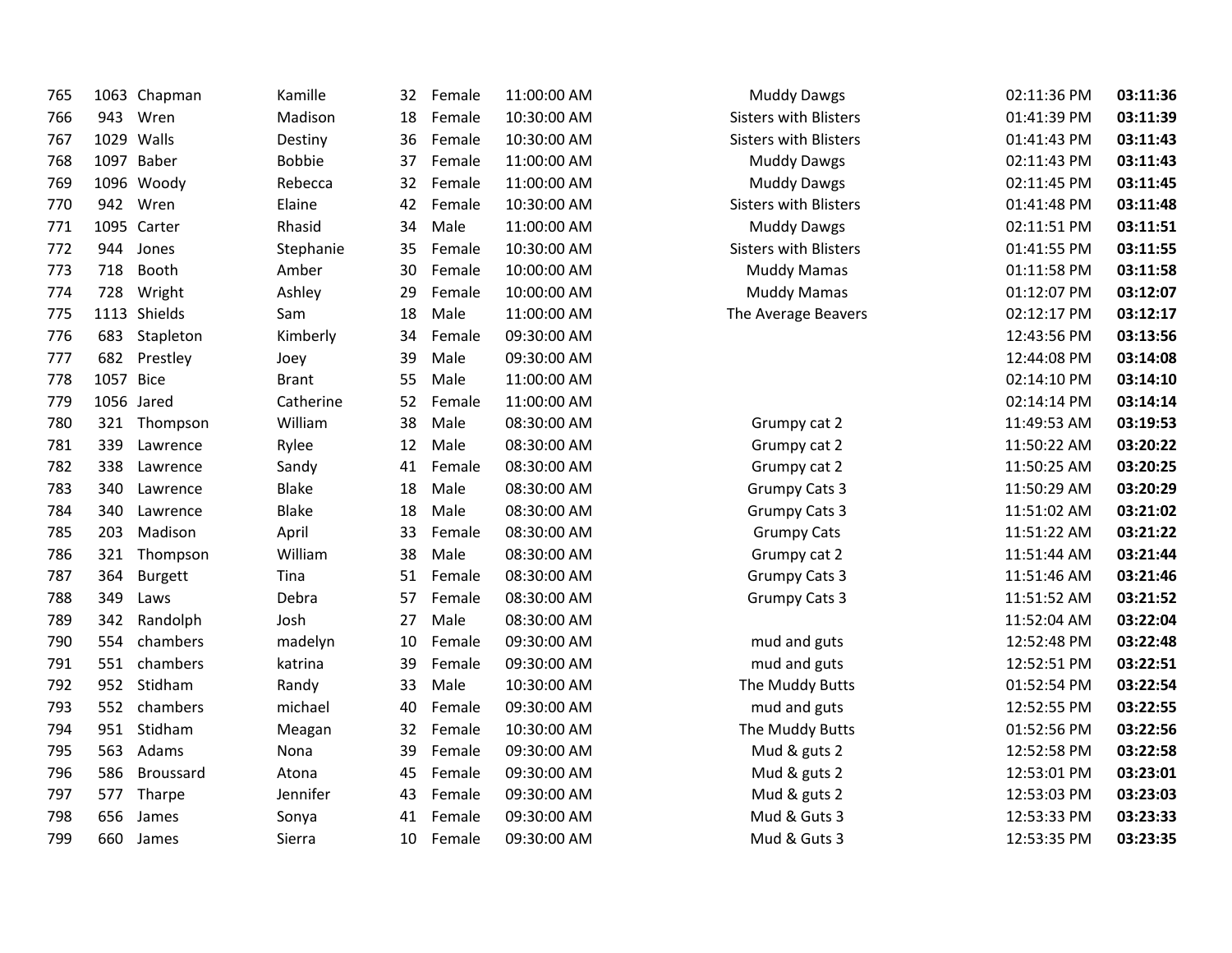| 800 | 657       | James              | Michael         | 40 | Male   | 09:30:00 AM | Mud & Guts 3             | 12:53:37 PM | 03:23:37 |
|-----|-----------|--------------------|-----------------|----|--------|-------------|--------------------------|-------------|----------|
| 801 | 282       | Wright             | Darren          | 49 | Male   | 08:30:00 AM | Team Ram-Rod             | 11:53:47 AM | 03:23:47 |
| 802 | 280       | Gosselin           | Amanda          | 33 | Female | 08:30:00 AM | Team Ram-Rod             | 11:53:49 AM | 03:23:49 |
| 803 | 251       | Hood               | Jeff            | 51 | Male   | 08:30:00 AM | No Surrender             | 11:54:03 AM | 03:24:03 |
| 804 | 277       | Hays               | Cameron         | 25 | Male   | 08:30:00 AM | No Surrender             | 11:54:05 AM | 03:24:05 |
| 805 | 276       | Hays               | Anna            | 25 | Female | 08:30:00 AM | No Surrender             | 11:54:10 AM | 03:24:10 |
| 806 | 958       | <b>Butts</b>       | Kody            | 27 | Male   | 10:30:00 AM | The Muddy Butts          | 01:54:38 PM | 03:24:38 |
| 807 | 960       | <b>Butts</b>       | Mary            | 24 | Female | 10:30:00 AM | The Muddy Butts          | 01:54:40 PM | 03:24:40 |
| 808 | 1021 Fair |                    | Kenny           | 35 | Male   | 10:30:00 AM |                          | 01:55:09 PM | 03:25:09 |
| 809 | 979       | Mould              | Kellie          | 41 | Female | 10:30:00 AM | <b>Starbucks Savages</b> | 01:55:11 PM | 03:25:11 |
| 810 | 980       | Rellah             | Brookelyn       | 38 | Female | 10:30:00 AM | <b>Starbucks Savages</b> | 01:55:14 PM | 03:25:14 |
| 811 | 946       | <b>Butts</b>       | Lechelle        | 50 | Female | 10:30:00 AM | The Muddy Butts          | 01:56:17 PM | 03:26:17 |
| 812 | 945       | <b>Butts</b>       | Lavaughn        | 55 | Male   | 10:30:00 AM | The Muddy Butts          | 01:56:33 PM | 03:26:33 |
| 813 | 994       | Berry              | Michelle        | 33 | Female | 10:30:00 AM | <b>Starbucks Savages</b> | 01:56:37 PM | 03:26:37 |
| 814 | 998       | berry              | chris           | 36 | Male   | 10:30:00 AM | <b>Starbucks Savages</b> | 01:56:40 PM | 03:26:40 |
| 815 | 995       | Cole               | Michelle        | 20 | Female | 10:30:00 AM | <b>Starbucks Savages</b> | 01:56:47 PM | 03:26:47 |
| 816 | 1021 Fair |                    | Kenny           | 35 | Male   | 10:30:00 AM |                          | 01:56:56 PM | 03:26:56 |
| 817 | 482       | <b>DIAZ</b>        | <b>JENNIFER</b> | 27 | Female | 09:00:00 AM | Filthy foxes 2           | 12:27:37 PM | 03:27:37 |
| 818 |           | 1126 Tatum         | Stephen         | 46 | Male   | 11:00:00 AM | Just Trying Not to Die   | 02:27:51 PM | 03:27:51 |
| 819 |           | 1125 Jackson       | Kristin         | 42 | Female | 11:00:00 AM | Just Trying Not to Die   | 02:27:58 PM | 03:27:58 |
| 820 |           | 1124 Tatum         | Mindy           | 31 | Female | 11:00:00 AM | Just Trying Not to Die   | 02:28:00 PM | 03:28:00 |
| 821 |           | 1127 Jackson       | Michael         | 42 | Male   | 11:00:00 AM | Just Trying Not to Die   | 02:28:03 PM | 03:28:03 |
| 822 | 828       | Carter             | Tomi            | 29 | Female | 10:00:00 AM |                          | 01:28:11 PM | 03:28:11 |
| 823 | 824       | Horsley            | Crystal         | 23 | Female | 10:00:00 AM |                          | 01:28:15 PM | 03:28:15 |
| 824 |           | 1100 Hardin        | Arlyssa         | 21 | Female | 11:00:00 AM | Partners in Grime        | 02:33:11 PM | 03:33:11 |
| 825 |           | 1102 Rebello       | Jacob           | 18 | Male   | 11:00:00 AM | Partners in Grime        | 02:33:13 PM | 03:33:13 |
| 826 |           | 1110 Wilson-Hueter | Megan           | 35 | Female | 11:00:00 AM |                          | 02:35:36 PM | 03:35:36 |
| 827 |           | 1169 White         | Amanda          | 31 | Female | 11:00:00 AM |                          | 02:35:50 PM | 03:35:50 |
| 828 | 915       | Martin             | Kimberly        | 25 | Female | 10:30:00 AM |                          | 02:08:30 PM | 03:38:30 |
| 829 | 914       | French             | Dana            | 44 | Female | 10:30:00 AM |                          | 02:08:34 PM | 03:38:34 |
| 830 | 913       | Wright             | Wendy           | 44 | Female | 10:30:00 AM |                          | 02:08:36 PM | 03:38:36 |
| 831 | 400       | Williams           | Candace         | 18 | Female | 09:00:00 AM | Mudsliders               | 12:42:55 PM | 03:42:55 |
| 832 | 401       | Garner             | Austin          | 23 | Male   | 09:00:00 AM | Mudsliders               | 12:43:00 PM | 03:43:00 |
| 833 | 402       | Green              | Mandy           | 31 | Female | 09:00:00 AM | Mudsliders               | 12:43:08 PM | 03:43:08 |
| 834 | 403       | Russell            | Jayden          | 12 | Female | 09:00:00 AM | Mudsliders               | 12:43:18 PM | 03:43:18 |
|     |           |                    |                 |    |        |             |                          |             |          |